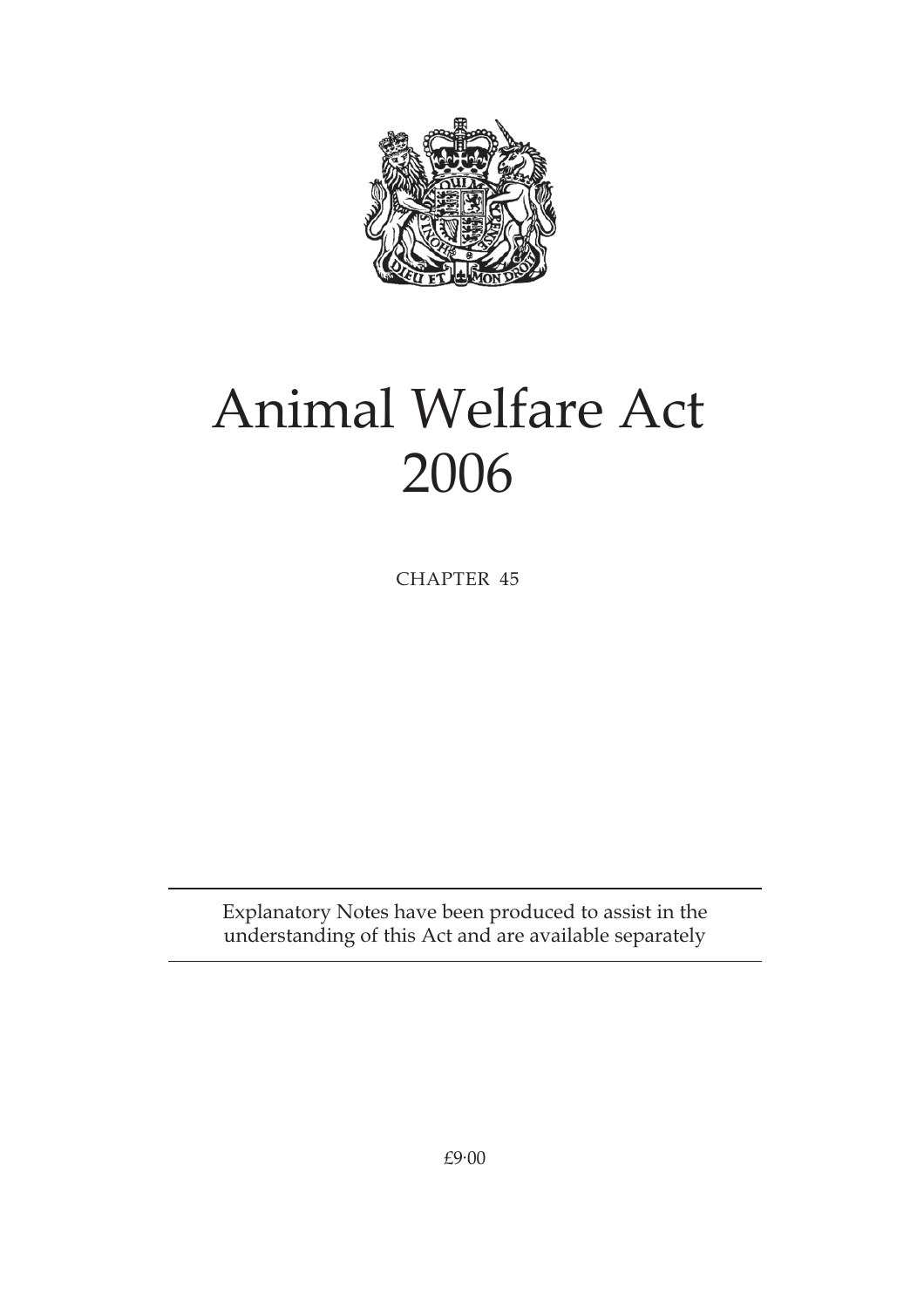

## Animal Welfare Act 2006

#### **CHAPTER 45**

#### **CONTENTS**

#### *Introductory*

- 1 Animals to which the Act applies<br>2 "Protected animal"
- "Protected animal"
- 3 Responsibility for animals

#### *Prevention of harm*

- 4 Unnecessary suffering
- 5 Mutilation
- 6 Docking of dogs' tails
- Administration of poisons etc.
- 8 Fighting etc.

#### *Promotion of welfare*

- 9 Duty of person responsible for animal to ensure welfare
- 10 Improvement notices
- 11 Transfer of animals by way of sale or prize to persons under 16
- 12 Regulations to promote welfare

#### *Licensing and registration*

13 Licensing or registration of activities involving animals

#### *Codes of practice*

- 14 Codes of practice
- 15 Making and approval of codes of practice: England
- 16 Making of codes of practice: Wales
- 17 Revocation of codes of practice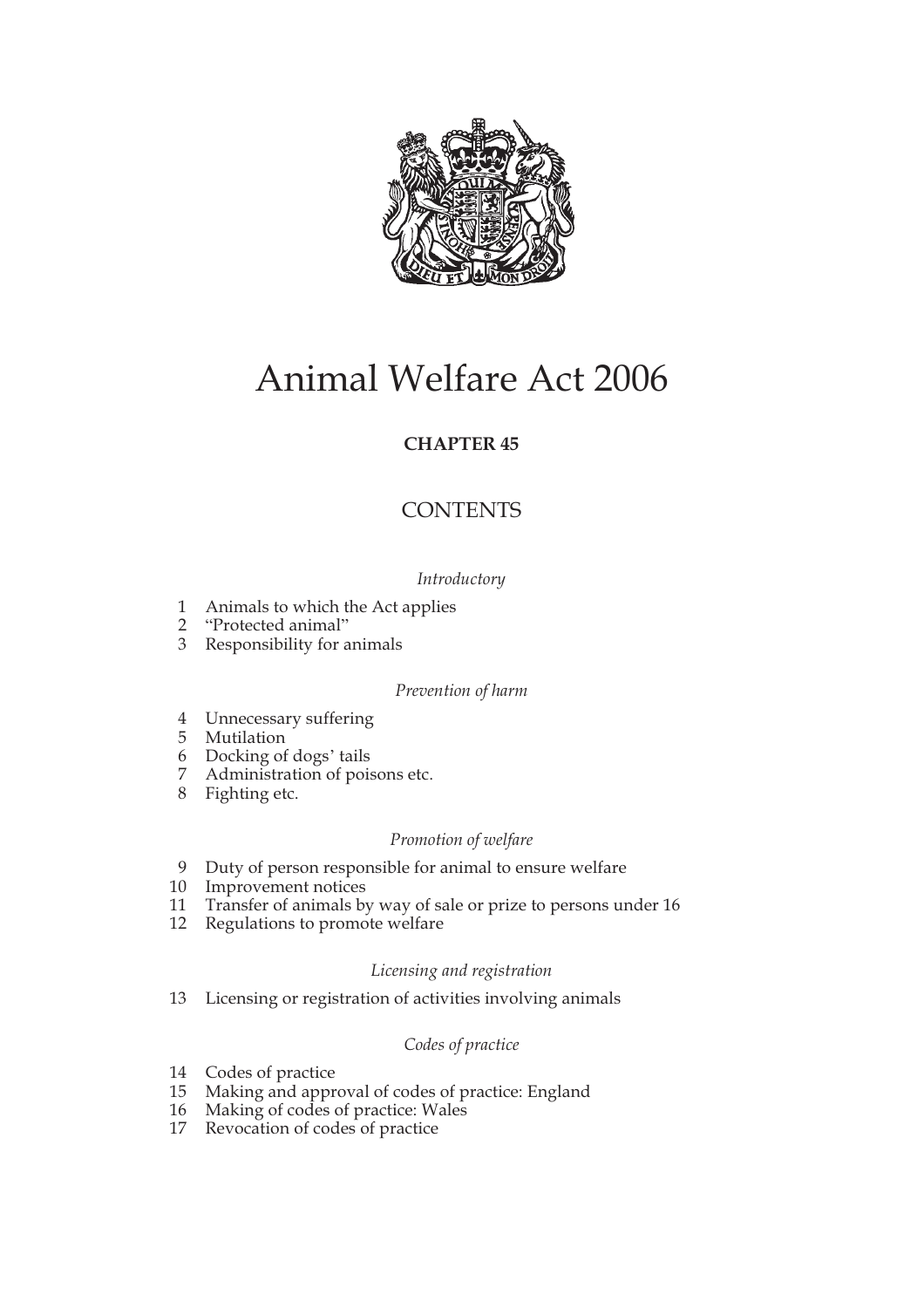#### *Animals in distress*

- 18 Powers in relation to animals in distress
- 19 Power of entry for section 18 purposes
- 20 Orders in relation to animals taken under section 18(5)
- 21 Orders under section 20: appeals

#### *Enforcement powers*

- 22 Seizure of animals involved in fighting offences<br>23 Entry and search under warrant in connection w
- 23 Entry and search under warrant in connection with offences<br>24 Entry for purposes of arrest
- 24 Entry for purposes of arrest<br>25 Inspection of records require
- 25 Inspection of records required to be kept by holder of licence
- 26 Inspection in connection with licences<br>27 Inspection in connection with registrat
- 27 Inspection in connection with registration<br>28 Inspection of farm premises
- 28 Inspection of farm premises<br>29 Inspection relating to Comm
- Inspection relating to Community obligations

#### *Prosecutions*

- 30 Power of local authority to prosecute offences
- 31 Time limits for prosecutions

#### *Post-conviction powers*

- 32 Imprisonment or fine
- 33 Deprivation
- 34 Disqualification
- 35 Seizure of animals in connection with disqualification
- 36 Section 35: supplementary
- 37 Destruction in the interests of the animal
- 38 Destruction of animals involved in fighting offences
- 39 Reimbursement of expenses relating to animals involved in fighting offences
- 40 Forfeiture of equipment used in offences
- 41 Orders under section 33, 35, 37, 38 or 40: pending appeals
- 42 Orders with respect to licences
- 43 Termination of disqualification under section 34 or 42
- 44 Orders made on conviction for reimbursement of expenses
- 45 Orders for reimbursement of expenses: right of appeal for non-offenders

#### *Scotland*

- 46 Effect in Scotland of disqualification under section 34<br>47 Deprivation orders in connection with offence under
- 47 Deprivation orders in connection with offence under section 46(2)<br>48 Seizure orders where disqualification breached: Scotland
- 48 Seizure orders where disqualification breached: Scotland<br>49 Appeals against deprivation orders and seizure orders
- Appeals against deprivation orders and seizure orders
- 50 Deprivation orders, seizure orders and interim orders: offences

#### *General*

- 51 Inspectors
- 52 Conditions for grant of warrant
- 53 Powers of entry, inspection and search: supplementary
- 54 Power to stop and detain vehicles
- 55 Power to detain vessels, aircraft and hovercraft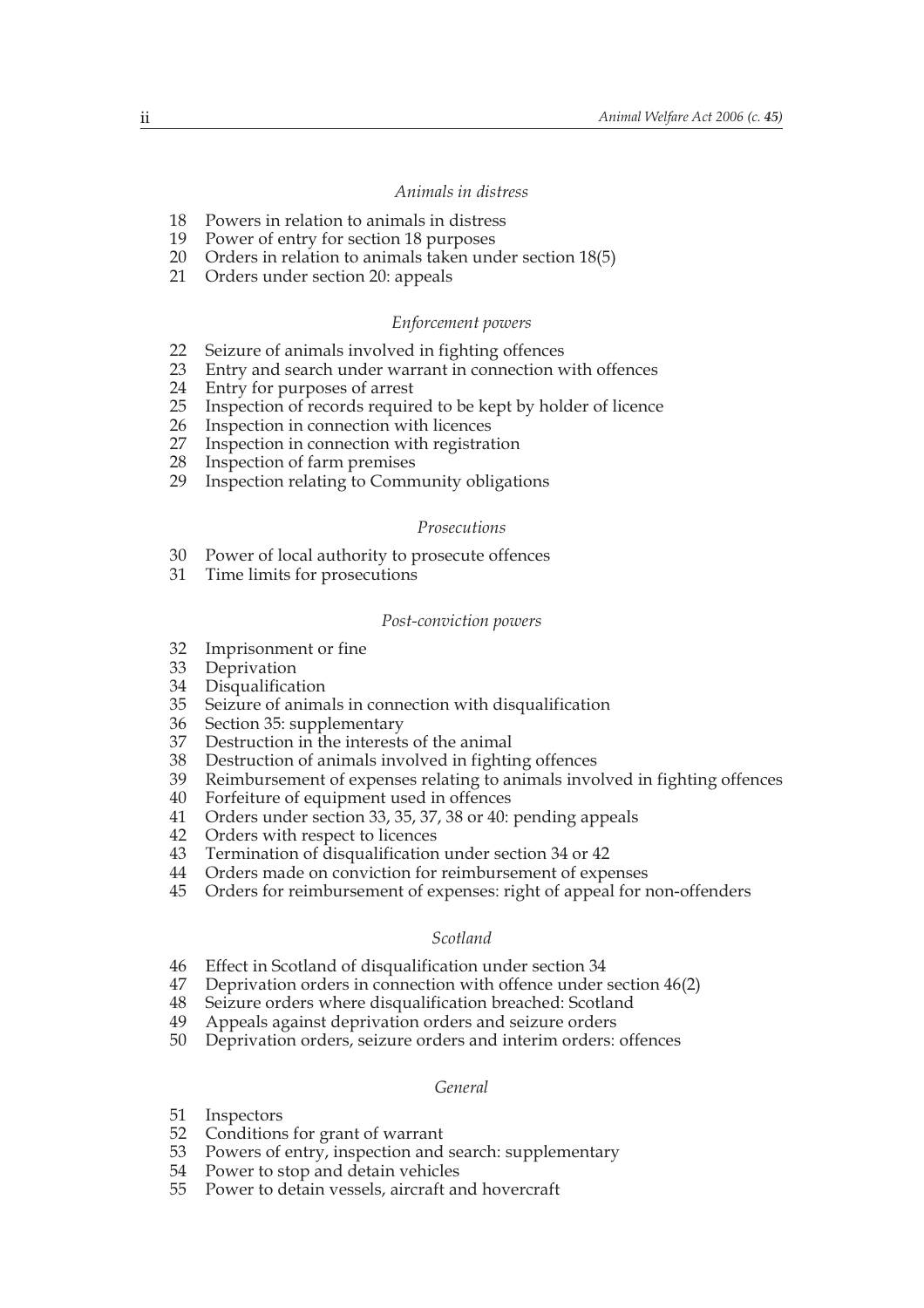- 56 Obtaining of documents in connection with carrying out orders etc.
- 57 Offences by bodies corporate
- 58 Scientific research
- 59 Fishing
- 60 Crown application
- 61 Orders and regulations
- 62 General interpretation
- 63 Financial provisions
- 64 Minor and consequential amendments
- 65 Repeals
- 66 Transition
- 67 Extent
- 68 Commencement
- 69 Short title
	- Schedule 1 Regulations under section 13
		- Part 1 Licences for the purposes of the section
		- Part 2 Registration for the purposes of the section
		- Part 3 Supplementary
	- Schedule 2 Powers of entry, inspection and search: supplementary
	- Schedule 3 Minor and consequential amendments
	- Schedule 4 Repeals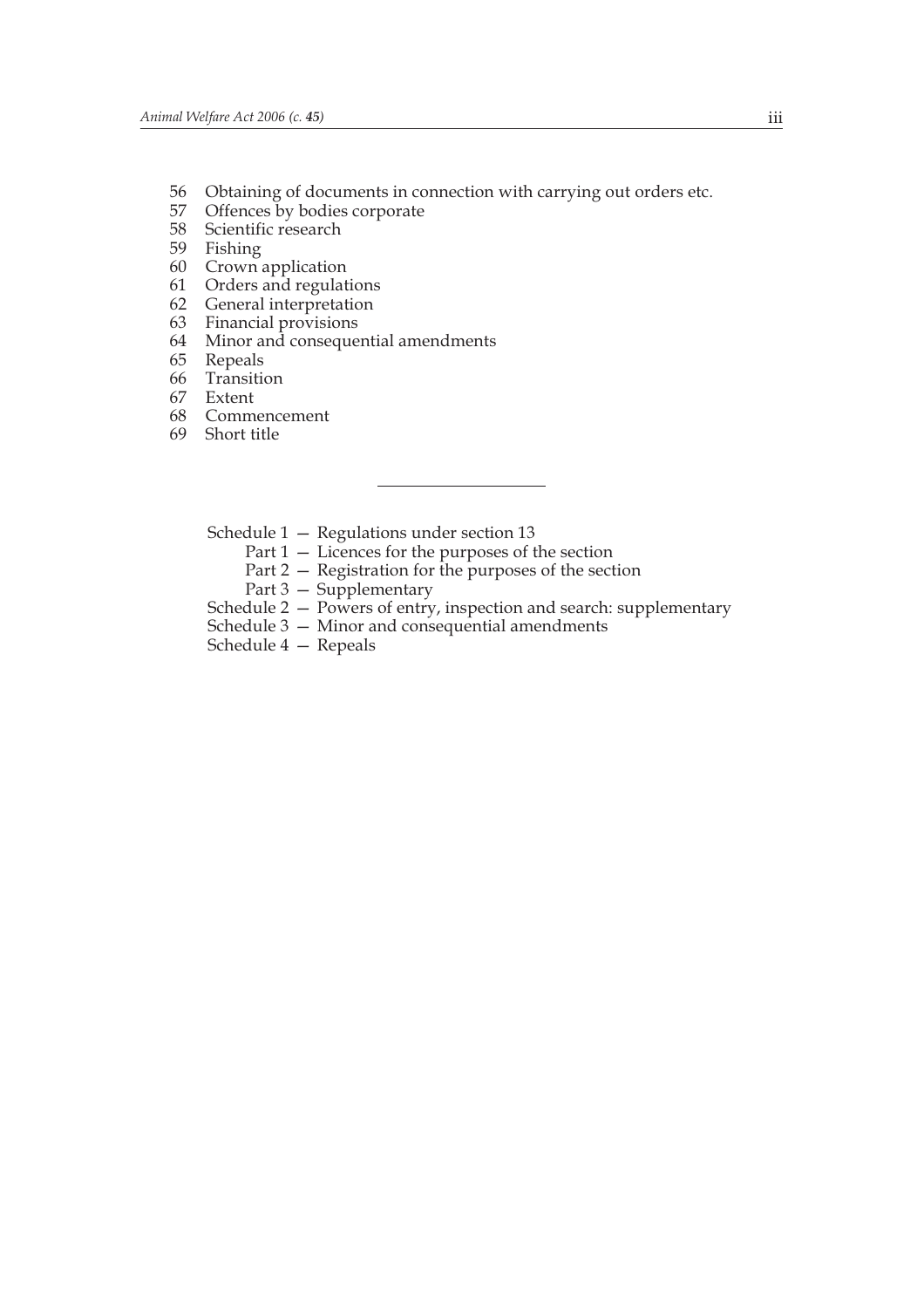

### Animal Welfare Act 2006

#### **2006 CHAPTER 45**

An Act to make provision about animal welfare; and for connected purposes. [8th November 2006]

E IT ENACTED by the Queen's most Excellent Majesty, by and with the advice and consent of the Lords Spiritual and Temporal, and Commons, in this present **P**EIT ENACTED by the Queen's most Excellent Majesty, by and with consent of the Lords Spiritual and Temporal, and Commons, Parliament assembled, and by the authority of the same, as follows:

#### *Introductory*

#### **1 Animals to which the Act applies**

- (1) In this Act, except subsections (4) and (5), "animal" means a vertebrate other than man.
- (2) Nothing in this Act applies to an animal while it is in its foetal or embryonic form.
- (3) The appropriate national authority may by regulations for all or any of the purposes of this Act—
	- (a) extend the definition of "animal" so as to include invertebrates of any description;
	- (b) make provision in lieu of subsection (2) as respects any invertebrates included in the definition of "animal";
	- (c) amend subsection (2) to extend the application of this Act to an animal from such earlier stage of its development as may be specified in the regulations.
- (4) The power under subsection (3)(a) or (c) may only be exercised if the appropriate national authority is satisfied, on the basis of scientific evidence, that animals of the kind concerned are capable of experiencing pain or suffering.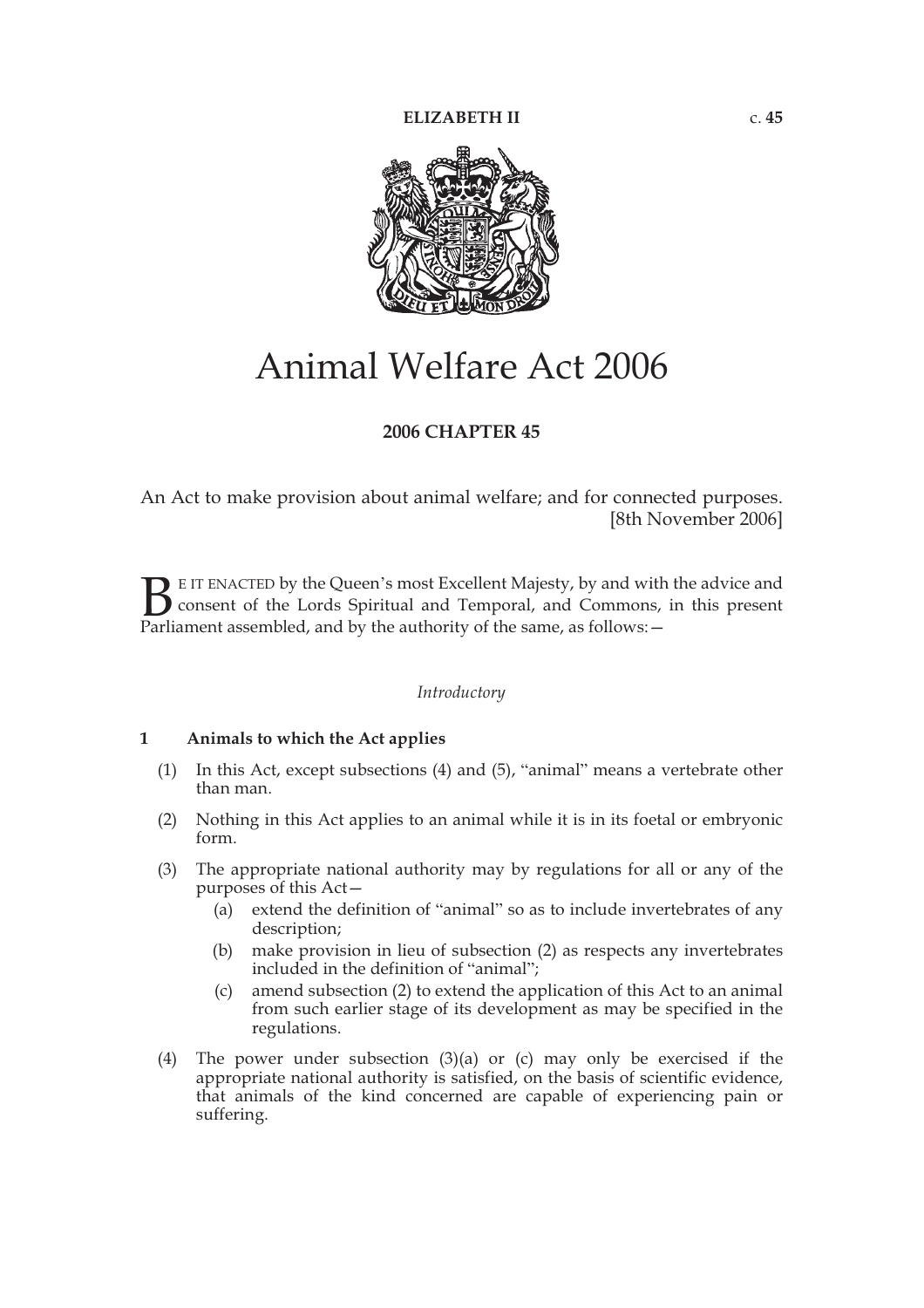(5) In this section, "vertebrate" means any animal of the Sub-phylum Vertebrata of the Phylum Chordata and "invertebrate" means any animal not of that Subphylum.

#### **2 "Protected animal"**

An animal is a "protected animal" for the purposes of this Act if—

- (a) it is of a kind which is commonly domesticated in the British Islands,
- (b) it is under the control of man whether on a permanent or temporary basis, or
- (c) it is not living in a wild state.

#### **3 Responsibility for animals**

- (1) In this Act, references to a person responsible for an animal are to a person responsible for an animal whether on a permanent or temporary basis.
- (2) In this Act, references to being responsible for an animal include being in charge of it.
- (3) For the purposes of this Act, a person who owns an animal shall always be regarded as being a person who is responsible for it.
- (4) For the purposes of this Act, a person shall be treated as responsible for any animal for which a person under the age of 16 years of whom he has actual care and control is responsible.

#### *Prevention of harm*

#### **4 Unnecessary suffering**

- (1) A person commits an offence if—
	- (a) an act of his, or a failure of his to act, causes an animal to suffer,
	- (b) he knew, or ought reasonably to have known, that the act, or failure to act, would have that effect or be likely to do so,
	- (c) the animal is a protected animal, and
	- (d) the suffering is unnecessary.
- (2) A person commits an offence if  $-$ 
	- (a) he is responsible for an animal,
	- (b) an act, or failure to act, of another person causes the animal to suffer,
	- (c) he permitted that to happen or failed to take such steps (whether by way of supervising the other person or otherwise) as were reasonable in all the circumstances to prevent that happening, and
	- (d) the suffering is unnecessary.
- (3) The considerations to which it is relevant to have regard when determining for the purposes of this section whether suffering is unnecessary include—
	- (a) whether the suffering could reasonably have been avoided or reduced;
	- (b) whether the conduct which caused the suffering was in compliance with any relevant enactment or any relevant provisions of a licence or code of practice issued under an enactment;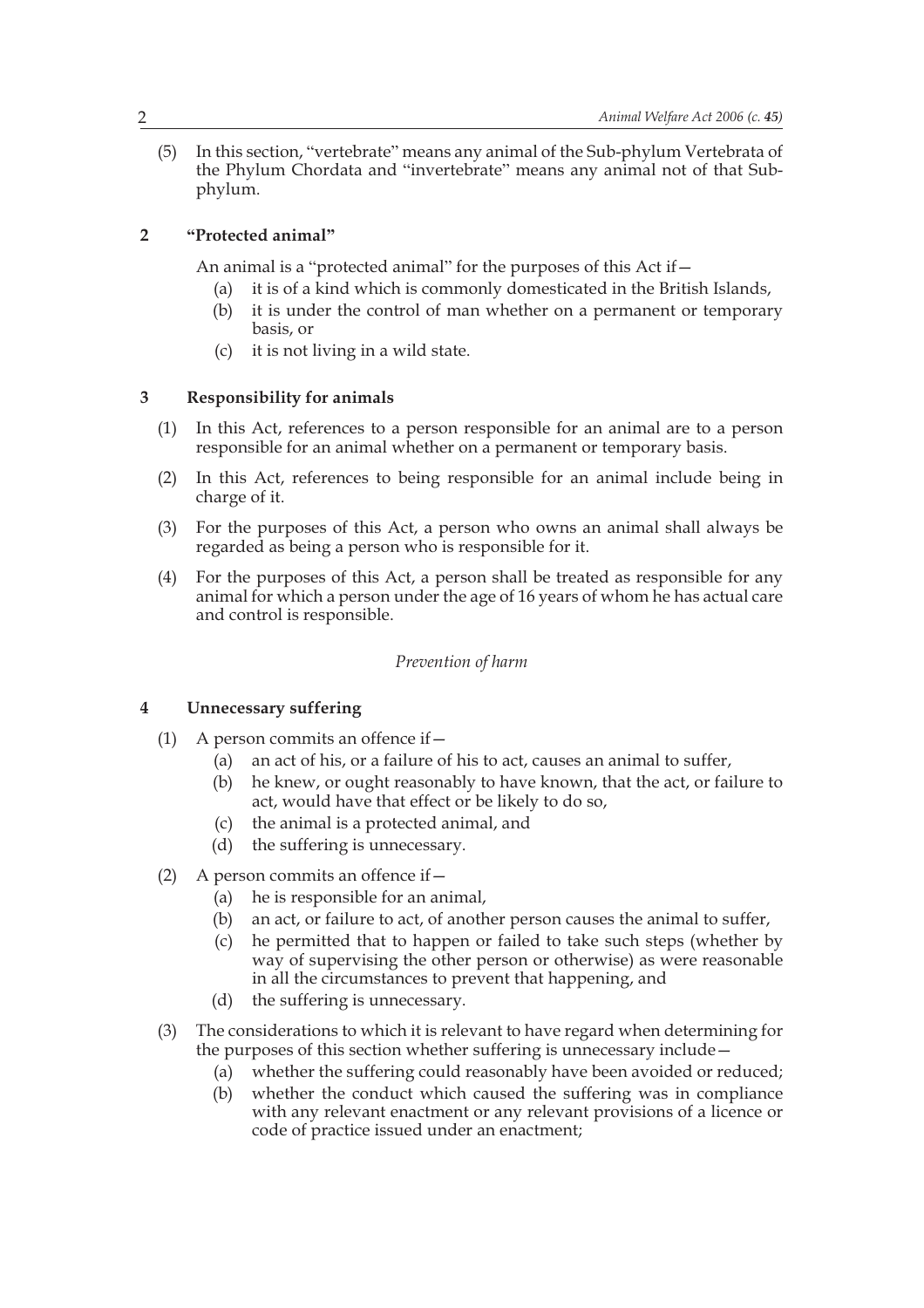- (c) whether the conduct which caused the suffering was for a legitimate purpose, such as—
	- (i) the purpose of benefiting the animal, or
	- (ii) the purpose of protecting a person, property or another animal;
- (d) whether the suffering was proportionate to the purpose of the conduct concerned;
- (e) whether the conduct concerned was in all the circumstances that of a reasonably competent and humane person.
- (4) Nothing in this section applies to the destruction of an animal in an appropriate and humane manner.

#### **5 Mutilation**

- (1) A person commits an offence if  $-$ 
	- (a) he carries out a prohibited procedure on a protected animal;
	- (b) he causes such a procedure to be carried out on such an animal.
- (2) A person commits an offence if  $-$ 
	- (a) he is responsible for an animal,
	- (b) another person carries out a prohibited procedure on the animal, and
	- (c) he permitted that to happen or failed to take such steps (whether by way of supervising the other person or otherwise) as were reasonable in all the circumstances to prevent that happening.
- (3) References in this section to the carrying out of a prohibited procedure on an animal are to the carrying out of a procedure which involves interference with the sensitive tissues or bone structure of the animal, otherwise than for the purpose of its medical treatment.
- (4) Subsections (1) and (2) do not apply in such circumstances as the appropriate national authority may specify by regulations.
- (5) Before making regulations under subsection (4), the appropriate national authority shall consult such persons appearing to the authority to represent any interests concerned as the authority considers appropriate.
- (6) Nothing in this section applies to the removal of the whole or any part of a dog's tail.

#### **6 Docking of dogs' tails**

- (1) A person commits an offence if  $-$ 
	- (a) he removes the whole or any part of a dog's tail, otherwise than for the purpose of its medical treatment;
	- (b) he causes the whole or any part of a dog's tail to be removed by another person, otherwise than for the purpose of its medical treatment.
- (2) A person commits an offence if—
	- (a) he is responsible for a dog,
	- (b) another person removes the whole or any part of the dog's tail, otherwise than for the purpose of its medical treatment, and
	- (c) he permitted that to happen or failed to take such steps (whether by way of supervising the other person or otherwise) as were reasonable in all the circumstances to prevent that happening.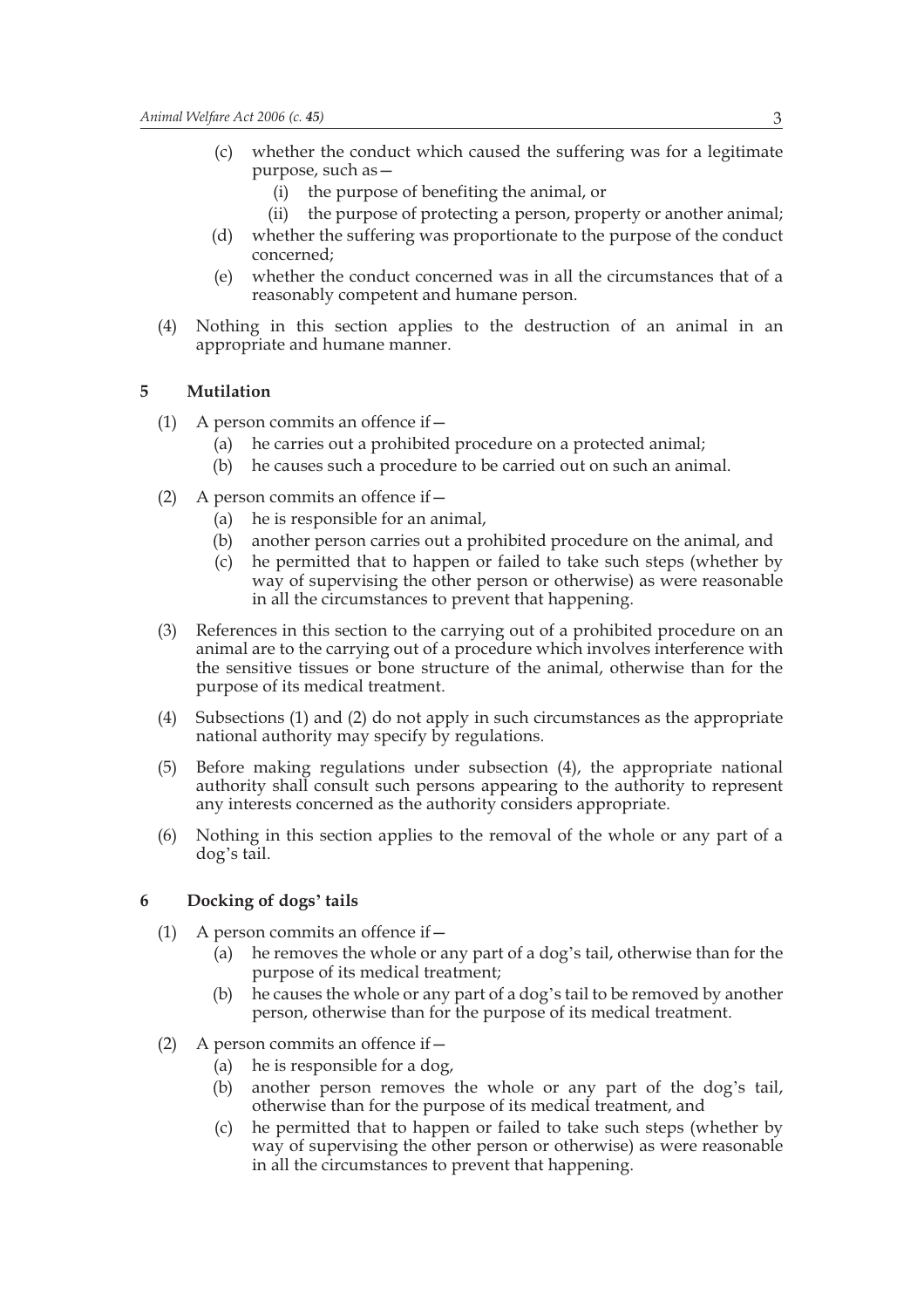- (3) Subsections (1) and (2) do not apply if the dog is a certified working dog that is not more than 5 days old.
- (4) For the purposes of subsection (3), a dog is a certified working dog if a veterinary surgeon has certified, in accordance with regulations made by the appropriate national authority, that the first and second conditions mentioned below are met.
- (5) The first condition referred to in subsection (4) is that there has been produced to the veterinary surgeon such evidence as the appropriate national authority may by regulations require for the purpose of showing that the dog is likely to be used for work in connection with—
	- (a) law enforcement,
	- (b) activities of Her Majesty's armed forces,
	- (c) emergency rescue,
	- (d) lawful pest control, or
	- (e) the lawful shooting of animals.
- (6) The second condition referred to in subsection (4) is that the dog is of a type specified for the purposes of this subsection by regulations made by the appropriate national authority.
- (7) It is a defence for a person accused of an offence under subsection (1) or (2) to show that he reasonably believed that the dog was one in relation to which subsection (3) applies.
- (8) A person commits an offence if  $-$ 
	- (a) he owns a subsection (3) dog, and
	- (b) fails to take reasonable steps to secure that, before the dog is 3 months old, it is identified as a subsection (3) dog in accordance with regulations made by the appropriate national authority.
- (9) A person commits an offence if  $-$ 
	- (a) he shows a dog at an event to which members of the public are admitted on payment of a fee,
	- (b) the dog's tail has been wholly or partly removed (in England and Wales or elsewhere), and
	- (c) removal took place on or after the commencement day.
- (10) Where a dog is shown only for the purpose of demonstrating its working ability, subsection (9) does not apply if the dog is a subsection (3) dog.
- (11) It is a defence for a person accused of an offence under subsection (9) to show that he reasonably believed—
	- (a) that the event was not one to which members of the public were admitted on payment of an entrance fee,
	- (b) that the removal took place before the commencement day, or
	- (c) that the dog was one in relation to which subsection (10) applies.
- (12) A person commits an offence if he knowingly gives false information to a veterinary surgeon in connection with the giving of a certificate for the purposes of this section.
- (13) The appropriate national authority may by regulations make provision about the functions of inspectors in relation to—
	- (a) certificates for the purposes of this section, and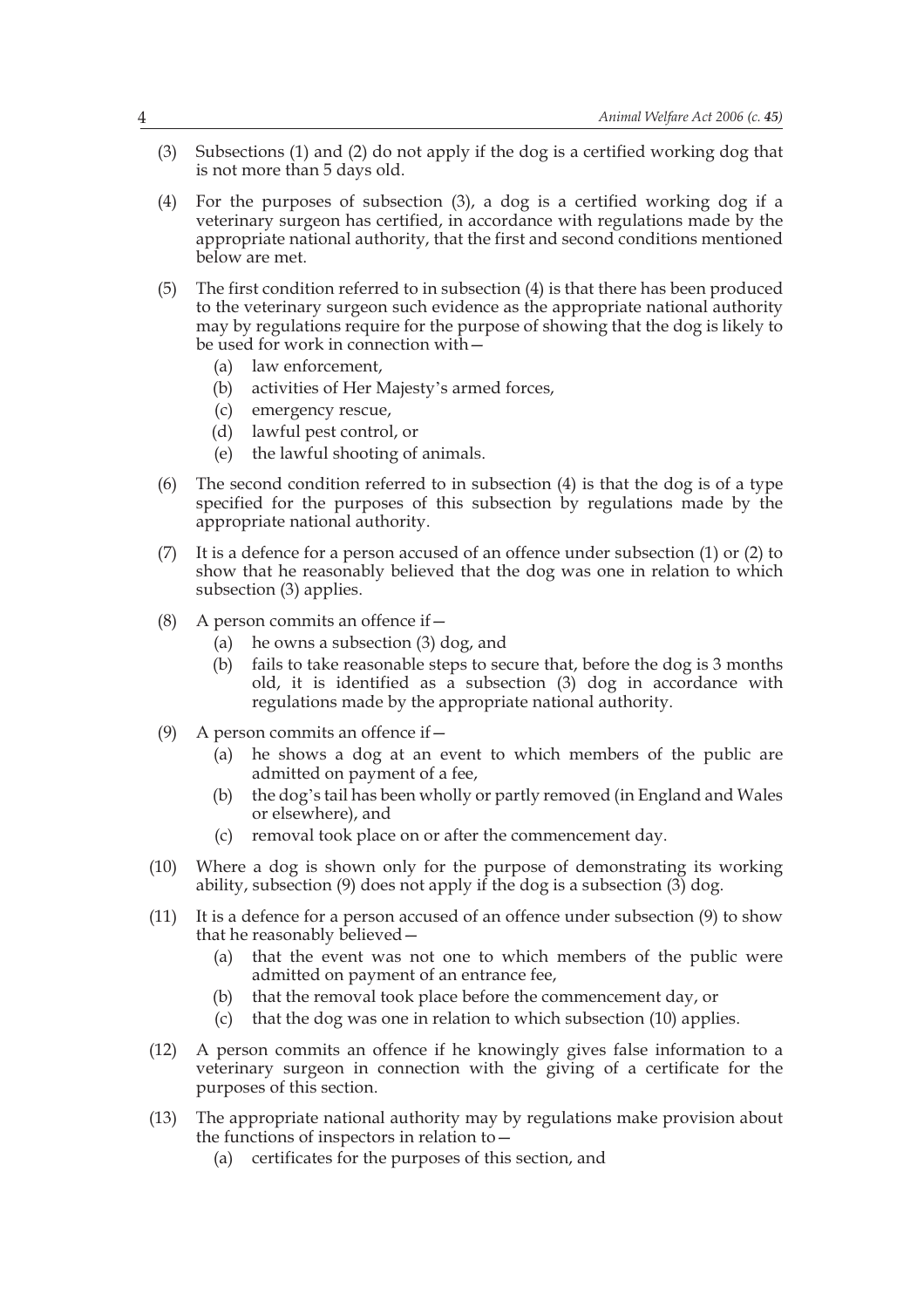- (b) the identification of dogs as subsection (3) dogs.
- (14) Power to make regulations under this section includes power—
	- (a) to make different provision for different cases, and
	- (b) to make incidental, supplementary, consequential or transitional provision or savings.
- (15) Before making regulations under this section, the appropriate national authority shall consult such persons appearing to the authority to represent any interests concerned as the authority considers appropriate.
- (16) In this section—
	- "commencement day" means the day on which this section comes into force;
	- "subsection (3) dog" means a dog whose tail has, on or after the commencement day, been wholly or partly removed without contravening subsection (1), because of the application of subsection (3).

#### **7 Administration of poisons etc.**

- (1) A person commits an offence if, without lawful authority or reasonable excuse, he—
	- (a) administers any poisonous or injurious drug or substance to a protected animal, knowing it to be poisonous or injurious, or
	- (b) causes any poisonous or injurious drug or substance to be taken by a protected animal, knowing it to be poisonous or injurious.
- (2) A person commits an offence if  $-$ 
	- (a) he is responsible for an animal,
	- (b) without lawful authority or reasonable excuse, another person administers a poisonous or injurious drug or substance to the animal or causes the animal to take such a drug or substance, and
	- (c) he permitted that to happen or, knowing the drug or substance to be poisonous or injurious, he failed to take such steps (whether by way of supervising the other person or otherwise) as were reasonable in all the circumstances to prevent that happening.
- (3) In this section, references to a poisonous or injurious drug or substance include a drug or substance which, by virtue of the quantity or manner in which it is administered or taken, has the effect of a poisonous or injurious drug or substance.

#### **8 Fighting etc.**

- (1) A person commits an offence if he $-$ 
	- (a) causes an animal fight to take place, or attempts to do so;
	- (b) knowingly receives money for admission to an animal fight;
	- (c) knowingly publicises a proposed animal fight;
	- (d) provides information about an animal fight to another with the intention of enabling or encouraging attendance at the fight;
	- (e) makes or accepts a bet on the outcome of an animal fight or on the likelihood of anything occurring or not occurring in the course of an animal fight;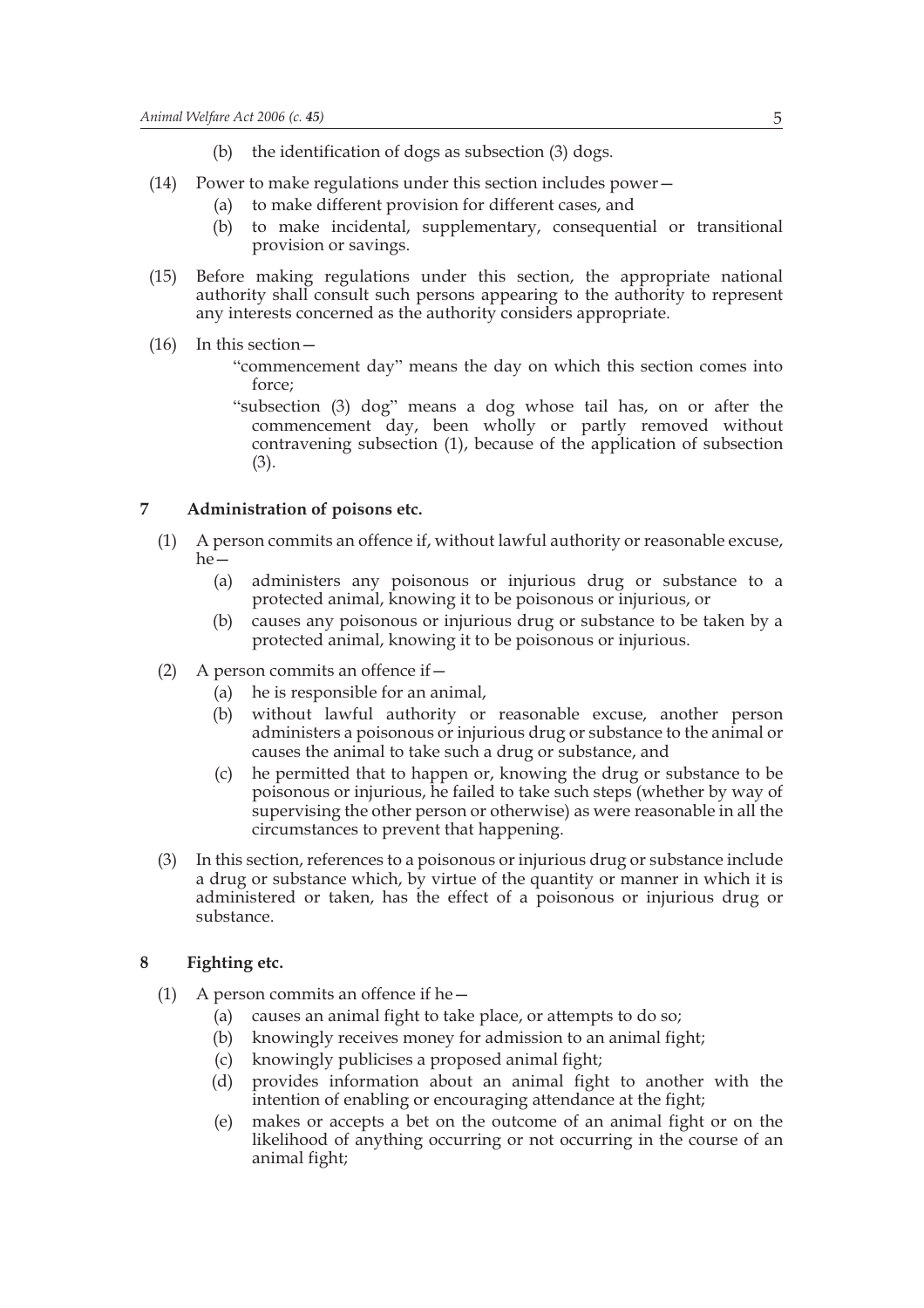- (f) takes part in an animal fight;
- (g) has in his possession anything designed or adapted for use in connection with an animal fight with the intention of its being so used;
- (h) keeps or trains an animal for use for in connection with an animal fight;
- (i) keeps any premises for use for an animal fight.
- (2) A person commits an offence if, without lawful authority or reasonable excuse, he is present at an animal fight.
- (3) A person commits an offence if, without lawful authority or reasonable excuse, he—
	- (a) knowingly supplies a video recording of an animal fight,
	- (b) knowingly publishes a video recording of an animal fight,
	- (c) knowingly shows a video recording of an animal fight to another, or
	- (d) possesses a video recording of an animal fight, knowing it to be such a recording, with the intention of supplying it.
- (4) Subsection (3) does not apply if the video recording is of an animal fight that took place—
	- (a) outside Great Britain, or
	- (b) before the commencement date.
- (5) Subsection (3) does not apply—
	- (a) in the case of paragraph (a), to the supply of a video recording for inclusion in a programme service;
	- (b) in the case of paragraph (b) or (c), to the publication or showing of a video recording by means of its inclusion in a programme service;
	- (c) in the case of paragraph (d), by virtue of intention to supply for inclusion in a programme service.
- (6) Provision extending the application of an offence under subsection (3), so far as relating to the provision of information society services, may be made under section  $2(2)$  of the European Communities Act 1972 (c. 68) (powers to implement Community obligations by regulations) notwithstanding the limits imposed by paragraph 1(1)(d) of Schedule 2 to that Act on the penalties with which an offence may be punishable on summary conviction.
- (7) In this section—
	- "animal fight" means an occasion on which a protected animal is placed with an animal, or with a human, for the purpose of fighting, wrestling or baiting;
	- '"commencement date" means the date on which subsection (3) comes into force;
	- "information society services" has the meaning given in Article 2(a) of Directive 2000/31/EC of the European Parliament and of the Council of 8 June 2000 on certain legal aspects of information society services, in particular electronic commerce in the Internal Market (Directive on electronic commerce);
	- "programme service" has the same meaning as in the Communications Act 2003 (c. 21);
	- "video recording" means a recording, in any form, from which a moving image may by any means be reproduced and includes data stored on a computer disc or by other electronic means which is capable of conversion into a moving image.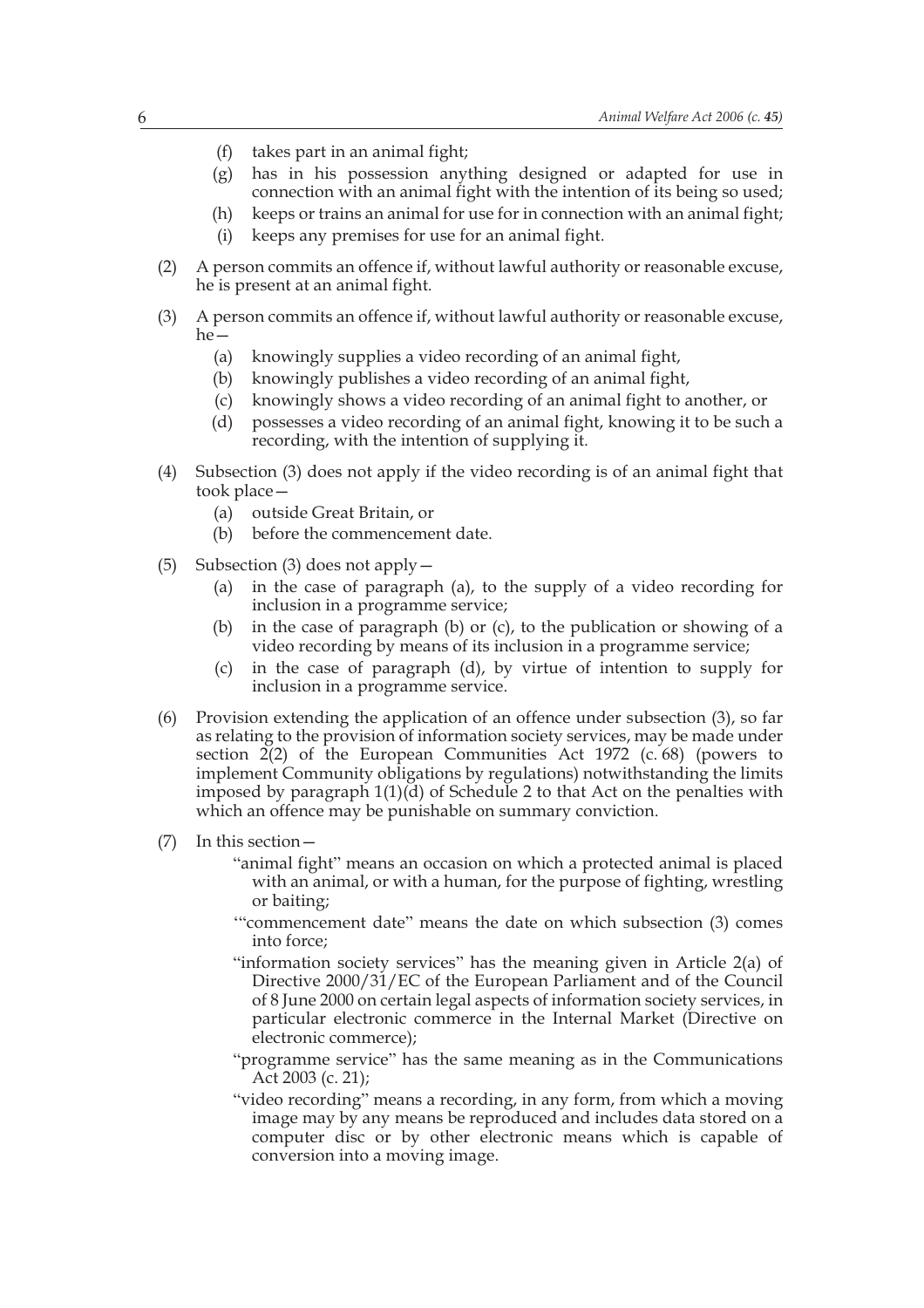- (8) In this section—
	- (a) references to supplying or publishing a video recording are to supplying or publishing a video recording in any manner, including, in relation to a video recording in the form of data stored electronically, by means of transmitting such data;
	- (b) references to showing a video recording are to showing a moving image reproduced from a video recording by any means.

#### *Promotion of welfare*

#### **9 Duty of person responsible for animal to ensure welfare**

- (1) A person commits an offence if he does not take such steps as are reasonable in all the circumstances to ensure that the needs of an animal for which he is responsible are met to the extent required by good practice.
- (2) For the purposes of this Act, an animal's needs shall be taken to include—
	- (a) its need for a suitable environment,
	- (b) its need for a suitable diet,
	- (c) its need to be able to exhibit normal behaviour patterns,
	- (d) any need it has to be housed with, or apart from, other animals, and
	- (e) its need to be protected from pain, suffering, injury and disease.
- (3) The circumstances to which it is relevant to have regard when applying subsection (1) include, in particular—
	- (a) any lawful purpose for which the animal is kept, and
	- (b) any lawful activity undertaken in relation to the animal.
- (4) Nothing in this section applies to the destruction of an animal in an appropriate and humane manner.

#### **10 Improvement notices**

- (1) If an inspector is of the opinion that a person is failing to comply with section  $9(1)$ , he may serve on the person a notice which —
	- (a) states that he is of that opinion,
	- (b) specifies the respects in which he considers the person is failing to comply with that provision,
	- (c) specifies the steps he considers need to be taken in order to comply with the provision,
	- (d) specifies a period for the taking of those steps, and
	- (e) explains the effect of subsections (2) and (3).
- (2) Where a notice under subsection (1) ("an improvement notice") is served, no proceedings for an offence under section 9(1) may be instituted before the end of the period specified for the purposes of subsection  $(1)(d)$  ("the compliance period") in respect of—
	- (a) the non-compliance which gave rise to the notice, or
	- (b) any continuation of that non-compliance.
- (3) If the steps specified in an improvement notice are taken at any time before the end of the compliance period, no proceedings for an offence under section 9(1) may be instituted in respect of—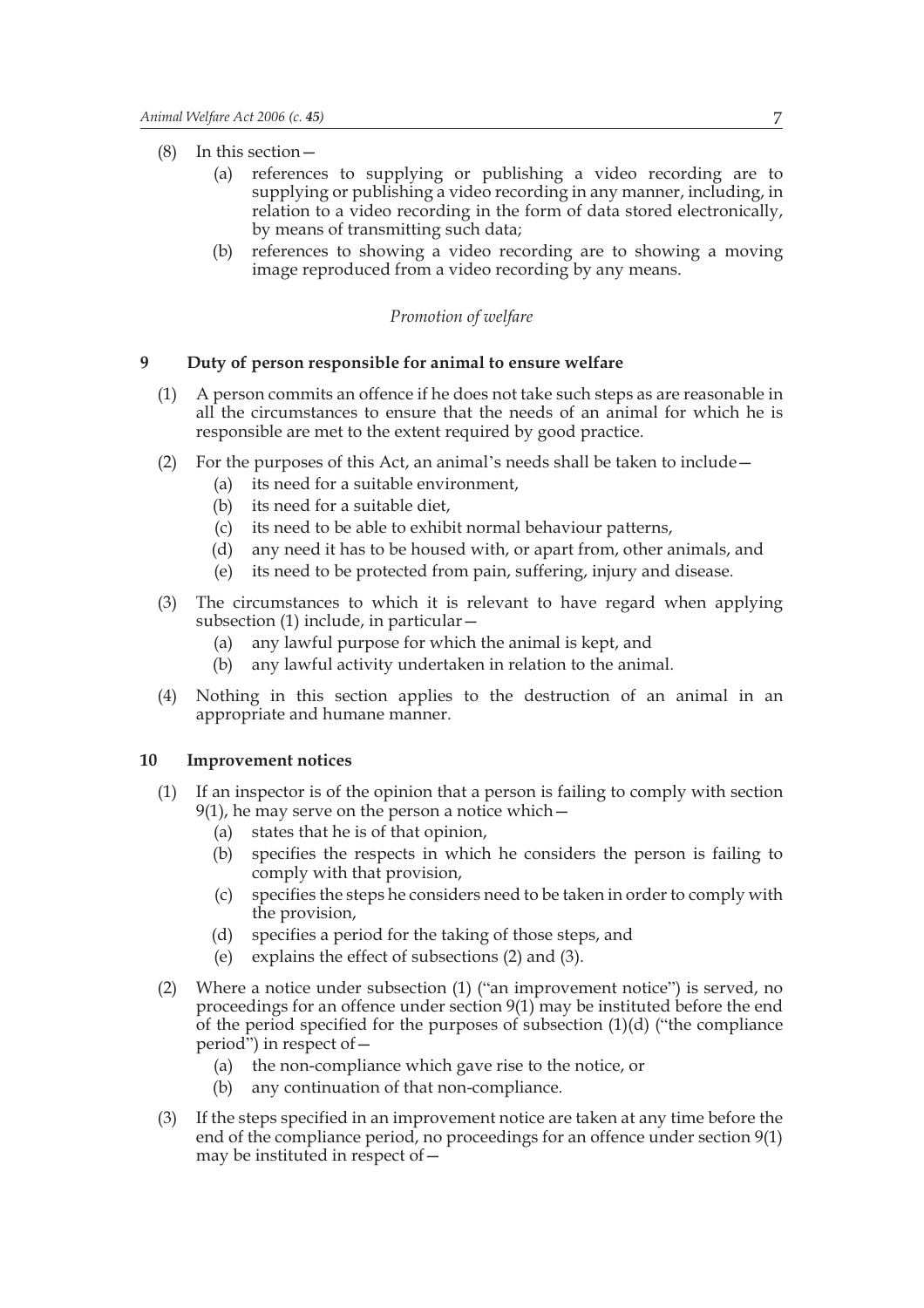- (a) the non-compliance which gave rise to the notice, or
- (b) any continuation of that non-compliance prior to the taking of the steps specified in the notice.
- (4) An inspector may extend, or further extend, the compliance period specified in an improvement notice.

#### **11 Transfer of animals by way of sale or prize to persons under 16**

- (1) A person commits an offence if he sells an animal to a person whom he has reasonable cause to believe to be under the age of 16 years.
- (2) For the purposes of subsection (1), selling an animal includes transferring, or agreeing to transfer, ownership of the animal in consideration of entry by the transferee into another transaction.
- (3) Subject to subsections (4) to (6), a person commits an offence if  $-$ 
	- (a) he enters into an arrangement with a person whom he has reasonable cause to believe to be under the age of 16 years, and
	- (b) the arrangement is one under which that person has the chance to win an animal as a prize.
- (4) A person does not commit an offence under subsection  $(3)$  if  $-$ 
	- (a) he enters into the arrangement in the presence of the person with whom the arrangement is made, and
	- (b) he has reasonable cause to believe that the person with whom the arrangement is made is accompanied by a person who is not under the age of 16 years.
- (5) A person does not commit an offence under subsection  $(3)$  if  $-$ 
	- (a) he enters into the arrangement otherwise than in the presence of the person with whom the arrangement is made, and
	- (b) he has reasonable cause to believe that a person who has actual care and control of the person with whom the arrangement is made has consented to the arrangement.
- (6) A person does not commit an offence under subsection (3) if he enters into the arrangement in a family context.

#### **12 Regulations to promote welfare**

- (1) The appropriate national authority may by regulations make such provision as the authority thinks fit for the purpose of promoting the welfare of animals for which a person is responsible, or the progeny of such animals.
- (2) Without prejudice to the generality of the power under subsection (1), regulations under that subsection may, in particular—
	- (a) make provision imposing specific requirements for the purpose of securing that the needs of animals are met;
	- (b) make provision to facilitate or improve co-ordination in relation to the carrying out by different persons of functions relating to the welfare of animals;
	- (c) make provision for the establishment of one or more bodies with functions relating to advice about the welfare of animals.
- (3) Power to make regulations under subsection (1) includes power—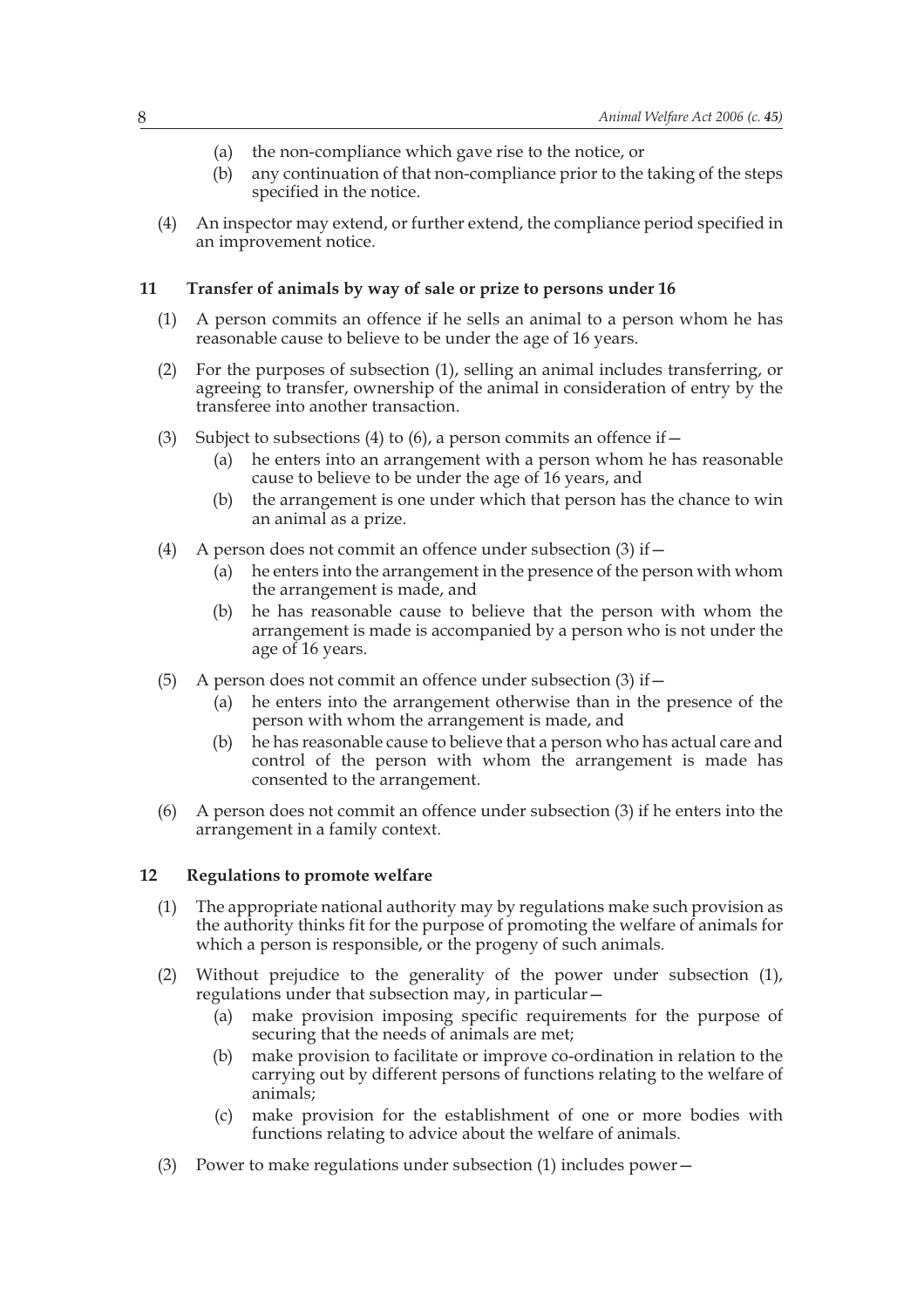- (a) to provide that breach of a provision of the regulations is an offence;
- (b) to apply a relevant post-conviction power in relation to conviction for an offence under the regulations;
- (c) to make provision for fees or other charges in relation to the carrying out of functions under the regulations;
- (d) to make different provision for different cases or areas;
- (e) to provide for exemptions from a provision of the regulations, either subject to specified conditions or without conditions;
- (f) to make incidental, supplementary, consequential or transitional provision or savings.
- (4) Power to make regulations under subsection (1) does not include power to create an offence triable on indictment or punishable with—
	- (a) imprisonment for a term exceeding 51 weeks, or
	- (b) a fine exceeding level 5 on the standard scale.
- (5) Regulations under subsection (1) may provide that a specified offence under the regulations is to be treated as a relevant offence for the purposes of section 23.
- (6) Before making regulations under subsection (1), the appropriate national authority shall consult such persons appearing to the authority to represent any interests concerned as the authority considers appropriate.
- (7) In this section, "specified" means specified in regulations under subsection (1).

#### *Licensing and registration*

#### **13 Licensing or registration of activities involving animals**

- (1) No person shall carry on an activity to which this subsection applies except under the authority of a licence for the purposes of this section.
- (2) Subsection (1) applies to an activity which—
	- (a) involves animals for which a person is responsible, and
	- (b) is specified for the purposes of the subsection by regulations made by the appropriate national authority.
- (3) No person shall carry on an activity to which this subsection applies unless registered for the purposes of this section.
- (4) Subsection (3) applies to an activity which—
	- (a) involves animals for which a person is responsible, and
	- (b) is specified for the purposes of the subsection by regulations made by the appropriate national authority.
- (5) Regulations under subsection (2) or (4) may only be made for the purpose of promoting the welfare of animals for which a person is responsible, or the progeny of such animals.
- (6) A person commits an offence if he contravenes subsection (1) or (3).
- (7) The appropriate national authority may by regulations make provision about licences or registration for the purposes of this section.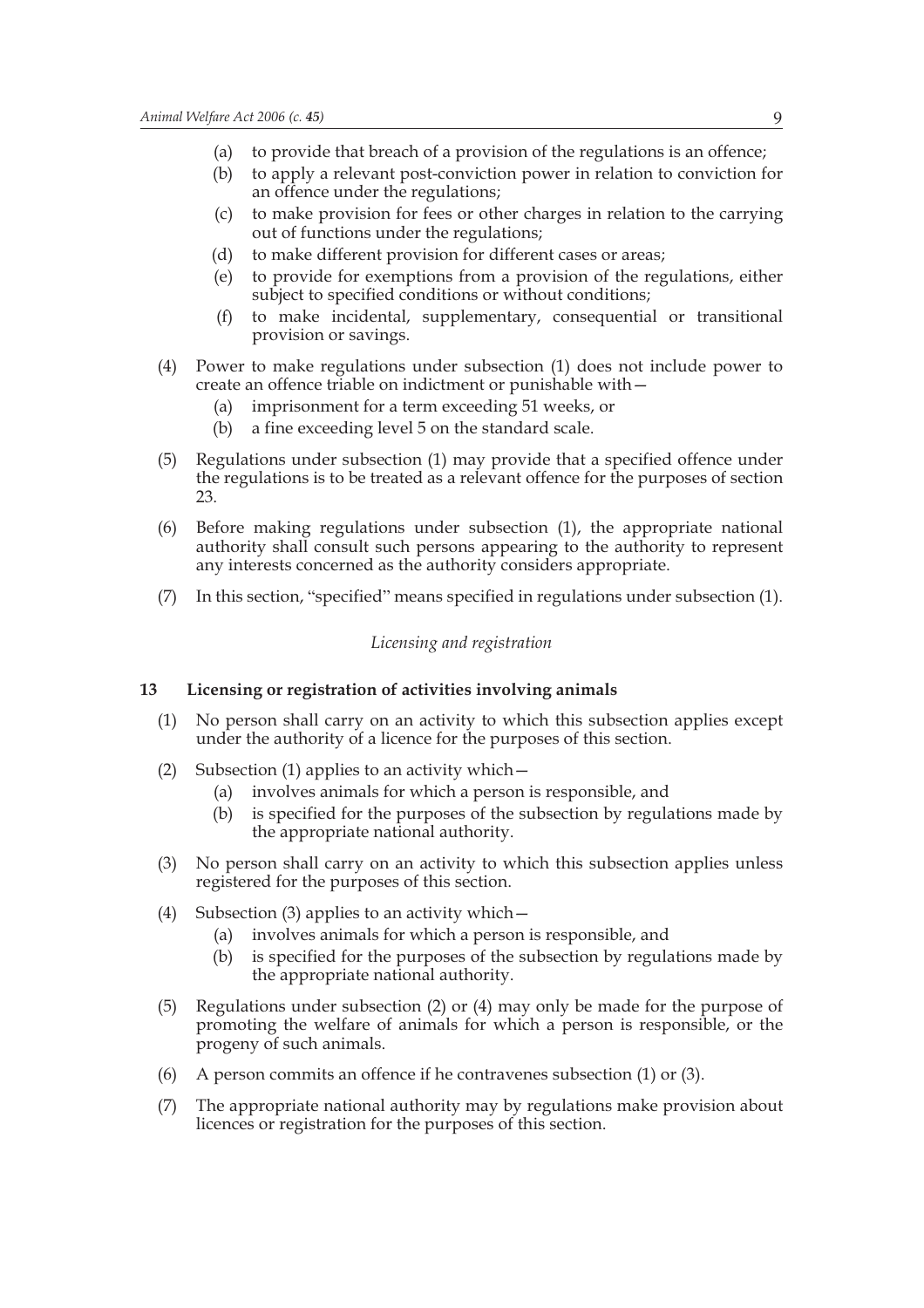- (8) The appropriate national authority may by regulations repeal any of the following enactments (which impose licence or registration requirements in relation to activities involving animals)—
	- (a) section 1(1) of the Performing Animals (Regulation) Act 1925 (c. 38);
	- (b) section  $1(1)$  of the Pet Animals Act 1951 (c. 35);
	- (c) section 1(1) of the Animal Boarding Establishments Act 1963 (c. 43);
	- (d) section 1(1) of the Riding Establishments Act 1964 (c. 70);
	- (e) section 1(1) of the Breeding of Dogs Act 1973 (c. 60).
- (9) Before making regulations under this section, the appropriate national authority shall consult such persons appearing to the authority to represent any interests concerned as the authority considers appropriate.
- (10) Schedule 1 (which makes provision about regulations under this section) has effect.

#### *Codes of practice*

#### **14 Codes of practice**

- (1) The appropriate national authority may issue, and may from time to time revise, codes of practice for the purpose of providing practical guidance in respect of any provision made by or under this Act.
- (2) The authority responsible for issuing a code of practice under subsection (1) shall publish the code, and any revision of it, in such manner as it considers appropriate.
- (3) A person's failure to comply with a provision of a code of practice issued under this section shall not of itself render him liable to proceedings of any kind.
- (4) In any proceedings against a person for an offence under this Act or an offence under regulations under section 12 or 13—
	- (a) failure to comply with a relevant provision of a code of practice issued under this section may be relied upon as tending to establish liability, and
	- (b) compliance with a relevant provision of such a code of practice may be relied upon as tending to negative liability.

#### **15 Making and approval of codes of practice: England**

- (1) Where the Secretary of State proposes to issue (or revise) a code of practice under section 14, he shall—
	- (a) prepare a draft of the code (or revised code),
	- (b) consult about the draft such persons appearing to him to represent any interests concerned as he considers appropriate, and
	- (c) consider any representations made by them.
- (2) If following consultation under subsection (1) the Secretary of State decides to proceed with a draft (either in its original form or with such modifications as he thinks fit), he shall lay a copy of it before Parliament.
- (3) If, within the 40-day period, either House of Parliament resolves not to approve a draft laid under subsection (2), the Secretary of State shall take no further steps in relation to it.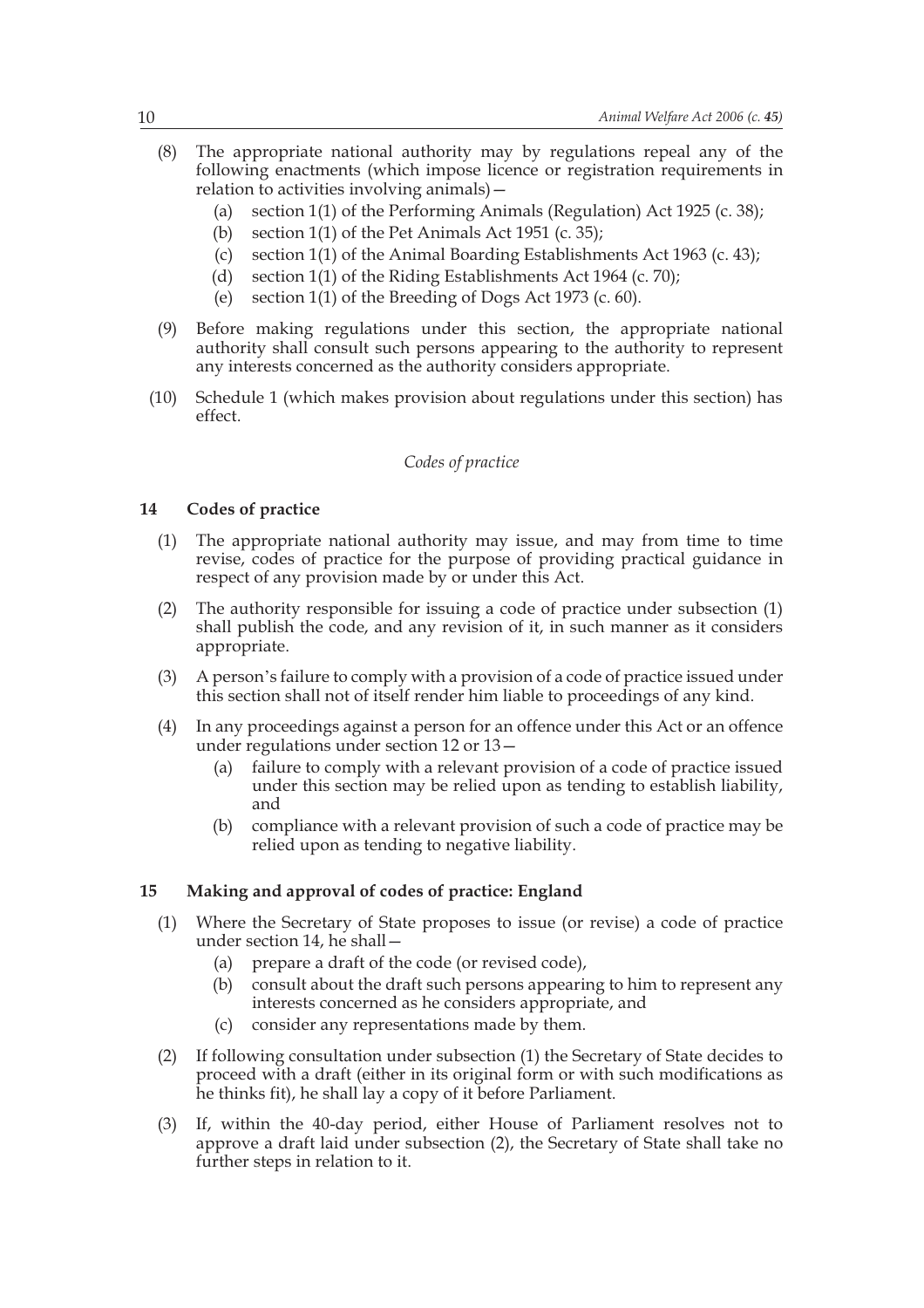- (4) If, within the 40-day period, neither House resolves not to approve a draft laid under subsection (2), the Secretary of State shall issue (or revise) the code in the form of the draft.
- (5) A code (or revised code) shall come into force on such day as the Secretary of State may by order appoint.
- (6) Subsection (3) does not prevent a new draft of a code (or revised code) from being laid before Parliament.
- (7) An order under subsection (5) may include transitional provision or savings.
- (8) In this section, "the 40-day period", in relation to a draft laid under subsection  $(2)$ , means —
	- (a) if the draft is laid before the Houses on different days, the period of 40 days beginning with the later of the two days, and
	- (b) in any other case, the period of 40 days beginning with the day on which the draft is laid before each House,

no account being taken of any period during which Parliament is dissolved or prorogued or during which both Houses are adjourned for more than four days.

#### **16 Making of codes of practice: Wales**

- (1) Where the National Assembly for Wales proposes to issue (or revise) a code of practice under section 14, it shall—
	- (a) prepare a draft of the code (or revised code),
	- (b) consult about the draft such persons appearing to it to represent any interests concerned as it considers appropriate, and
	- (c) consider any representations made by them.
- (2) The Assembly may issue (or revise) a code either in the form of the draft prepared under subsection (1)(a) or with such modification as it thinks fit.
- (3) A code (or revised code) shall come into force in accordance with its provisions.
- (4) A code (or revised code) may include transitional provision or savings.

#### **17 Revocation of codes of practice**

- (1) The appropriate national authority may by order revoke a code of practice issued by it under section 14.
- (2) An order under subsection (1) may include transitional provision or savings.
- (3) Before making an order under subsection (1), the appropriate national authority shall consult such persons appearing to the authority to represent any interests concerned as the authority considers appropriate.
- (4) Subsection (3) does not apply in relation to an order revoking a code of practice in connection with its replacement by a new one.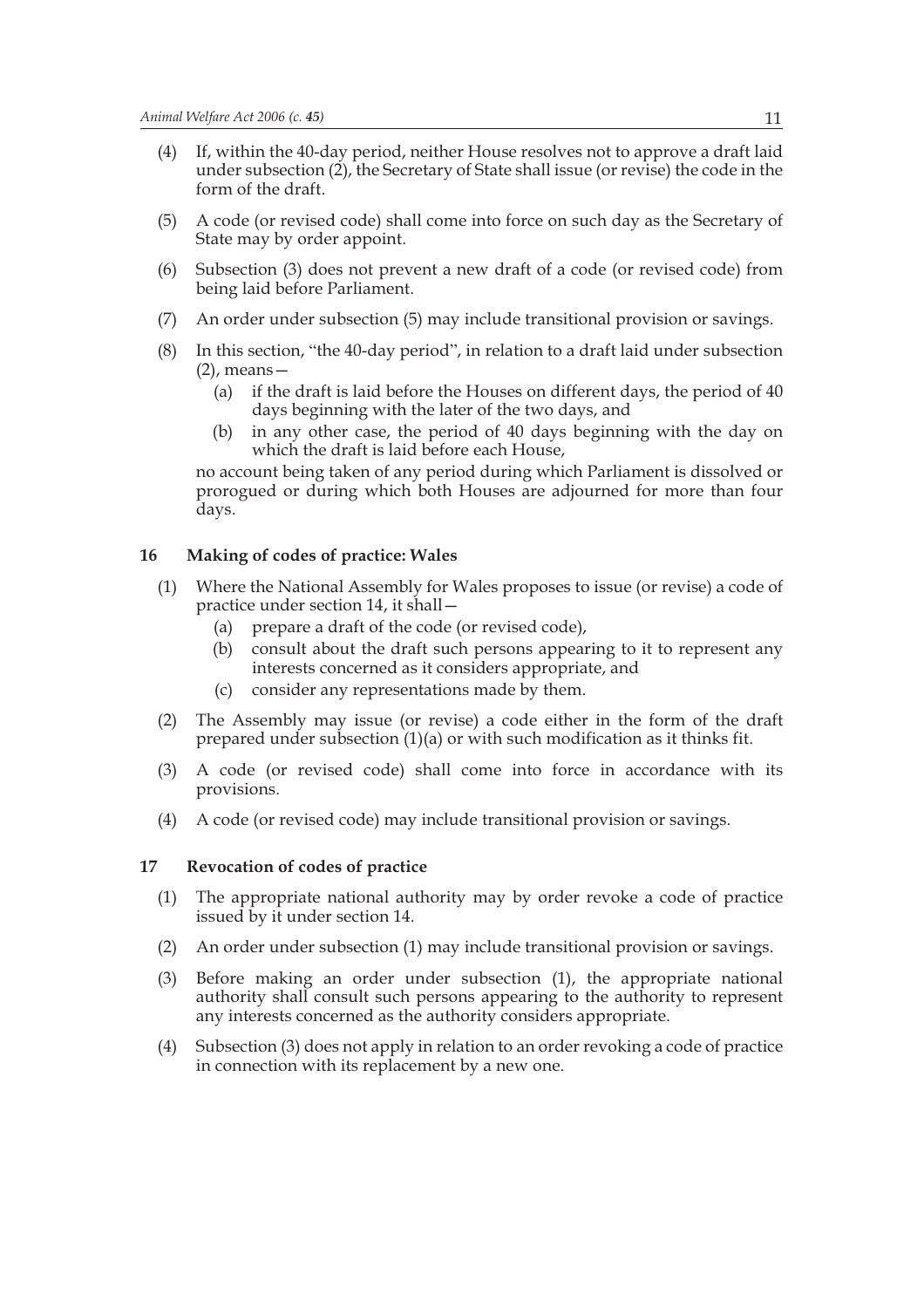#### *Animals in distress*

#### **18 Powers in relation to animals in distress**

- (1) If an inspector or a constable reasonably believes that a protected animal is suffering, he may take, or arrange for the taking of, such steps as appear to him to be immediately necessary to alleviate the animal's suffering.
- (2) Subsection (1) does not authorise destruction of an animal.
- (3) If a veterinary surgeon certifies that the condition of a protected animal is such that it should in its own interests be destroyed, an inspector or a constable may—
	- (a) destroy the animal where it is or take it to another place and destroy it there, or
	- (b) arrange for the doing of any of the things mentioned in paragraph (a).
- (4) An inspector or a constable may act under subsection (3) without the certificate of a veterinary surgeon if it appears to him—
	- (a) that the condition of the animal is such that there is no reasonable alternative to destroying it, and
	- (b) that the need for action is such that it is not reasonably practicable to wait for a veterinary surgeon.
- (5) An inspector or a constable may take a protected animal into possession if a veterinary surgeon certifies—
	- (a) that it is suffering, or
	- (b) that it is likely to suffer if its circumstances do not change.
- (6) An inspector or a constable may act under subsection (5) without the certificate of a veterinary surgeon if it appears to him—
	- (a) that the animal is suffering or that it is likely to do so if its circumstances do not change, and
	- (b) that the need for action is such that it is not reasonably practicable to wait for a veterinary surgeon.
- (7) The power conferred by subsection (5) includes power to take into possession dependent offspring of an animal taken into possession under that subsection.
- (8) Where an animal is taken into possession under subsection (5), an inspector or a constable may—
	- (a) remove it, or arrange for it to be removed, to a place of safety;
	- (b) care for it, or arrange for it to be cared for  $-$ 
		- (i) on the premises where it was being kept when it was taken into possession, or
		- (ii) at such other place as he thinks fit;
	- (c) mark it, or arrange for it to be marked, for identification purposes.
- (9) A person acting under subsection  $(8)(b)(i)$ , or under an arrangement under that provision, may make use of any equipment on the premises.
- (10) A veterinary surgeon may examine and take samples from an animal for the purpose of determining whether to issue a certificate under subsection (3) or (5) with respect to the animal.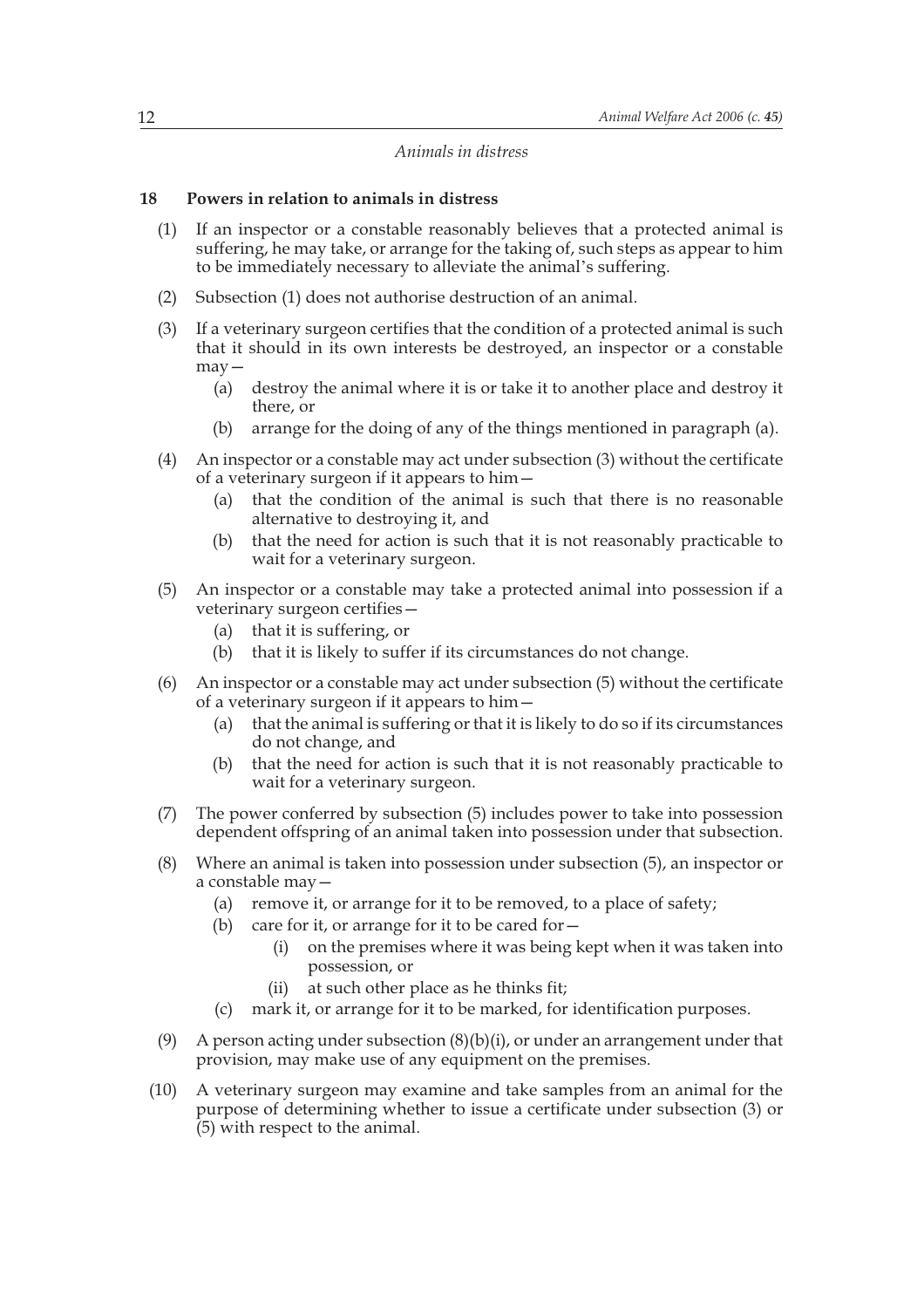- (11) If a person exercises a power under this section otherwise than with the knowledge of a person who is responsible for the animal concerned, he must, as soon as reasonably practicable after exercising the power, take such steps as are reasonable in the circumstances to bring the exercise of the power to the notice of such a person.
- (12) A person commits an offence if he intentionally obstructs a person in the exercise of power conferred by this section.
- (13) A magistrates' court may, on application by a person who incurs expenses in acting under this section, order that he be reimbursed by such person as it thinks fit.
- (14) A person affected by a decision under subsection (13) may appeal against the decision to the Crown Court.

#### **19 Power of entry for section 18 purposes**

- (1) An inspector or a constable may enter premises for the purpose of searching for a protected animal and of exercising any power under section 18 in relation to it if he reasonably believes—
	- (a) that there is a protected animal on the premises, and
	- (b) that the animal is suffering or, if the circumstances of the animal do not change, it is likely to suffer.
- (2) Subsection (1) does not authorise entry to any part of premises which is used as a private dwelling.
- (3) An inspector or a constable may (if necessary) use reasonable force in exercising the power conferred by subsection (1), but only if it appears to him that entry is required before a warrant under subsection (4) can be obtained and executed.
- (4) Subject to subsection (5), a justice of the peace may, on the application of an inspector or constable, issue a warrant authorising an inspector or a constable to enter premises for the purpose mentioned in subsection (1), if necessary using reasonable force.
- (5) The power to issue a warrant under subsection (4) is exercisable only if the justice of the peace is satisfied—
	- (a) that there are reasonable grounds for believing that there is a protected animal on the premises and that the animal is suffering or is likely to suffer if its circumstances do not change, and
	- (b) that section 52 is satisfied in relation to the premises.

#### **20 Orders in relation to animals taken under section 18(5)**

- (1) A magistrates' court may order any of the following in relation to an animal taken into possession under section 18(5)—
	- (a) that specified treatment be administered to the animal;
	- (b) that possession of the animal be given up to a specified person;
	- (c) that the animal be sold;
	- (d) that the animal be disposed of otherwise than by way of sale;
	- (e) that the animal be destroyed.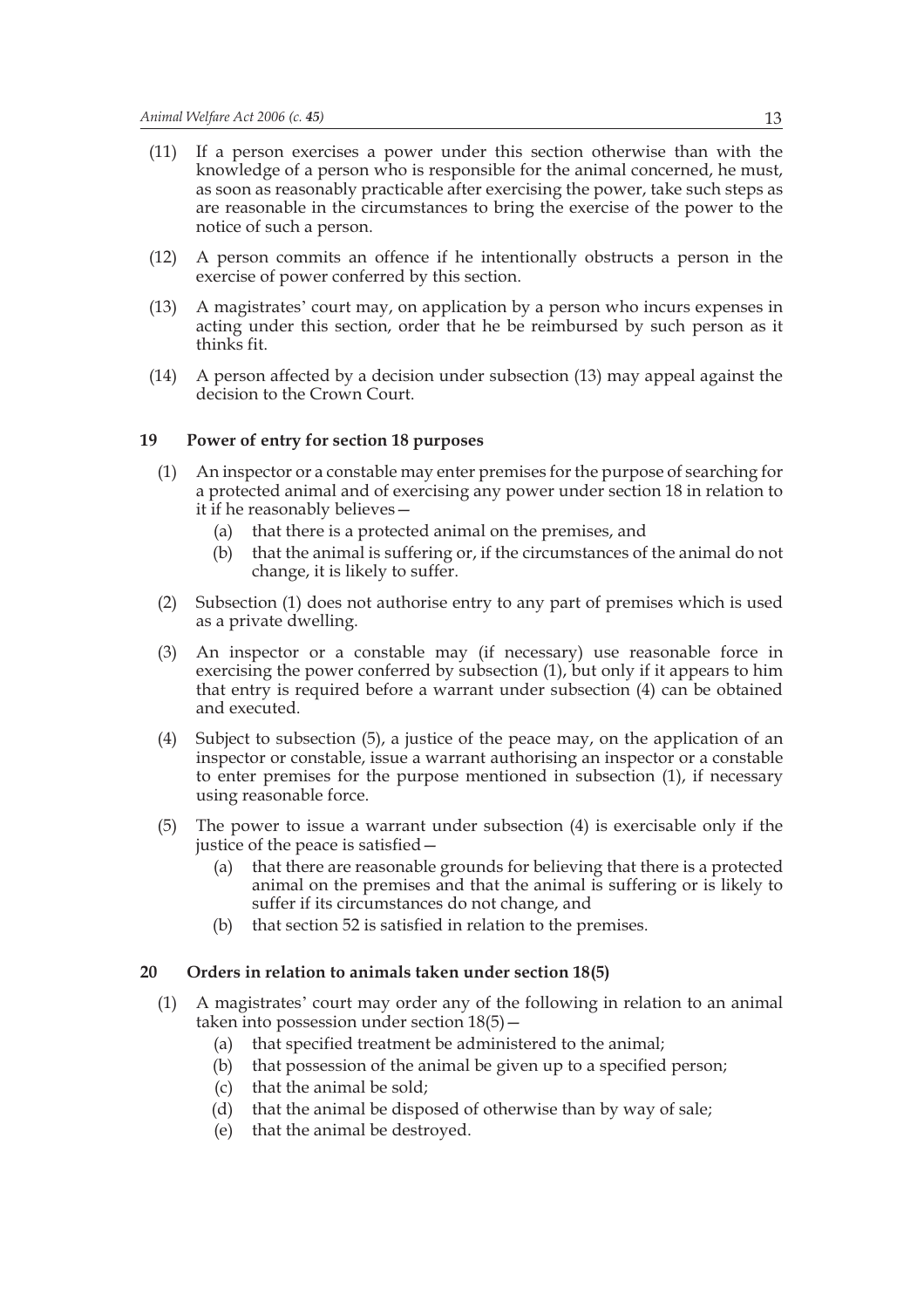- (2) If an animal is taken into possession under section 18(5) when it is pregnant, the power conferred by subsection (1) shall also be exercisable in relation to any offspring that results from the pregnancy.
- (3) The power conferred by subsection (1) shall be exercisable on application by  $-$ 
	- (a) the owner of the animal, or
	- (b) any other person appearing to the court to have a sufficient interest in the animal.
- (4) A court may not make an order under subsection (1) unless—
	- (a) it has given the owner of the animal an opportunity to be heard, or
	- (b) it is satisfied that it is not reasonably practicable to communicate with the owner.
- (5) Where a court makes an order under subsection  $(1)$ , it may  $-$ 
	- (a) appoint a person to carry out, or arrange for the carrying out, of the order;
	- (b) give directions with respect to the carrying out of the order;
	- (c) confer additional powers (including power to enter premises where the animal is being kept) for the purpose of, or in connection with, the carrying out of the order;
	- (d) order a person to reimburse the expenses of carrying out the order.
- (6) In determining how to exercise its powers under this section, the court shall have regard, amongst other things, to the desirability of protecting the animal's value and avoiding increasing any expenses which a person may be ordered to reimburse.
- (7) A person commits an offence if he intentionally obstructs a person in the exercise of any power conferred by virtue of this section.
- (8) If the owner of the animal is subject to a liability by virtue of section 18(13) or subsection  $(5)(d)$  above, any amount to which he is entitled as a result of sale of the animal may be reduced by an amount equal to that liability.

#### **21 Orders under section 20: appeals**

- (1) Where a court makes an order under section 20(1), the owner of the animal to which the order relates may appeal against the order to the Crown Court.
- (2) Nothing may be done under an order under section 20(1) unless—
	- (a) the period for giving notice of appeal against the order has expired, and
	- (b) if the order is the subject of an appeal, the appeal has been determined or withdrawn.
- (3) Where the effect of an order is suspended under subsection  $(2)$  -
	- (a) no directions given in connection with the order shall have effect, but
	- (b) the court may give directions about how any animal to which the order applies is to be dealt with during the suspension.
- (4) Directions under subsection  $(3)(b)$  may, in particular
	- (a) appoint a person to carry out, or arrange for the carrying out, of the directions;
	- (b) require any person who has possession of the animal to deliver it up for the purposes of the directions;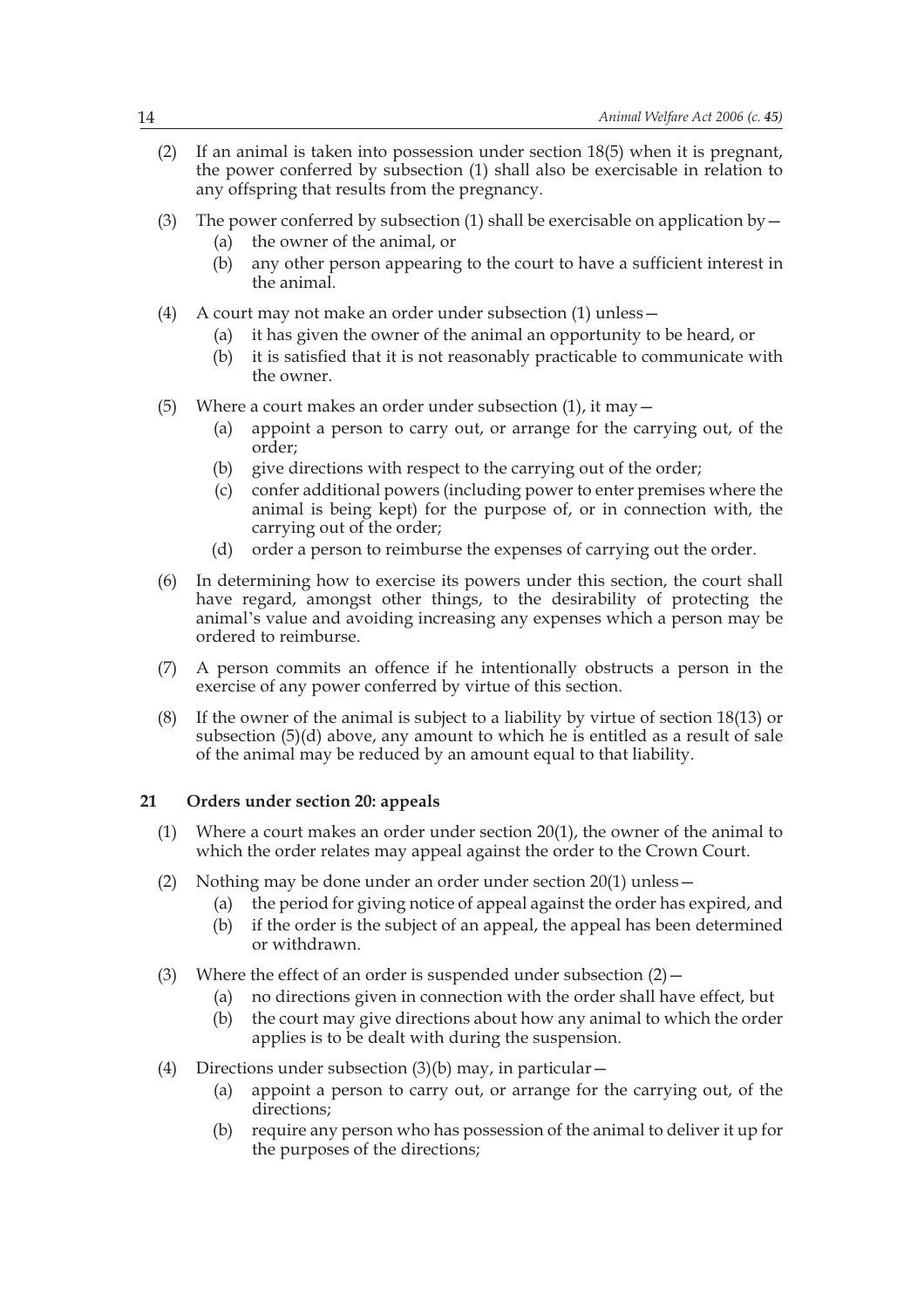- (c) confer additional powers (including power to enter premises where the animal is being kept) for the purpose of, or in connection with, the carrying out of the directions;
- (d) provide for the recovery of any expenses which are reasonably incurred in carrying out the directions.
- (5) Where a court decides on an application under section  $20(3)(a)$  not to exercise the power conferred by subsection (1) of that section, the applicant may appeal against the decision to the Crown Court.
- (6) Where a court makes an order under section  $20(5)(d)$ , the person against whom the order is made may appeal against the order to the Crown Court.

#### *Enforcement powers*

#### **22 Seizure of animals involved in fighting offences**

- (1) A constable may seize an animal if it appears to him that it is one in relation to which an offence under section 8(1) or  $(2)$  has been committed.
- (2) A constable may enter and search premises for the purpose of exercising the power under subsection (1) if he reasonably believes—
	- (a) that there is an animal on the premises, and
	- (b) that the animal is one in relation to which the power under subsection (1) is exercisable.
- (3) Subsection (2) does not authorise entry to any part of premises which is used as a private dwelling.
- (4) Subject to subsection (5), a justice of the peace may, on the application of a constable, issue a warrant authorising a constable to enter and search premises, if necessary using reasonable force, for the purpose of exercising the power under subsection (1).
- (5) The power to issue a warrant under subsection (4) is exercisable only if the justice of the peace is satisfied—
	- (a) that there are reasonable grounds for believing that there is on the premises an animal in relation to which an offence under section 8(1) or (2) has been committed, and
	- (b) that section 52 is satisfied in relation to the premises.
- (6) In this section, references to an animal in relation to which an offence under section 8(1) or (2) has been committed include an animal which took part in an animal fight in relation to which such an offence was committed.

#### **23 Entry and search under warrant in connection with offences**

- (1) Subject to subsection (2), a justice of the peace may, on the application of an inspector or constable, issue a warrant authorising an inspector or a constable to enter premises, if necessary using reasonable force, in order to search for evidence of the commission of a relevant offence.
- (2) The power to issue a warrant under subsection (1) is exercisable only if the justice of the peace is satisfied—
	- (a) that there are reasonable grounds for believing—
		- (i) that a relevant offence has been committed on the premises, or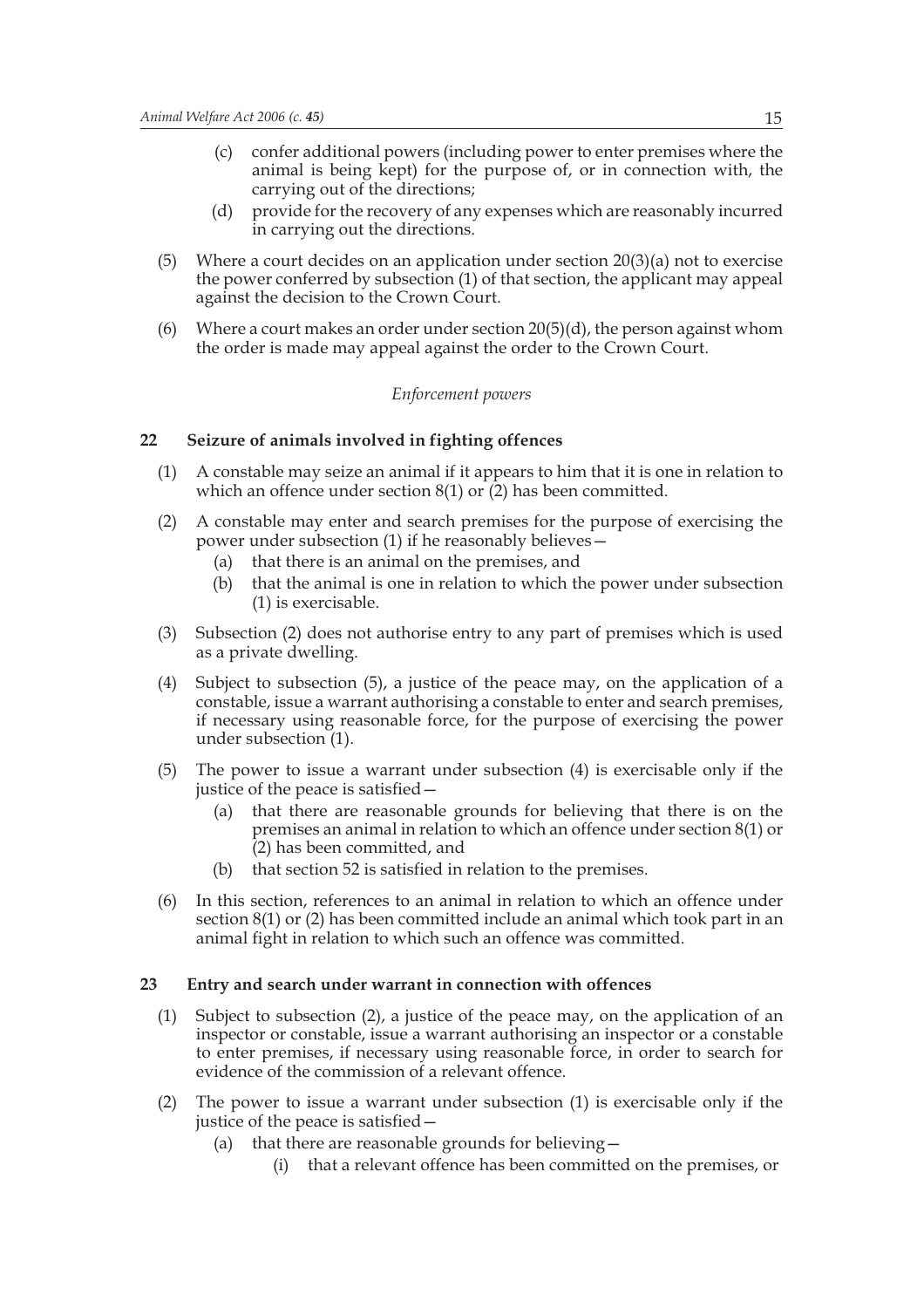- (ii) that evidence of the commission of a relevant offence is to be found on the premises, and
- (b) that section 52 is satisfied in relation to the premises.
- (3) In this section, "relevant offence" means an offence under any of sections 4 to 9, 13(6) and 34(9).

#### **24 Entry for purposes of arrest**

In section 17(1)(c) of the Police and Criminal Evidence Act 1984 (c. 60) (power of constable to enter and search premises for purpose of arresting a person for offence under specified enactments), at end insert—

> "(v) any of sections 4, 5, 6(1) and (2), 7 and 8(1) and (2) of the Animal Welfare Act 2006 (offences relating to the prevention of harm to animals);".

#### **25 Inspection of records required to be kept by holder of licence**

- (1) An inspector may require the holder of a licence to produce for inspection any records which he is required to keep by a condition of the licence.
- (2) Where records which a person is so required to keep are stored in electronic form, the power under subsection (1) includes power to require the records to be made available for inspection—
	- (a) in a visible and legible form, or
	- (b) in a form from which they can readily be produced in a visible and legible form.
- (3) An inspector may inspect and take copies of any records produced for inspection in pursuance of a requirement under this section.

#### **26 Inspection in connection with licences**

- (1) An inspector may carry out an inspection in order to check compliance with—
	- (a) the conditions subject to which a licence is granted;
	- (b) provision made by or under this Act which is relevant to the carrying on of an activity to which a licence relates.
- (2) An inspector may, for the purpose of carrying out an inspection under subsection (1), enter—
	- (a) premises specified in a licence as premises on which the carrying on of an activity is authorised;
	- (b) premises on which he reasonably believes an activity to which a licence relates is being carried on.
- (3) Subsection (2) does not authorise entry to any part of premises which is used as a private dwelling unless 24 hours' notice of the intended entry is given to the occupier.

#### **27 Inspection in connection with registration**

(1) An inspector may carry out an inspection in order to check compliance with provision made by or under this Act which is relevant to the carrying on of an activity to which a registration for the purposes of section 13 relates.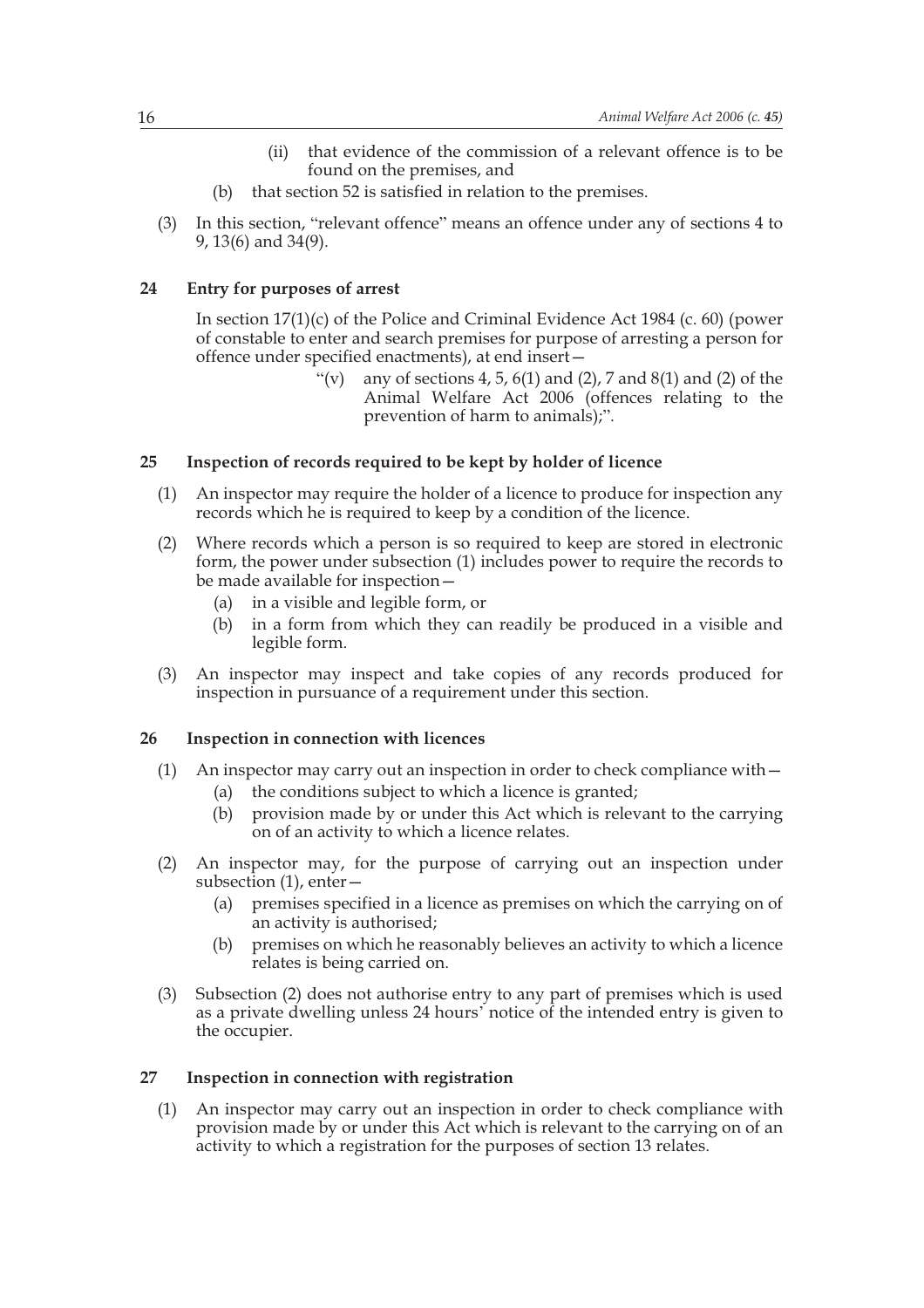- (2) An inspector may, for the purpose of carrying out an inspection under subsection (1), enter premises on which he reasonably believes a person registered for the purposes of section 13 is carrying on an activity to which the registration relates.
- (3) Subsection (2) does not authorise entry to any part of premises which is used as a private dwelling unless 24 hours' notice of the intended entry is given to the occupier.

#### **28 Inspection of farm premises**

- (1) An inspector may carry out an inspection in order to—
	- (a) check compliance with regulations under section 12 which relate to animals bred or kept for farming purposes;
	- (b) ascertain whether any offence under or by virtue of this Act has been or is being committed in relation to such animals.
- (2) An inspector may enter premises which he reasonably believes to be premises on which animals are bred or kept for farming purposes in order to carry out an inspection under subsection (1).
- (3) Subsection (2) does not authorise entry to any part of premises which is used as a private dwelling.
- (4) Subject to subsection (5), a justice of the peace may, on the application of an inspector, issue a warrant authorising an inspector to enter premises, if necessary using reasonable force, in order to carry out an inspection under subsection (1).
- (5) The power to issue a warrant under subsection (4) is exercisable only if the justice of the peace is satisfied—
	- (a) that it is reasonable to carry out an inspection on the premises, and
	- (b) that section 52 is satisfied in relation to the premises.

#### **29 Inspection relating to Community obligations**

- (1) An inspector may carry out an inspection in order to check compliance with regulations under section 12 which implement a Community obligation.
- (2) An inspector may enter any premises in order to carry out an inspection under subsection (1).
- (3) Subsection (2) does not authorise entry to any part of premises which is used as a private dwelling.

#### *Prosecutions*

#### **30 Power of local authority to prosecute offences**

A local authority in England or Wales may prosecute proceedings for any offence under this Act.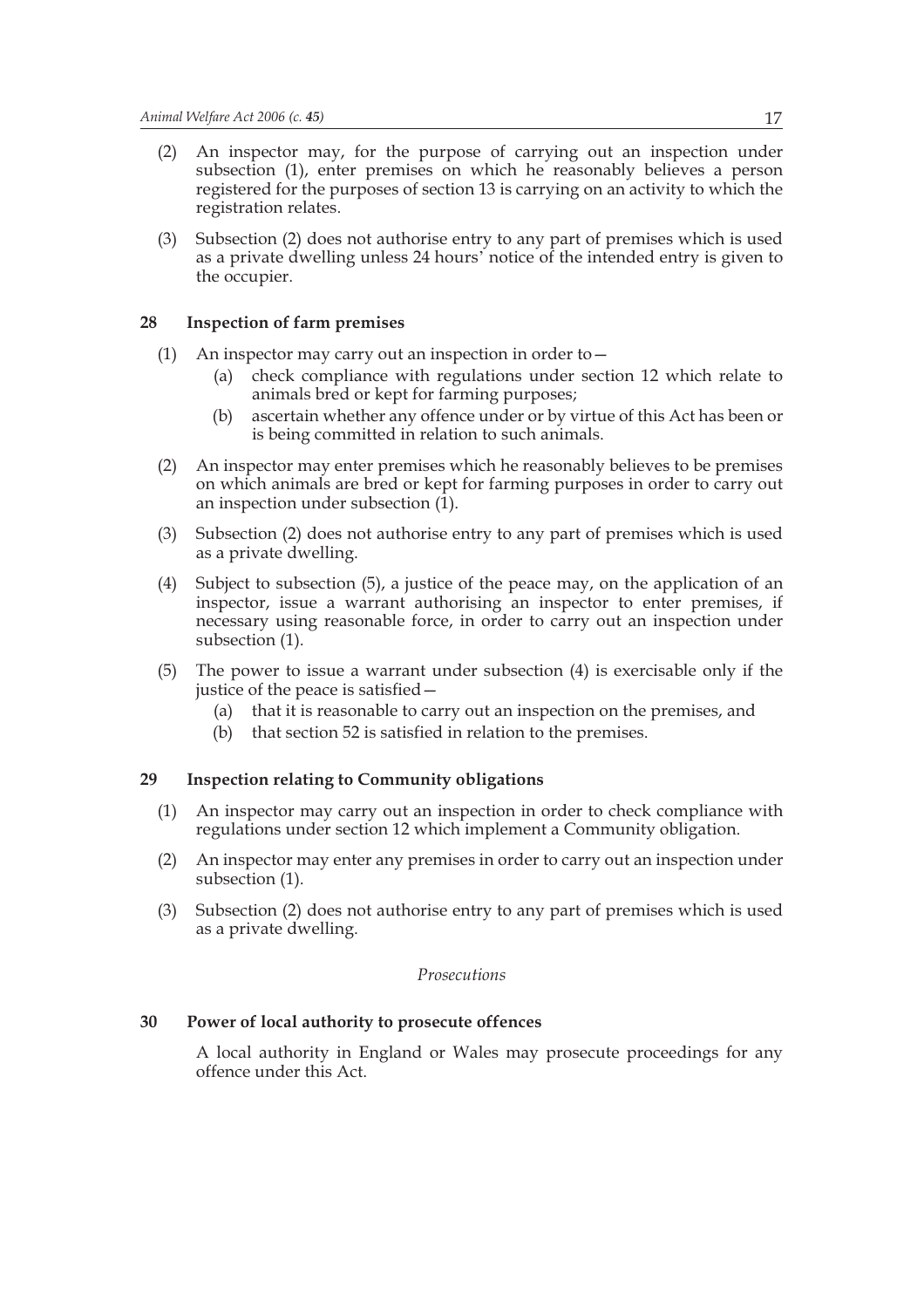#### **31 Time limits for prosecutions**

- (1) Notwithstanding anything in section 127(1) of the Magistrates' Courts Act 1980 (c. 43), a magistrates' court may try an information relating to an offence under this Act if the information is laid—
	- (a) before the end of the period of three years beginning with the date of the commission of the offence, and
	- (b) before the end of the period of six months beginning with the date on which evidence which the prosecutor thinks is sufficient to justify the proceedings comes to his knowledge.
- (2) For the purposes of subsection  $(1)(b)$ 
	- (a) a certificate signed by or on behalf of the prosecutor and stating the date on which such evidence came to his knowledge shall be conclusive evidence of that fact, and
	- (b) a certificate stating that matter and purporting to be so signed shall be treated as so signed unless the contrary is proved.

#### *Post-conviction powers*

#### **32 Imprisonment or fine**

- (1) A person guilty of an offence under any of sections 4, 5, 6(1) and (2), 7 and 8 shall be liable on summary conviction to—
	- (a) imprisonment for a term not exceeding 51 weeks, or
	- (b) a fine not exceeding £20,000,

or to both.

- (2) A person guilty of an offence under section 9, 13(6) or 34(9) shall be liable on summary conviction to—
	- (a) imprisonment for a term not exceeding 51 weeks, or
	- (b) a fine not exceeding level 5 on the standard scale,

or to both.

- (3) A person guilty of an offence under regulations under section 12 or 13 shall be liable on summary conviction to such penalty by way of imprisonment or fine as may be provided by regulations under that section.
- (4) A person guilty of any other offence under this Act shall be liable on summary conviction to—
	- (a) imprisonment for a term not exceeding 51 weeks, or
	- (b) a fine not exceeding level 4 on the standard scale, or to both.
- (5) In relation to an offence committed before the commencement of section 281(5) of the Criminal Justice Act 2003 (c. 44), the reference in each of subsections  $(1)(a)$ ,  $(2)(a)$  and  $(4)(a)$  to 51 weeks is to be read as a reference to 6 months.

#### **33 Deprivation**

(1) If the person convicted of an offence under any of sections 4, 5, 6(1) and (2), 7, 8 and 9 is the owner of an animal in relation to which the offence was committed, the court by or before which he is convicted may, instead of or in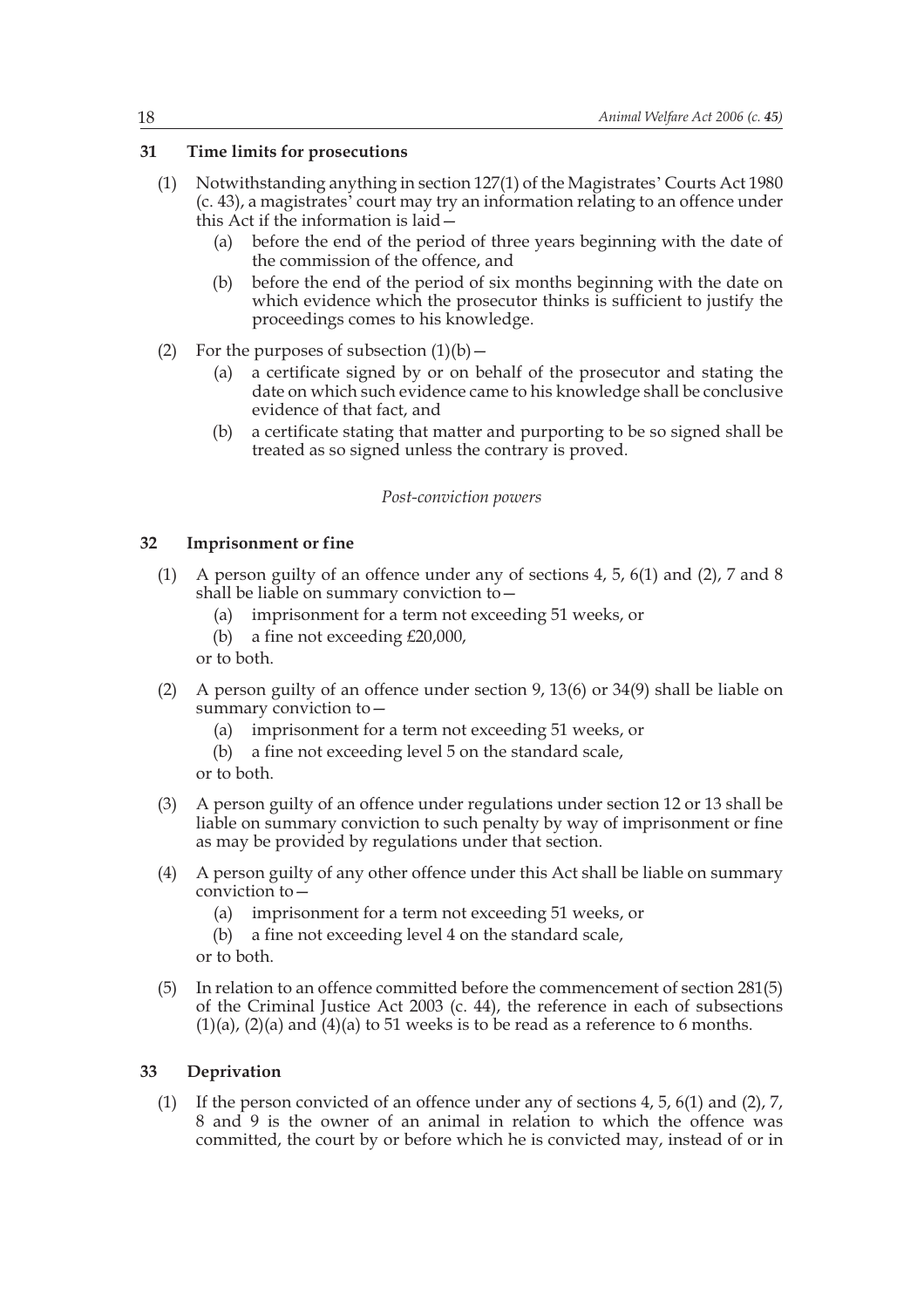addition to dealing with him in any other way, make an order depriving him of ownership of the animal and for its disposal.

- (2) Where the owner of an animal is convicted of an offence under section 34(9) because ownership of the animal is in breach of a disqualification under section 34(2), the court by or before which he is convicted may, instead of or in addition to dealing with him in any other way, make an order depriving him of ownership of the animal and for its disposal.
- (3) Where the animal in respect of which an order under subsection (1) or (2) is made has any dependent offspring, the order may include provision depriving the person to whom it relates of ownership of the offspring and for its disposal.
- (4) Where a court makes an order under subsection (1) or (2), it may  $-$ 
	- (a) appoint a person to carry out, or arrange for the carrying out of, the order;
	- (b) require any person who has possession of an animal to which the order applies to deliver it up to enable the order to be carried out;
	- (c) give directions with respect to the carrying out of the order;
	- (d) confer additional powers (including power to enter premises where an animal to which the order applies is being kept) for the purpose of, or in connection with, the carrying out of the order;
	- (e) order the offender to reimburse the expenses of carrying out the order.
- (5) Directions under subsection  $(4)(c)$  may  $-$ 
	- (a) specify the manner in which an animal is to be disposed of, or
	- (b) delegate the decision about the manner in which an animal is to be disposed of to a person appointed under subsection (4)(a).
- (6) Where a court decides not to make an order under subsection (1) or (2) in relation to an offender, it shall—
	- (a) give its reasons for the decision in open court, and
	- (b) if it is a magistrates' court, cause them to be entered in the register of its proceedings.
- (7) Subsection (6) does not apply where the court makes an order under section 34(1) in relation to the offender.
- (8) In subsection (1), the reference to an animal in relation to which an offence was committed includes, in the case of an offence under section 8, an animal which took part in an animal fight in relation to which the offence was committed.
- (9) In this section, references to disposing of an animal include destroying it.

#### **34 Disqualification**

- (1) If a person is convicted of an offence to which this section applies, the court by or before which he is convicted may, instead of or in addition to dealing with him in any other way, make an order disqualifying him under any one or more of subsections (2) to (4) for such period as it thinks fit.
- (2) Disqualification under this subsection disqualifies a person—
	- (a) from owning animals,
	- (b) from keeping animals,
	- (c) from participating in the keeping of animals, and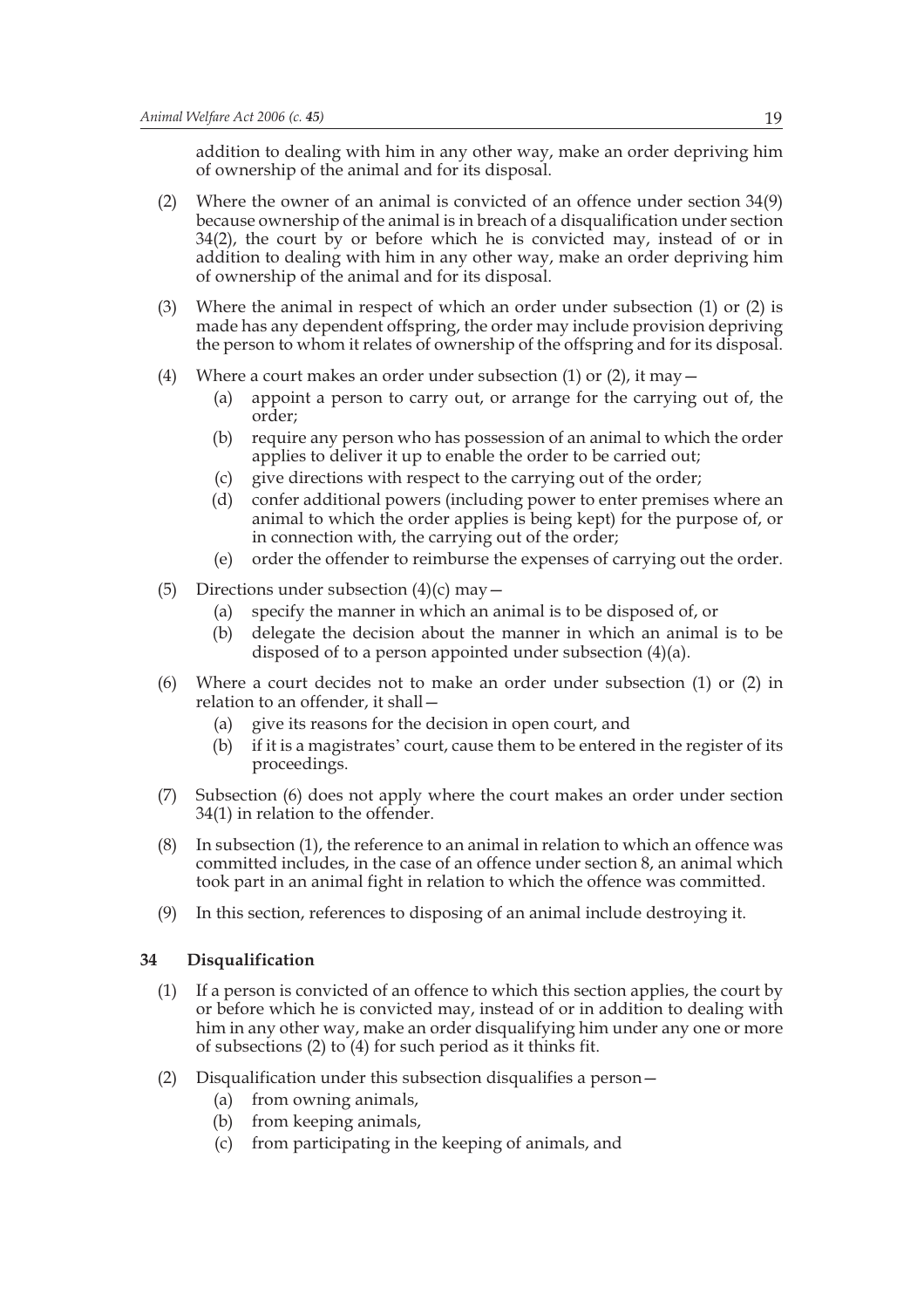- (d) from being party to an arrangement under which he is entitled to control or influence the way in which animals are kept.
- (3) Disqualification under this subsection disqualifies a person from dealing in animals.
- (4) Disqualification under this subsection disqualifies a person—
	- (a) from transporting animals, and
	- (b) from arranging for the transport of animals.
- (5) Disqualification under subsection (2), (3) or (4) may be imposed in relation to animals generally, or in relation to animals of one or more kinds.
- (6) The court by which an order under subsection (1) is made may specify a period during which the offender may not make an application under section 43(1) for termination of the order.
- (7) The court by which an order under subsection (1) is made may  $-$ 
	- (a) suspend the operation of the order pending an appeal, or
	- (b) where it appears to the court that the offender owns or keeps an animal to which the order applies, suspend the operation of the order, and of any order made under section 35 in connection with the disqualification, for such period as it thinks necessary for enabling alternative arrangements to be made in respect of the animal.
- (8) Where a court decides not to make an order under subsection (1) in relation to an offender, it shall—
	- (a) give its reasons for the decision in open court, and
	- (b) if it is a magistrates' court, cause them to be entered in the register of its proceedings.
- (9) A person who breaches a disqualification imposed by an order under subsection (1) commits an offence.
- (10) This section applies to an offence under any of sections 4, 5, 6(1) and (2), 7, 8, 9 and 13(6) and subsection (9).

#### **35 Seizure of animals in connection with disqualification**

- (1) Where—
	- (a) a court makes an order under section 34(1), and
	- (b) it appears to the court that the person to whom the order applies owns or keeps any animal contrary to the disqualification imposed by the order,

it may order that all animals he owns or keeps contrary to the disqualification be taken into possession.

- (2) Where a person is convicted of an offence under section 34(9) because of owning or keeping an animal in breach of disqualification under section 34(2), the court by or before which he is convicted may order that all animals he owns or keeps in breach of the disqualification be taken into possession.
- (3) An order under subsection (1) or (2), so far as relating to any animal owned by the person subject to disqualification, shall have effect as an order for the disposal of the animal.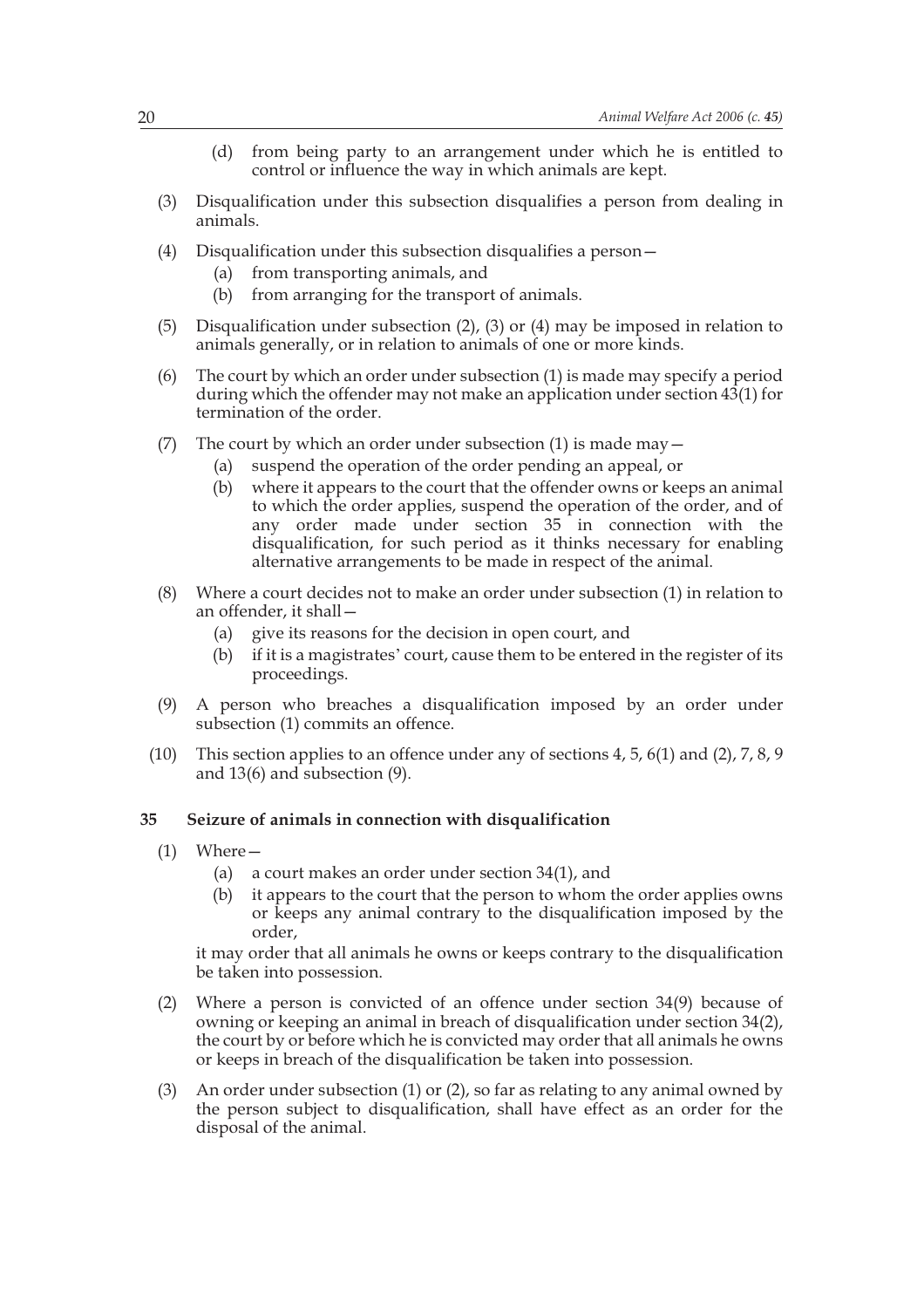- (4) Any animal taken into possession in pursuance of an order under subsection (1) or (2) that is not owned by the person subject to disqualification shall be dealt with in such manner as the appropriate court may order.
- (5) A court may not make an order for disposal under subsection (4) unless—
	- (a) it has given the owner of the animal an opportunity to be heard, or
	- (b) it is satisfied that it is not reasonably practicable to communicate with the owner.
- (6) Where a court makes an order under subsection (4) for the disposal of an animal, the owner may—
	- (a) in the case of an order made by a magistrates' court, appeal against the order to the Crown Court;
	- (b) in the case of an order made by the Crown Court, appeal against the order to the Court of Appeal.
- (7) In subsection (4), the reference to the appropriate court is to  $-$ 
	- (a) the court which made the order under subsection (1) or (2), or
	- (b) in the case of an order made by a magistrates' court, to a magistrates' court for the same local justice area as that court.
- (8) In this section, references to disposing of an animal include destroying it.

#### **36 Section 35: supplementary**

- (1) The court by which an order under section 35 is made may  $-$ 
	- (a) appoint a person to carry out, or arrange for the carrying out of, the order;
	- (b) require any person who has possession of an animal to which the order applies to deliver it up to enable the order to be carried out;
	- (c) give directions with respect to the carrying out of the order;
	- (d) confer additional powers (including power to enter premises where an animal to which the order applies is being kept) for the purpose of, or in connection with, the carrying out of the order;
	- (e) order the person subject to disqualification, or another person, to reimburse the expenses of carrying out the order.
- (2) Directions under subsection  $(1)(c)$  may  $-$ 
	- (a) specify the manner in which an animal is to be disposed of, or
	- (b) delegate the decision about the manner in which an animal is to be disposed of to a person appointed under subsection (1)(a).
- (3) In determining how to exercise its powers under section 35 and this section, the court shall have regard, amongst other things, to—
	- (a) the desirability of protecting the value of any animal to which the order applies, and
	- (b) the desirability of avoiding increasing any expenses which a person may be ordered to reimburse.
- (4) In determining how to exercise a power delegated under subsection (2)(b), a person shall have regard, amongst other things, to the things mentioned in subsection  $(3)(a)$  and  $(b)$ .
- (5) If the owner of an animal ordered to be disposed of under section 35 is subject to a liability by virtue of subsection  $(1)(e)$ , any amount to which he is entitled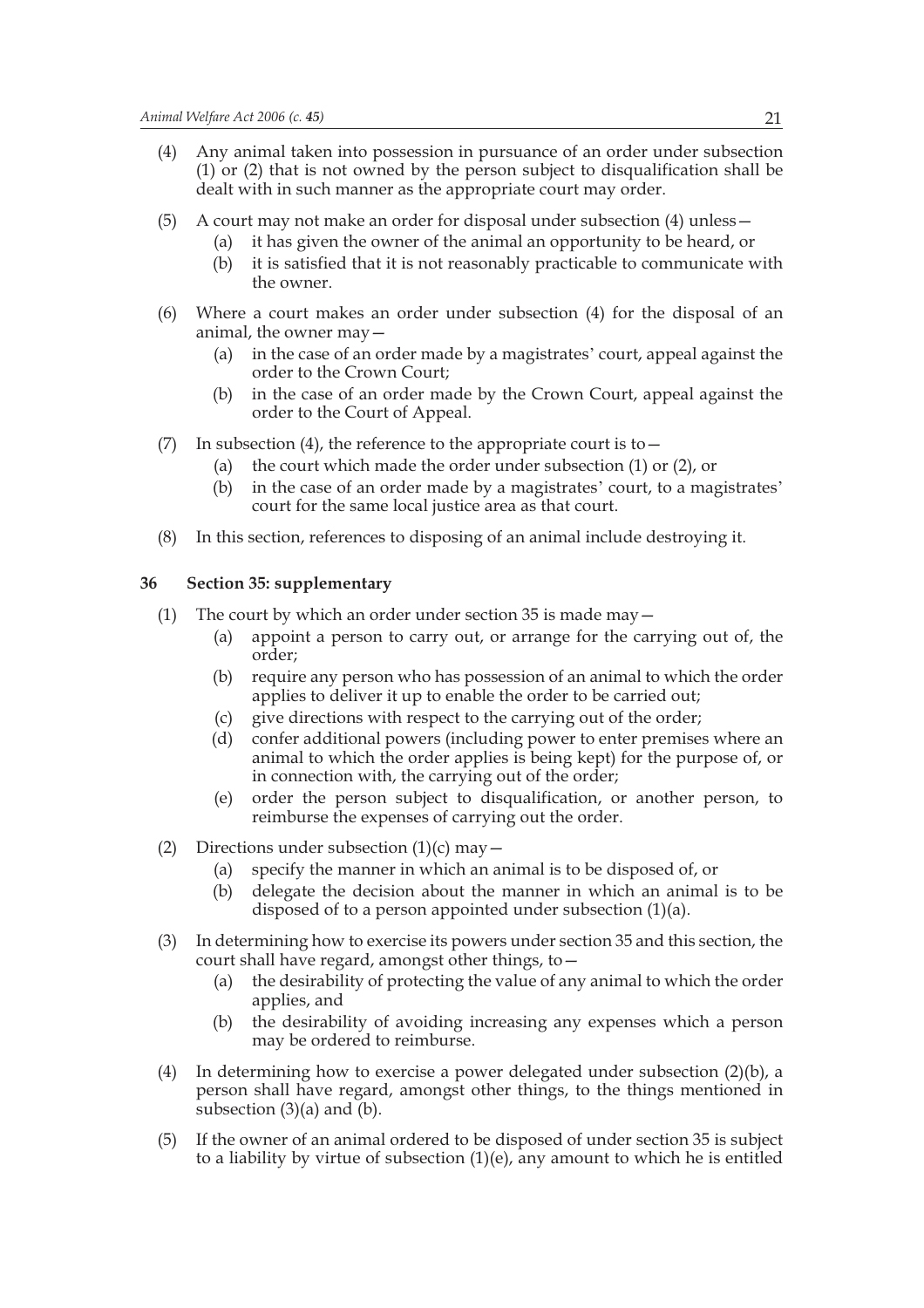as a result of sale of the animal may be reduced by an amount equal to that liability.

#### **37 Destruction in the interests of the animal**

- (1) The court by or before which a person is convicted of an offence under any of sections 4,  $\frac{1}{2}$ , 6(1) and (2), 7, 8(1) and (2) and 9 may order the destruction of an animal in relation to which the offence was committed if it is satisfied, on the basis of evidence given by a veterinary surgeon, that it is appropriate to do so in the interests of the animal.
- (2) A court may not make an order under subsection (1) unless—
	- (a) it has given the owner of the animal an opportunity to be heard, or
	- (b) it is satisfied that it is not reasonably practicable to communicate with the owner.
- (3) Where a court makes an order under subsection  $(1)$ , it may  $-$ 
	- (a) appoint a person to carry out, or arrange for the carrying out of, the order;
	- (b) require a person who has possession of the animal to deliver it up to enable the order to be carried out;
	- (c) give directions with respect to the carrying out of the order (including directions about how the animal is to be dealt with until it is destroyed);
	- (d) confer additional powers (including power to enter premises where the animal is being kept) for the purpose of, or in connection with, the carrying out of the order;
	- (e) order the offender or another person to reimburse the expenses of carrying out the order.
- (4) Where a court makes an order under subsection (1), each of the offender and, if different, the owner of the animal may—
	- (a) in the case of an order made by a magistrates' court, appeal against the order to the Crown Court;
	- (b) in the case of an order made by the Crown Court, appeal against the order to the Court of Appeal.
- (5) Subsection (4) does not apply if the court by which the order is made directs that it is appropriate in the interests of the animal that the carrying out of the order should not be delayed.
- (6) In subsection (1), the reference to an animal in relation to which an offence was committed includes, in the case of an offence under section 8(1) or (2), an animal which took part in an animal fight in relation to which the offence was committed.

#### **38 Destruction of animals involved in fighting offences**

- (1) The court by or before which a person is convicted of an offence under section 8(1) or (2) may order the destruction of an animal in relation to which the offence was committed on grounds other than the interests of the animal.
- (2) A court may not make an order under subsection (1) unless—
	- (a) it has given the owner of the animal an opportunity to be heard, or
	- (b) it is satisfied that it is not reasonably practicable to communicate with the owner.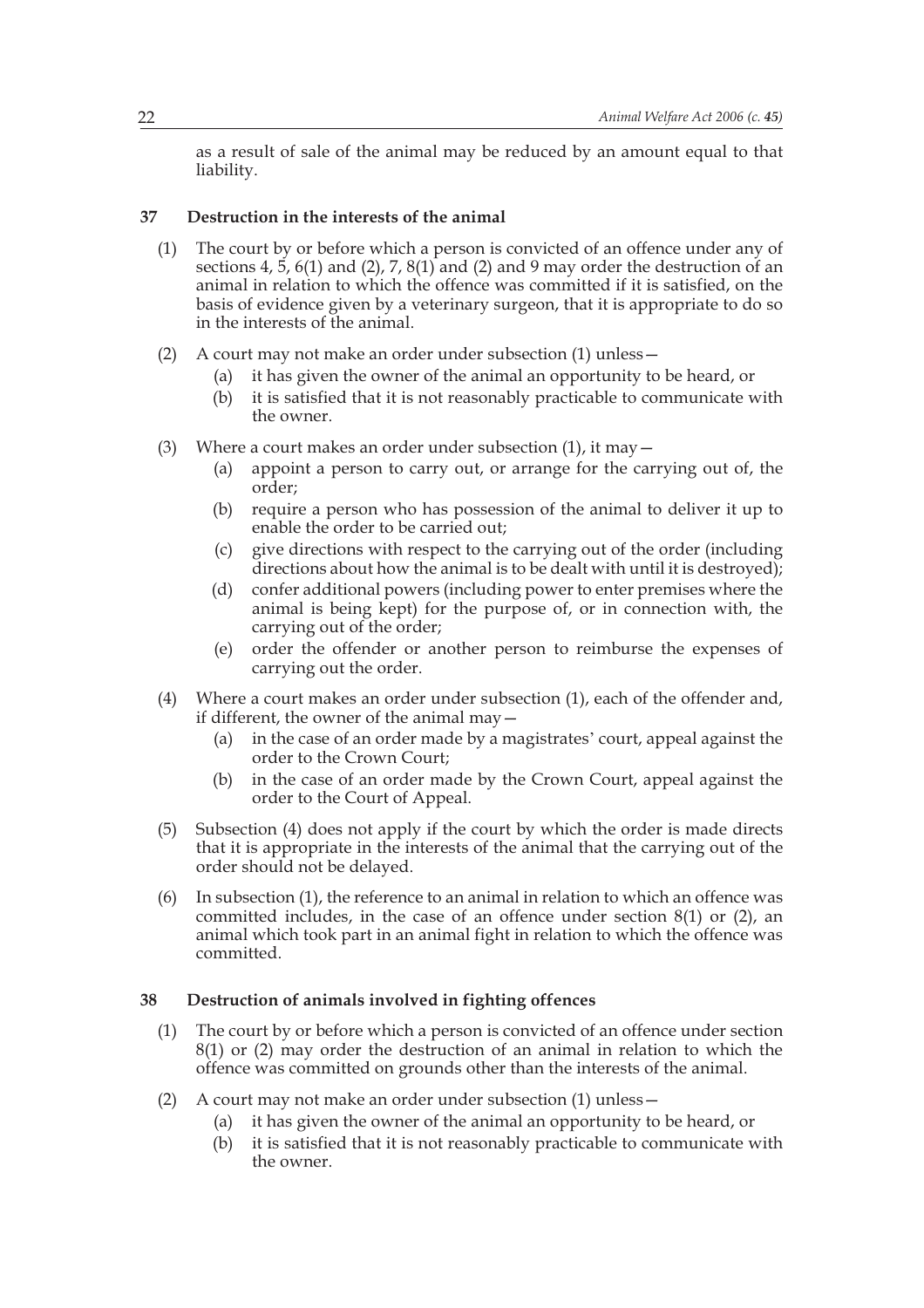- (3) Where a court makes an order under subsection  $(1)$ , it may  $-$ 
	- (a) appoint a person to carry out, or arrange for the carrying out of, the order;
	- (b) require a person who has possession of the animal to deliver it up to enable the order to be carried out;
	- (c) give directions with respect to the carrying out of the order (including directions about how the animal is to be dealt with until it is destroyed);
	- (d) confer additional powers (including power to enter premises where the animal is being kept) for the purpose of, or in connection with, the carrying out of the order;
	- (e) order the offender or another person to reimburse the expenses of carrying out the order.
- (4) Where a court makes an order under subsection (1) in relation to an animal which is owned by a person other than the offender, that person may  $-$ 
	- (a) in the case of an order made by a magistrates' court, appeal against the order to the Crown Court;
	- (b) in the case of an order made by the Crown Court, appeal against the order to the Court of Appeal.
- (5) In subsection (1), the reference to an animal in relation to which the offence was committed includes an animal which took part in an animal fight in relation to which the offence was committed.

#### **39 Reimbursement of expenses relating to animals involved in fighting offences**

- (1) The court by or before which a person is convicted of an offence under section 8(1) or (2) may order the offender or another person to reimburse any expenses incurred by the police in connection with the keeping of an animal in relation to which the offence was committed.
- (2) In subsection (1), the reference to an animal in relation to which the offence was committed includes an animal which took part in a fight in relation to which the offence was committed.

#### **40 Forfeiture of equipment used in offences**

- (1) Where a person is convicted of an offence under any of sections 4, 5, 6(1) and (2), 7 and 8, the court by or before which he is convicted may order any qualifying item which is shown to the satisfaction of the court to relate to the offence to be—
	- (a) forfeited, and
	- (b) destroyed or dealt with in such manner as may be specified in the order.
- (2) The reference in subsection (1) to any qualifying item is  $-$ 
	- (a) in the case of a conviction for an offence under section 4, to anything designed or adapted for causing suffering to an animal;
	- (b) in the case of a conviction for an offence under section 5, to anything designed or adapted for carrying out a prohibited procedure on an animal;
	- (c) in the case of a conviction for an offence under section 6(1) or (2), to anything designed or adapted for removing the whole or any part of a dog's tail;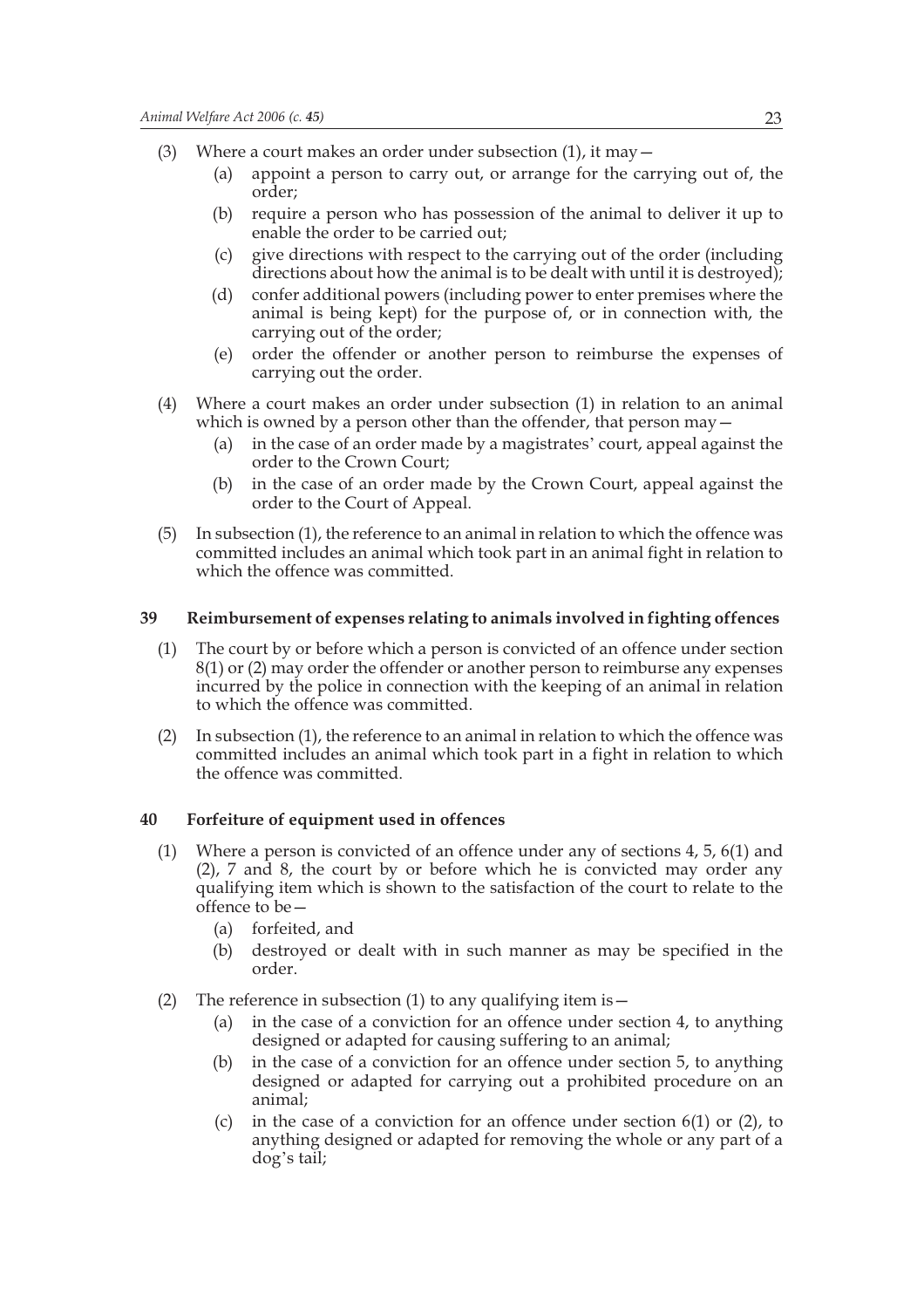- (d) in the case of a conviction for an offence under section 7, to anything designed or adapted for administering any drug or substance to an animal;
- (e) in the case of a conviction for an offence under section  $8(1)$  or  $(2)$ , to anything designed or adapted for use in connection with an animal fight;
- (f) in the case of a conviction for an offence under section  $8(3)$ , to a video recording of an animal fight, including anything on or in which the recording is kept.
- (3) The court shall not order anything to be forfeited under subsection (1) if a person claiming to be the owner of it or otherwise interested in it applies to be heard by the court, unless he has been given an opportunity to show cause why the order should not be made.
- (4) An expression used in any of paragraphs (a) to (f) of subsection (2) has the same meaning as in the provision referred to in that paragraph.

#### **41 Orders under section 33, 35, 37, 38 or 40: pending appeals**

- (1) Nothing may be done under an order under section 33, 35, 37 or 38 with respect to an animal or an order under section 40 unless—
	- (a) the period for giving notice of appeal against the order has expired,
	- (b) the period for giving notice of appeal against the conviction on which the order was made has expired, and
	- (c) if the order or conviction is the subject of an appeal, the appeal has been determined or withdrawn.
- (2) Subsection (1) does not apply to an order under section 37(1) if the order is the subject of a direction under subsection (5) of that section.
- (3) Where the effect of an order is suspended under subsection  $(1)$  -
	- (a) no requirement imposed or directions given in connection with the order shall have effect, but
	- (b) the court may give directions about how any animal to which the order applies is to be dealt with during the suspension.
- (4) Directions under subsection  $(3)(b)$  may, in particular
	- (a) authorise the animal to be taken into possession;
	- (b) authorise the removal of the animal to a place of safety;
	- (c) authorise the animal to be cared for either on the premises where it was being kept when it was taken into possession or at some other place;
	- (d) appoint a person to carry out, or arrange for the carrying out, of the directions;
	- (e) require any person who has possession of the animal to deliver it up for the purposes of the directions;
	- (f) confer additional powers (including power to enter premises where the animal is being kept) for the purpose of, or in connection with, the carrying out of the directions;
	- (g) provide for the recovery of any expenses in relation to removal or care of the animal which are incurred in carrying out the directions.
- (5) Any expenses a person is directed to pay under subsection  $(4)(g)$  shall be recoverable summarily as a civil debt.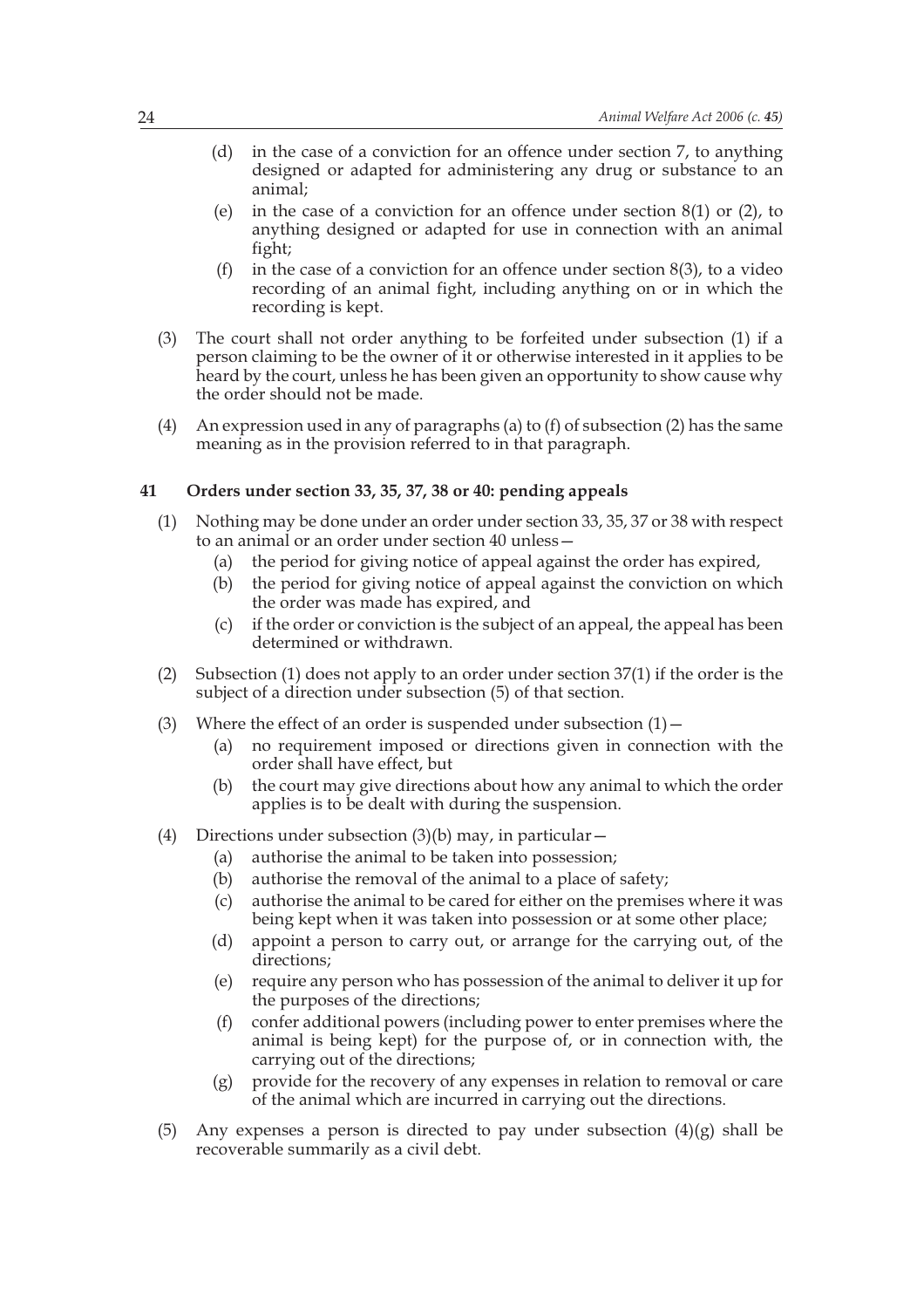- (6) Where the effect of an order under section 33 is suspended under subsection (1) the person to whom the order relates may not sell or part with any animal to which the order applies.
- (7) Failure to comply with subsection (6) is an offence.

#### **42 Orders with respect to licences**

- (1) If a person is convicted of an offence under any of sections 4, 5, 6(1) and (2), 7 to 9, 11 and 13(6), the court by or before which he is convicted may, instead of or in addition to dealing with him in any other way—
	- (a) make an order cancelling any licence held by him;
	- (b) make an order disqualifying him, for such period as it thinks fit, from holding a licence.
- (2) Disqualification under subsection (1)(b) may be imposed in relation to licences generally or in relation to licences of one or more kinds.
- (3) The court by which an order under subsection (1)(b) is made may specify a period during which the offender may not make an application under section 43(1) for termination of the order.
- (4) The court by which an order under subsection (1) is made may suspend the operation of the order pending an appeal.

#### **43 Termination of disqualification under section 34 or 42**

- (1) A person who is disqualified by virtue of an order under section 34 or 42 may apply to the appropriate court for the termination of the order.
- (2) No application under subsection (1) may be made—
	- (a) before the end of the period of one year beginning with the date on which the order is made,
	- (b) where a previous application under that subsection has been made in relation to the same order, before the end of the period of one year beginning with the date on which the previous application was determined, or
	- (c) before the end of any period specified under section 34(6), 42(3) or subsection (5) below in relation to the order.
- (3) On an application under subsection (1), the court may  $-$ 
	- (a) terminate the disqualification,
	- (b) vary the disqualification so as to make it less onerous, or
	- (c) refuse the application.
- (4) When determining an application under subsection (1), the court shall have regard to the character of the applicant, his conduct since the imposition of the disqualification and any other circumstances of the case.
- (5) Where the court refuses an application under subsection (1), it may specify a period during which the applicant may not make a further application under that subsection in relation to the order concerned.
- (6) The court may order an applicant under subsection (1) to pay all or part of the costs of the application.
- (7) In subsection (1), the reference to the appropriate court is to  $-$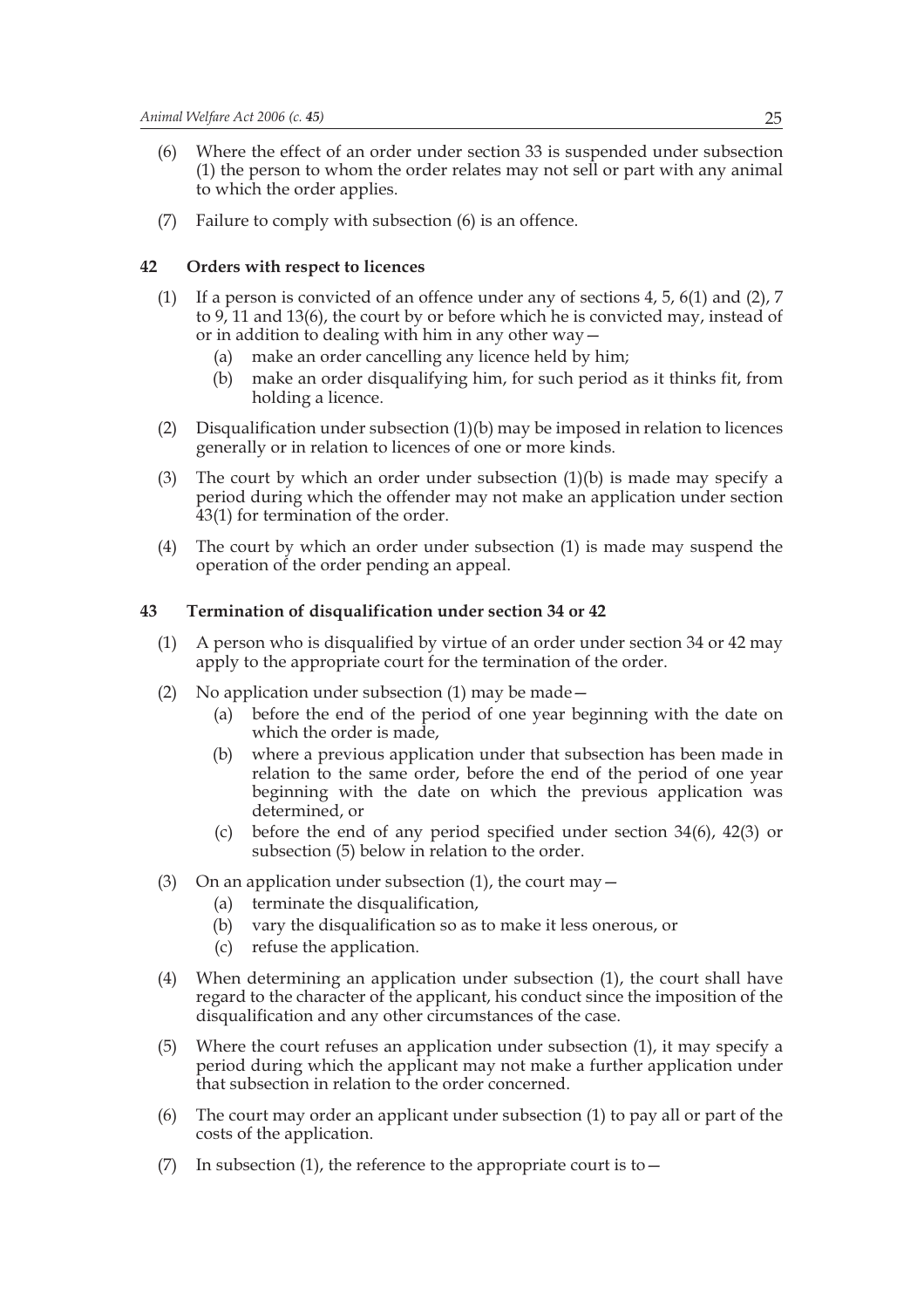- (a) the court which made the order under section 34 or 42, or
- (b) in the case of an order made by a magistrates' court, to a magistrates' court acting for the same local justice area as that court.

#### **44 Orders made on conviction for reimbursement of expenses**

Where an order is made under section  $33(4)(e)$ ,  $36(1)(e)$ ,  $37(3)(e)$ ,  $38(3)(e)$  or 39(1), the expenses that are required by the order to be reimbursed shall not be regarded for the purposes of the Magistrates' Courts Act 1980 (c. 43) as a sum adjudged to be paid by a summary conviction, but shall be recoverable summarily as a civil debt.

#### **45 Orders for reimbursement of expenses: right of appeal for non-offenders**

- (1) Where a court makes an order to which this section applies, the person against whom the order is made may—
	- (a) in the case of an order made by a magistrates' court, appeal against the order to the Crown Court;
	- (b) in the case of an order made by the Crown Court, appeal against the order to the Court of Appeal.
- (2) This section applies to—
	- (a) an order under section 36(1)(e) against a person other than the person subject to disqualification, and
	- (b) an order under section 37(3)(e), 38(3)(e) or 39(1) against a person other than the offender.

#### *Scotland*

#### **46 Effect in Scotland of disqualification under section 34**

- (1) Disqualification by virtue of an order under section 34(1) has effect in relation to Scotland.
- (2) A person who breaches a disqualification under section 34 commits an offence.
- (3) A person guilty of an offence under subsection (2) is liable on summary conviction to—
	- (a) imprisonment for a term not exceeding 6 months, or
	- (b) a fine not exceeding level 5 on the standard scale,
	- or to both.

#### **47 Deprivation orders in connection with offence under section 46(2)**

- (1) Where a person is convicted of an offence under section 46(2) because of owning or keeping an animal in breach of disqualification under section 34(2), the convicting court may make an order (in this section and sections 49 and 50 referred to as a "deprivation order") in respect of any animal in relation to which the offence was committed.
- (2) A deprivation order is an order—
	- (a) depriving a person of possession or ownership (or both) of an animal, and
	- (b) for  $-$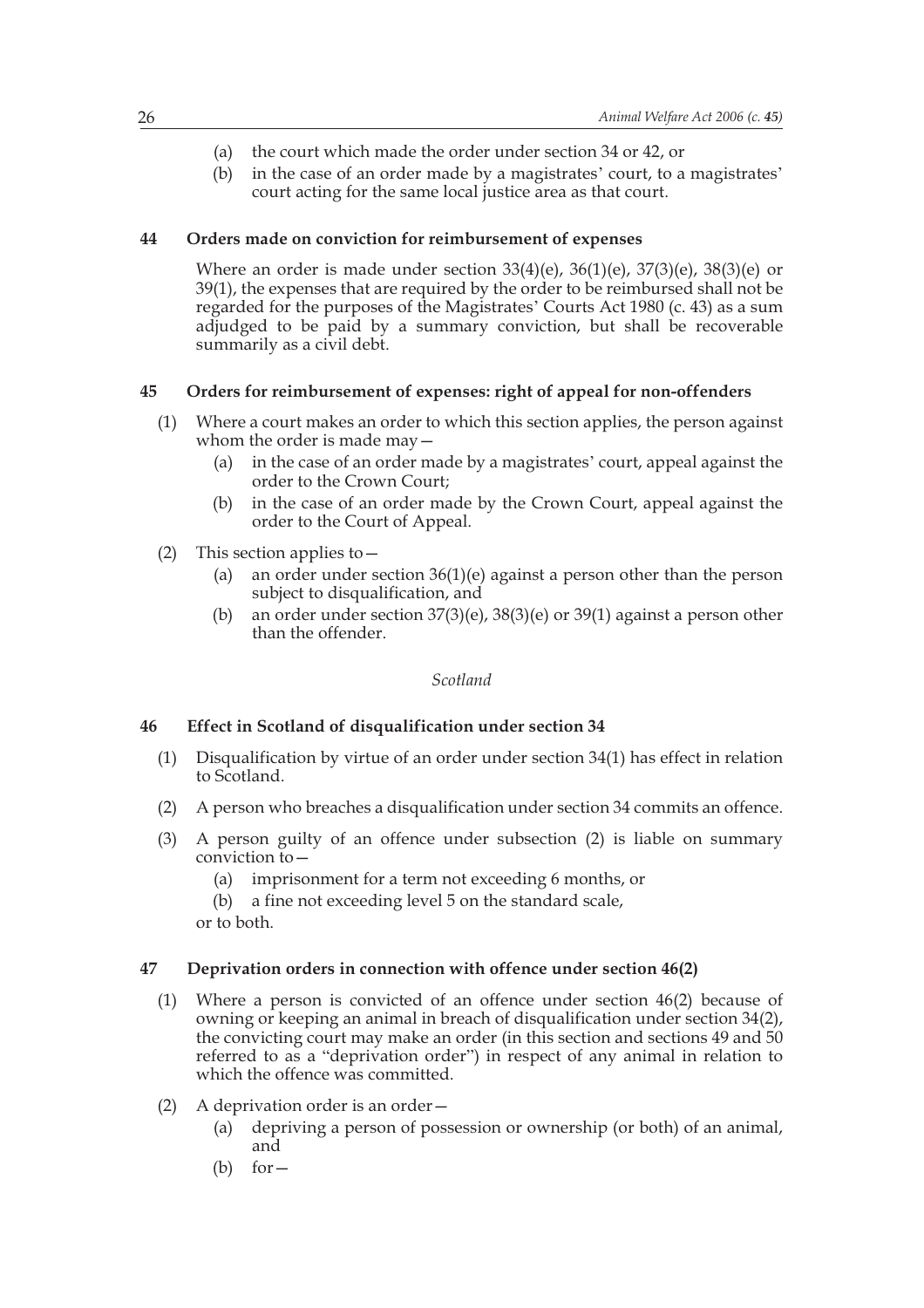- (i) the destruction,
- (ii) the sale, or
- (iii) another disposal,
- of the animal.
- (3) Where the court decides not to make a deprivation order, it must state its reasons.
- (4) A deprivation order may be made in addition to, or instead of, any other penalty or order which may be imposed in relation to the offence.
- (5) A deprivation order may make provision in respect of any dependent offspring of an animal to which it applies.
- (6) A deprivation order may include—
	- (a) provision—
		- (i) appointing a person who is to secure that the order is carried out,
		- (ii) requiring any person possessing an animal to which the order applies to give it up to a person appointed under sub-paragraph (i),
	- (b) provision authorising—
		- (i) a person appointed under paragraph (a)(i), and
		- (ii) any person acting on that person's behalf,

to enter, for the purposes of securing that the order is carried out, any premises where an animal to which the order applies is kept,

- (c) such other provisions as the court considers appropriate in connection with the order.
- (7) Provision under subsection  $(6)(c)$  may, in particular
	- (a) require reimbursement of any expenses reasonably incurred in carrying out the order,
	- (b) relate to the retention of any proceeds of the disposal.
- (8) The court may not make a deprivation order which involves the destruction of an animal unless it is satisfied, on evidence provided (orally or in writing) by a veterinary surgeon, that destruction would be in the interests of the animal.
- (9) Before making a deprivation order, the court must give the owner of the animal concerned an opportunity to make representations unless it is not practicable for it to do so.

#### **48 Seizure orders where disqualification breached: Scotland**

- (1) Where the court is satisfied that a person who is subject to disqualification under section 34 owns or keeps an animal in breach of the disqualification, the court may make an order (in this section and sections 49 and 50 referred to as a "seizure order") in respect of all animals which the person owns or keeps in breach of the disqualification.
- (2) A seizure order may be made—
	- (a) on summary application by an inspector,
	- (b) even if proceedings have not been, or are not likely to be, taken against the person for an offence under section 46(2).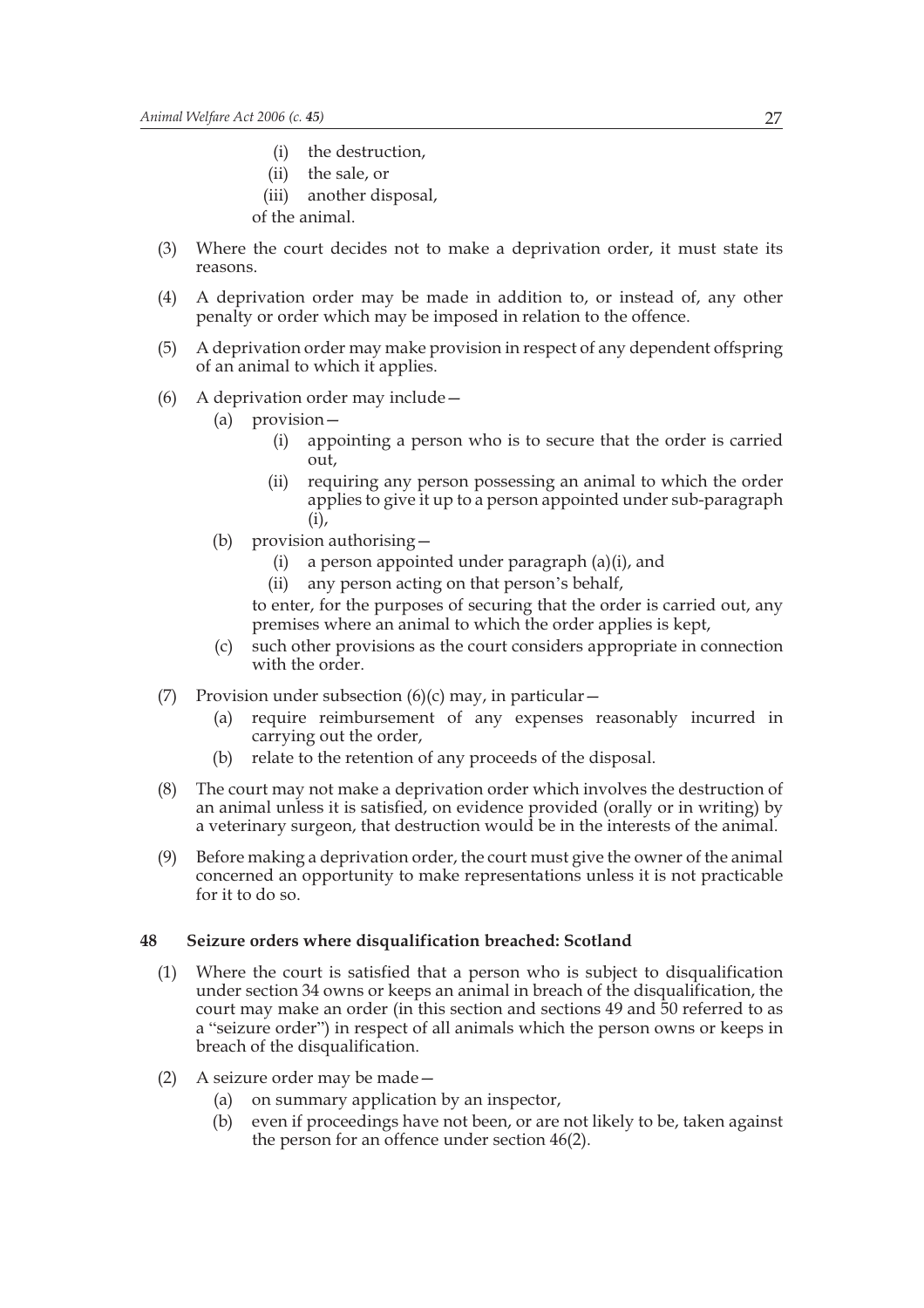- (3) A seizure order is an order—
	- (a) depriving a person of possession or ownership (or both) of an animal, and
	- $(b)$  for  $-$ 
		- (i) the destruction,
		- (ii) the sale, or
		- (iii) another disposal,
		- of the animal.
- (4) A seizure order may include—
	- (a) provision—
		- (i) appointing a person who is to secure that the order is carried out,
		- (ii) requiring any person possessing an animal to which the order applies to give it up to a person appointed under sub-paragraph (i),
	- (b) provision authorising—
		- (i) a person appointed under paragraph (a)(i), and
		- (ii) any person acting on that person's behalf,

to enter, for the purposes of securing that the order is carried out, any premises where an animal to which the order applies is kept,

- (c) such other provision as the court considers appropriate in connection with the order.
- (5) Provision under subsection  $(4)(c)$  may, in particular
	- (a) require reimbursement of any expenses reasonably incurred in carrying out the order,
	- (b) relate to the retention of any proceeds of the disposal.
- (6) The court may not make a seizure order which involves the destruction of an animal unless it is satisfied, on evidence provided (orally or in writing) by a veterinary surgeon, that destruction would be in the interests of the animal.
- (7) Before making a seizure order, the court must give the owner of the animals concerned an opportunity to make representations unless it is not practicable for it to do so.
- (8) In determining whether or how to make a seizure order, the court must have regard to the desirability of—
	- (a) protecting the value of any animal to which the order applies, and
	- (b) avoiding increasing any expenses which a person may be required to reimburse.
- (9) When an application is made under subsection  $(2)(a)$ , the court may make an order under this subsection (an "interim order") containing such provision as the court considers appropriate in relation to the keeping of an animal until the application is finally determined.
- (10) Subsections (4), (5)(a) and (8) apply in relation to an interim order as they apply in relation to a seizure order.
- (11) In subsection  $(2)(a)$ , an "inspector" is a person  $-$ 
	- (a) appointed as inspector by the Scottish Ministers, or authorised by them, for the purposes of this section, or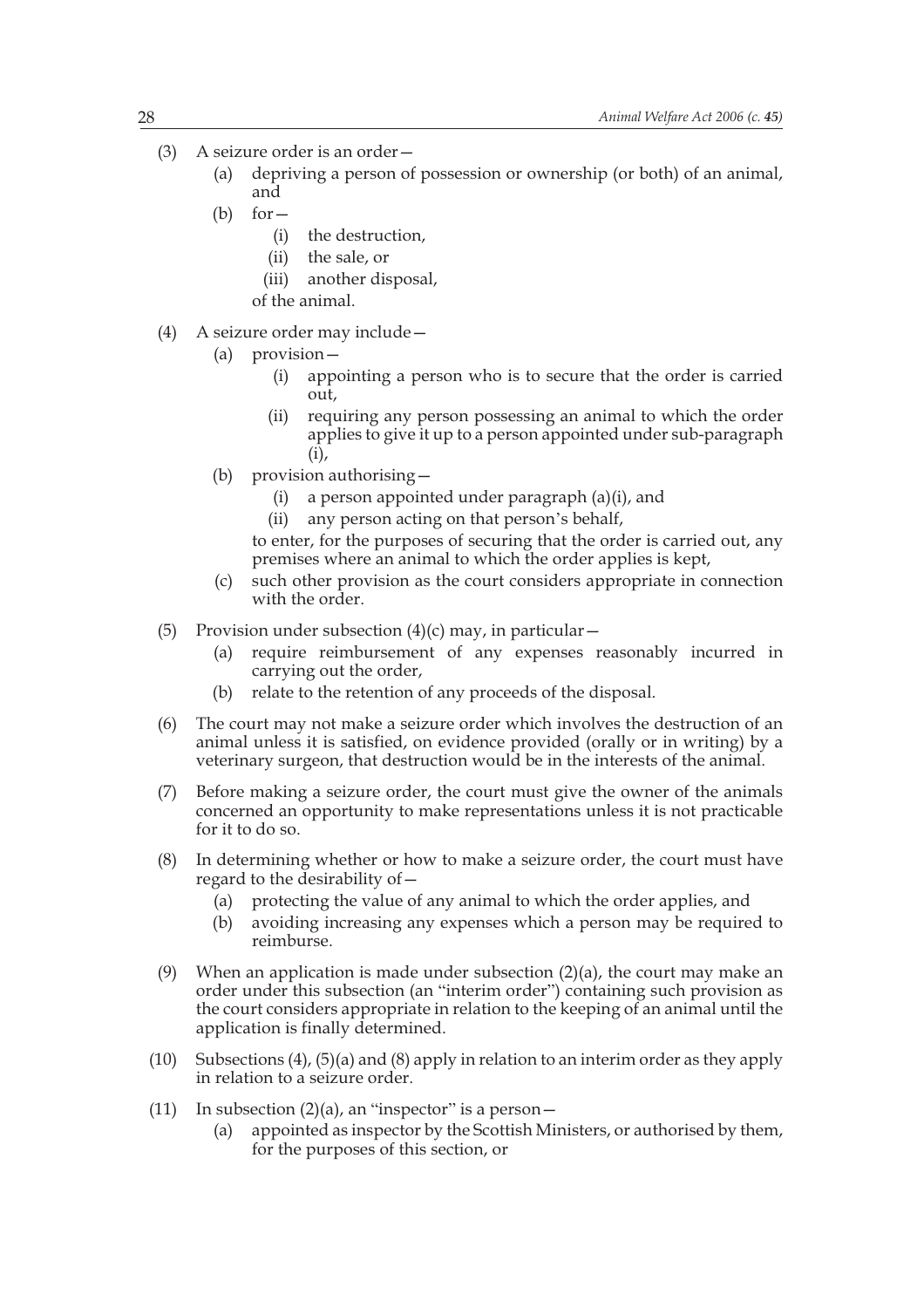- (b) appointed as inspector by a local authority for the purposes of this section.
- (12) In subsection (11)(b), a "local authority" means a council constituted under section 2 of the Local Government etc. (Scotland) Act 1994 (c. 39).

#### **49 Appeals against deprivation orders and seizure orders**

- (1) Any deprivation order is, for the purposes of any appeal under the Criminal Procedure (Scotland) Act 1995 (c. 46), to be treated as a sentence.
- (2) Where a deprivation order is made, any person (apart from a person who may appeal against the order by virtue of subsection  $(1)$ ) who has an interest in any animal to which the order applies may appeal to the High Court of Justiciary against the order by the same procedure as applies under subsection (1) in relation to a deprivation order.
- (3) The disqualified person by reference to whom a seizure order is made, or any person (apart from that disqualified person) who entered the process prior to the making of the order, may appeal to the sheriff principal against the order.
- (4) The operation of any deprivation order or seizure order is suspended until—
	- (a) any period for an appeal against the order has expired,
	- (b) the period for an appeal against the conviction on which the order depends has expired, and
	- (c) any appeal against the order or that conviction has been withdrawn or finally determined.
- (5) Where the operation of a deprivation order or seizure order is suspended under subsection (4), or such an order is not executable because decree has not been extracted, the court which made the order may make an order under this subsection (an "interim order") containing such provisions as the court considers appropriate in relation to the keeping of an animal for so long as the first-mentioned order remains suspended or inexecutable.
- (6) An interim order may, in particular—
	- (a) make provision—
		- (i) appointing a person who is to secure that the order is carried out,
		- (ii) requiring any person possessing an animal to which the order applies to give it up to a person appointed under sub-paragraph (i),
	- (b) make provision authorising—
		- (i) a person appointed under paragraph (a)(i), and
		- (ii) any person acting on that person's behalf,

to enter, for the purposes of securing that the order is carried out, any premises where an animal to which the order applies is kept,

- (c) for reimbursement of any expenses reasonably incurred in carrying out the order.
- (7) In determining whether or how to make an interim order, the court must have regard to the desirability of—
	- (a) protecting the value of any animal to which the order applies, and
	- (b) avoiding increasing any expenses which a person may be required to reimburse.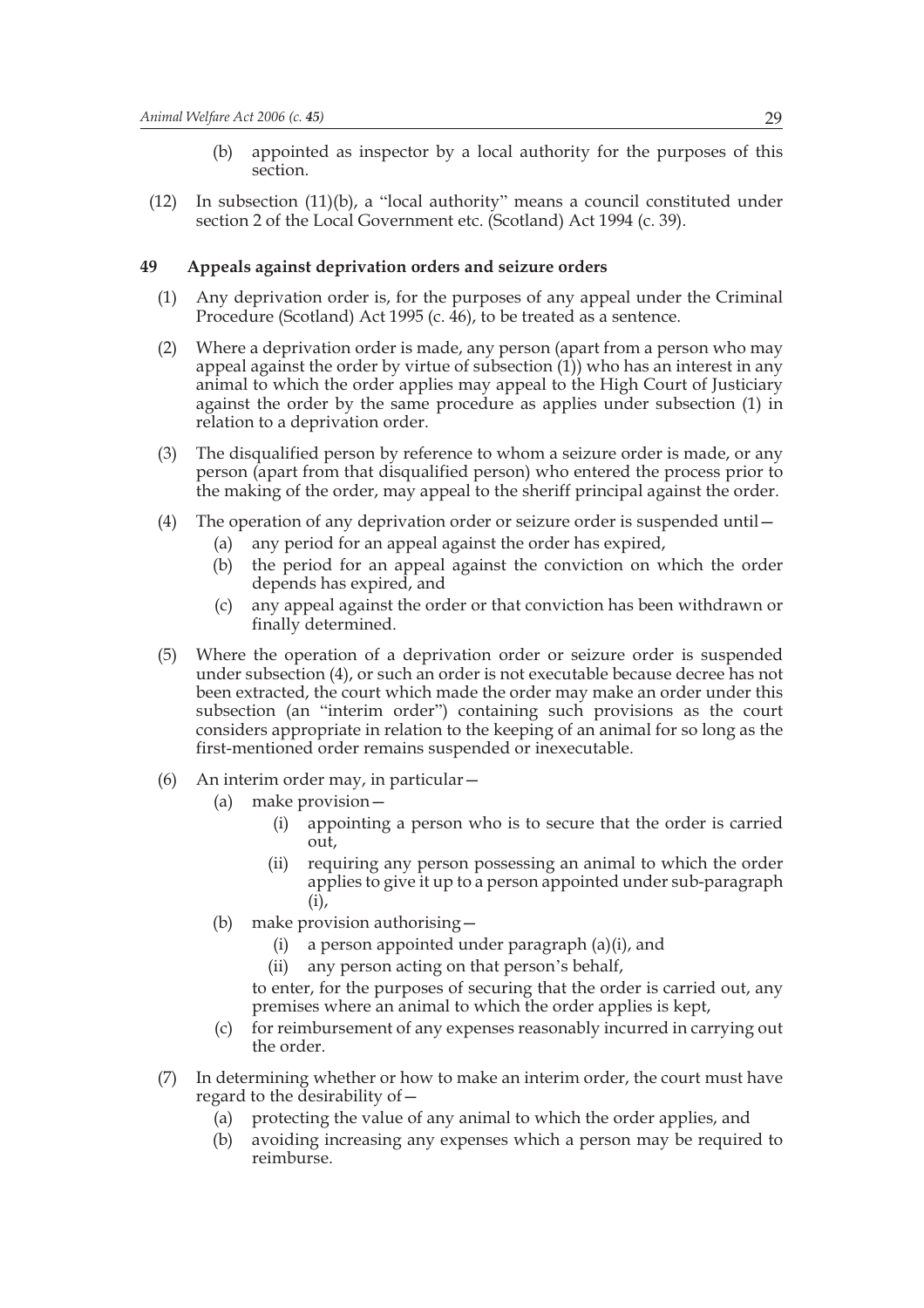#### **50 Deprivation orders, seizure orders and interim orders: offences**

- (1) Where the operation of a deprivation order is suspended under section 49(4), a person commits an offence if the person sells or otherwise parts with an animal to which the order applies.
- (2) A person commits an offence if the person intentionally obstructs a person in the carrying out of—
	- (a) a deprivation order,
	- (b) a seizure order,
	- (c) an interim order under section 48(9) or 49(5).
- (3) A person guilty of an offence under subsection (1) or (2) is liable on summary conviction to—
	- (a) imprisonment for a term not exceeding 6 months, or
	- (b) a fine not exceeding level 5 on the standard scale,

or to both.

#### *General*

#### **51 Inspectors**

- (1) In this Act, "inspector", in the context of any provision, means a person appointed to be an inspector for the purposes of that provision by  $-$ 
	- (a) the appropriate national authority, or
	- (b) a local authority.
- (2) In appointing a person to be an inspector for purposes of this Act, a local authority shall have regard to guidance issued by the appropriate national authority.
- (3) The appropriate national authority may, in connection with guidance under subsection (2), draw up a list of persons whom the authority considers suitable for appointment by a local authority to be an inspector for purposes of this Act.
- (4) A person may be included in a list under subsection (3) as suitable for appointment as an inspector for all the purposes of this Act or only for such one or more of those purposes as may be specified in the list.
- (5) An inspector shall not be liable in any civil or criminal proceedings for anything done in the purported performance of his functions under this Act if the court is satisfied that the act was done in good faith and that there were reasonable grounds for doing it.
- (6) Relief from liability of an inspector under subsection (5) shall not affect any liability of any other person in respect of the inspector's act.

#### **52 Conditions for grant of warrant**

- (1) This section is satisfied in relation to premises if any of the following four conditions is met.
- (2) The first condition is that the whole of the premises is used as a private dwelling and the occupier has been informed of the decision to apply for a warrant.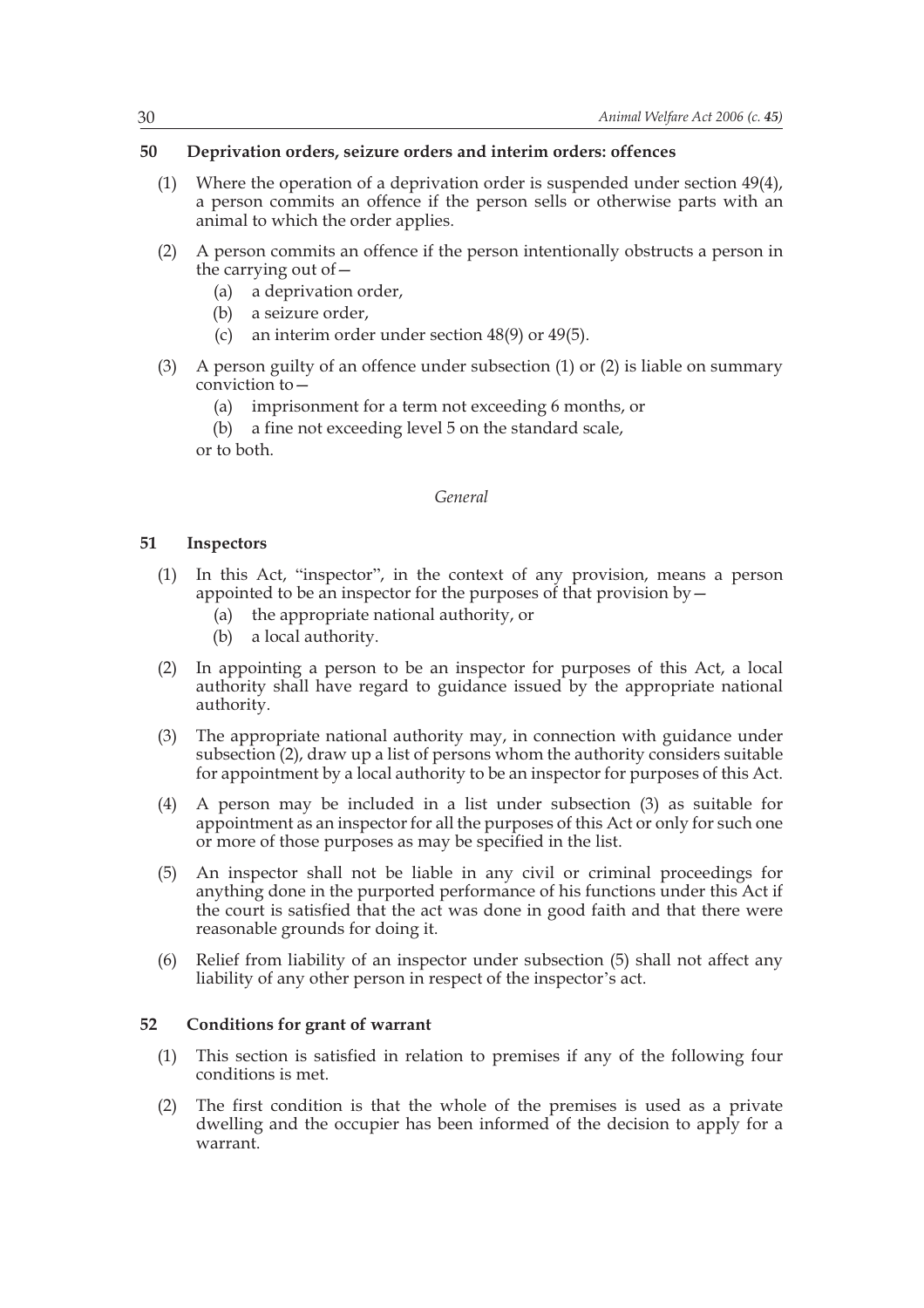- (3) The second condition is that any part of the premises is not used as a private dwelling and that each of the following applies to the occupier of the premises—
	- (a) he has been informed of the decision to seek entry to the premises and of the reasons for that decision;
	- (b) he has failed to allow entry to the premises on being requested to do so by an inspector or a constable;
	- (c) he has been informed of the decision to apply for a warrant.
- (4) The third condition is that—
	- (a) the premises are unoccupied or the occupier is absent, and
	- (b) notice of intention to apply for a warrant has been left in a conspicuous place on the premises.
- (5) The fourth condition is that it is inappropriate to inform the occupier of the decision to apply for a warrant because—
	- (a) it would defeat the object of entering the premises, or
	- (b) entry is required as a matter of urgency.

#### **53 Powers of entry, inspection and search: supplementary**

Schedule 2 (which makes supplementary provision in relation to powers of entry, inspection and search) has effect.

#### **54 Power to stop and detain vehicles**

- (1) A constable in uniform or, if accompanied by such a constable, an inspector may stop and detain a vehicle for the purpose of entering and searching it in the exercise of a power conferred—
	- (a) by section 19(1), or
	- (b) by a warrant under section  $19(4)$  or  $23(1)$ .
- (2) A constable in uniform may stop and detain a vehicle for the purpose of entering and searching it in the exercise of a power conferred—
	- (a) by section 22(2), or
	- (b) by a warrant under section 22(4).
- (3) If accompanied by a constable in uniform, an inspector may stop and detain a vehicle for the purpose of entering it and carrying out an inspection in the exercise of a power conferred—
	- (a) by section 26(2), 27(2), 28(2) or 29(2), or
	- (b) by a warrant under section 28(4).
- (4) A vehicle may be detained for as long as is reasonably required to permit a search or inspection to be carried out (including the exercise of any related power under this Act) either at the place where the vehicle was first detained or nearby.

#### **55 Power to detain vessels, aircraft and hovercraft**

(1) Where an inspector appointed by the appropriate national authority certifies in writing that he is satisfied that an offence under or by virtue of this Act is being or has been committed on board a vessel in port, the vessel may be detained.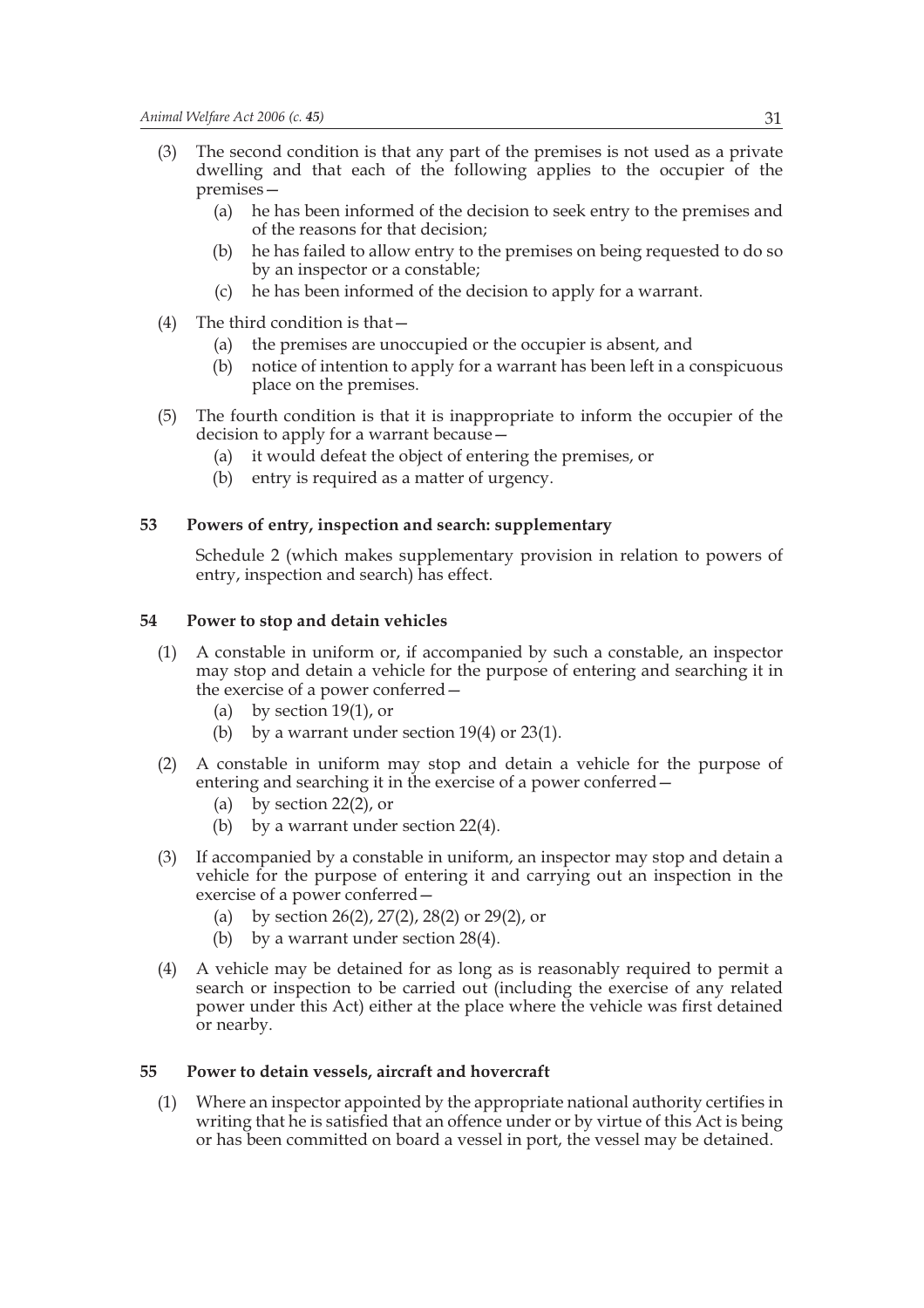- (2) A certificate under subsection (1) shall—
	- (a) specify each offence to which it relates, and
	- (b) set out the inspector's reasons for being satisfied that each offence to which it relates is being or has been committed.
- (3) Section 284 of the Merchant Shipping Act 1995 (c. 21) (which provides for enforcement of the detention of a ship under that Act by specified officers) shall apply as if the power of detention under subsection (1) were conferred by that Act.
- (4) An officer who detains a vessel in reliance on a certificate under subsection (1) shall as soon as is reasonably practicable give a copy of it to the master or person in charge of the vessel.
- (5) A vessel may be detained under subsection (1) until the appropriate national authority otherwise directs.
- (6) The appropriate national authority may by regulations—
	- (a) apply this section to aircraft or hovercraft, with such modifications as the authority thinks fit, or
	- (b) make such other provision for the detention of aircraft or hovercraft in relation to offences under or by virtue of this Act as the authority thinks fit.

#### **56 Obtaining of documents in connection with carrying out orders etc.**

- (1) Where—
	- (a) an order under section  $20(1)$ ,  $33(1)$  or  $(2)$ ,  $35(1)$  or  $(2)$  or  $37(1)$  has effect, and
	- (b) the owner of an animal to which the order relates has in his possession, or under his control, documents which are relevant to the carrying out of the order or any directions given in connection with it,

the owner shall, if so required by a person authorised to carry out the order, deliver the documents to that person as soon as practicable and in any event before the end of the period of 10 days beginning with the date on which he is notified of the requirement.

- (2) Where—
	- (a) directions under section 41(3)(b) have effect, and
	- (b) the owner of an animal to which the directions relate has in his possession, or under his control, documents which are relevant to the carrying out of the directions,

the owner shall, if so required by a person authorised to carry out the directions, deliver the documents to that person as soon as practicable and in any event before the end of the period of 10 days beginning with the date on which he is notified of the requirement.

(3) A person who fails without reasonable excuse to comply with subsection (1) or (2) commits an offence.

#### **57 Offences by bodies corporate**

(1) Where an offence under this Act is committed by a body corporate and is proved to have been committed with the consent or connivance of or to be attributable to any neglect on the part of  $-$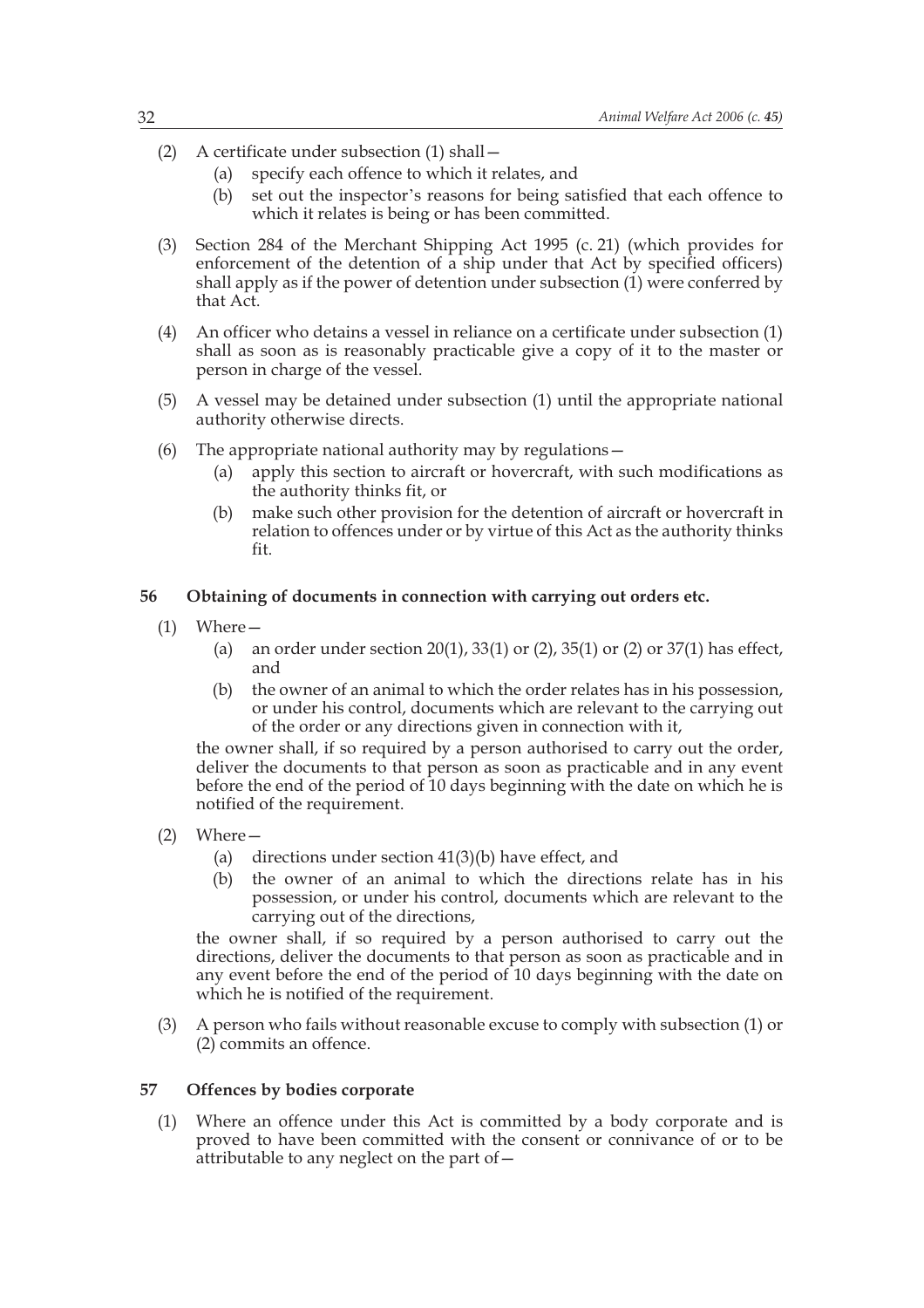- (a) any director, manager, secretary or other similar officer of the body corporate, or
- (b) any person who was purporting to act in any such capacity,

he (as well as the body corporate) commits the offence and shall be liable to be proceeded against and punished accordingly.

(2) Where the affairs of a body corporate are managed by its members, subsection (1) applies in relation to the acts and defaults of a member in connection with his functions of management as if he were a director of the body corporate.

#### **58 Scientific research**

- (1) Nothing in this Act applies to anything lawfully done under the Animals (Scientific Procedures) Act 1986 (c. 14).
- (2) No power of entry, inspection or search conferred by or under this Act, except for any such power conferred by section 28, may be exercised in relation to a place which is—
	- (a) designated under section 6 of the Animals (Scientific Procedures) Act 1986 as a scientific procedure establishment, or
	- (b) designated under section 7 of that Act as a breeding establishment or as a supplying establishment.
- (3) Section 9 does not apply in relation to an animal which—
	- (a) is being kept, at a place designated under section 6 of the Animals (Scientific Procedures) Act 1986 as a scientific procedure establishment, for use in regulated procedures,
	- (b) is being kept, at a place designated under section 7 of that Act as a breeding establishment, for use for breeding animals for use in regulated procedures,
	- (c) is being kept at such a place, having been bred there for use in regulated procedures, or
	- (d) is being kept, at a place designated under section 7 of that Act as a supplying establishment, for the purpose of being supplied for use elsewhere in regulated procedures.
- (4) In subsection (3), "regulated procedure" has the same meaning as in the Animals (Scientific Procedures) Act 1986.

#### **59 Fishing**

Nothing in this Act applies in relation to anything which occurs in the normal course of fishing.

#### **60 Crown application**

- (1) Subject to the provisions of this section, this Act and regulations and orders made under it shall bind the Crown.
- (2) No contravention by the Crown of any provision made by or under this Act shall make the Crown criminally liable; but the High Court may declare unlawful any act or omission of the Crown which constitutes such a contravention.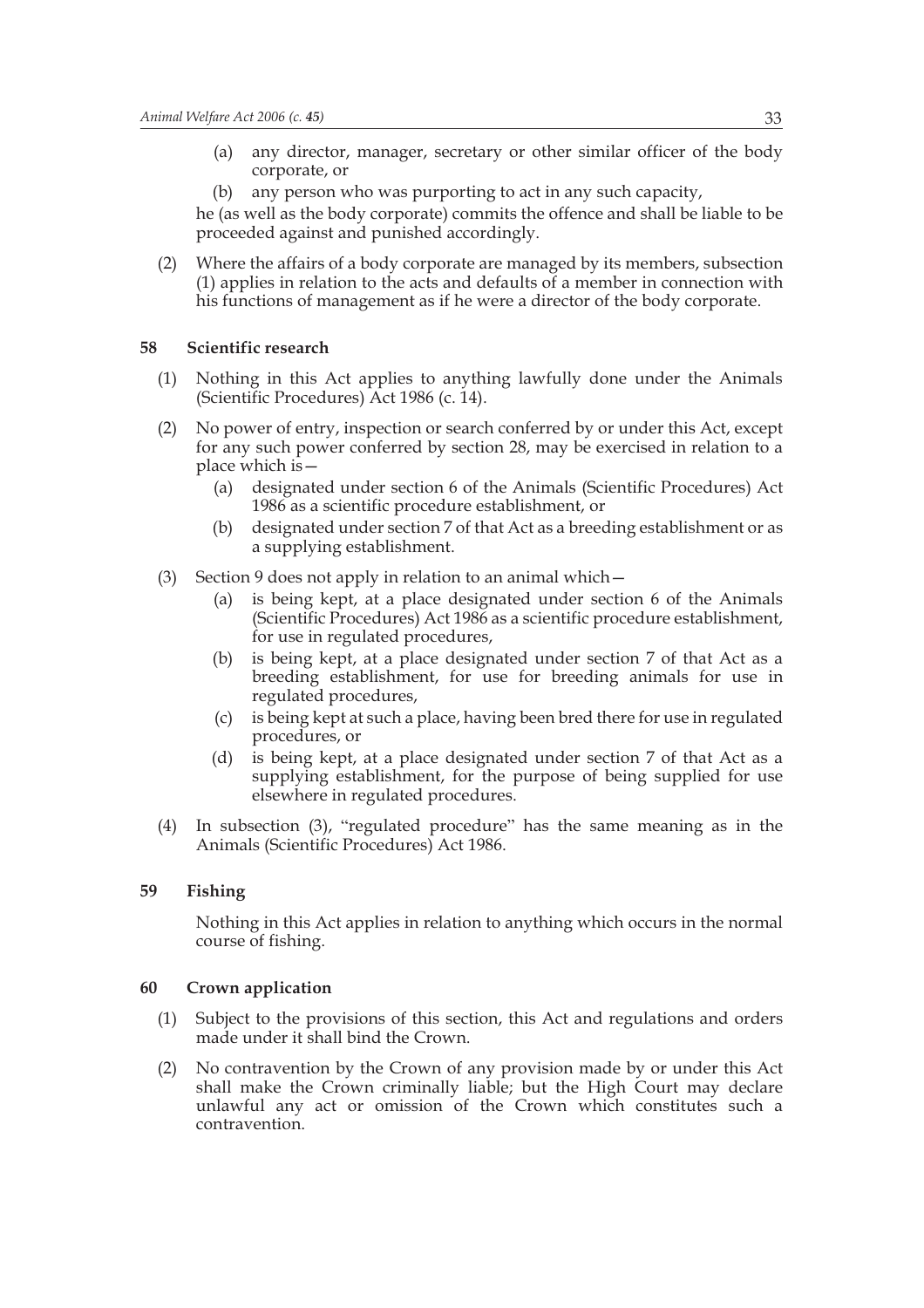- (3) Notwithstanding subsection (2), the provisions of this Act and of regulations and orders made under it shall apply to persons in the service of the Crown as they apply to other persons.
- (4) If the Secretary of State certifies that it appears to him appropriate in the interests of national security that powers of entry conferred by or under this Act should not be exercisable in relation to Crown premises specified in the certificate, those powers shall not be exercisable in relation to those premises.
- (5) In subsection (4), "Crown premises" means premises held, or used, by or on behalf of the Crown.
- (6) No power of entry conferred by or under this Act may be exercised in relation to land belonging to Her Majesty in right of Her private estates.
- (7) In subsection (6), the reference to Her Majesty's private estates shall be construed in accordance with section 1 of the Crown Private Estates Act 1862 (c. 37).

#### **61 Orders and regulations**

- (1) Any power of the Secretary of State, the National Assembly for Wales or the Scottish Ministers to make orders or regulations under this Act, except the power under section 17(1) of the National Assembly for Wales, is exercisable by statutory instrument.
- (2) No regulations under section  $1(3)$ ,  $5(4)$ , 6, 12 or 13 shall be made by the Secretary of State unless a draft of the instrument containing the regulations has been laid before, and approved by a resolution of, each House of Parliament.
- (3) No order under section 17(1) shall be made by the Secretary of State unless a draft of the instrument containing the order has been laid before Parliament.
- (4) Subsection (3) does not apply in relation to an order revoking a code of practice in connection with its replacement by a new one.
- (5) A statutory instrument containing regulations under section 55(6) made by the Secretary of State shall be subject to annulment in pursuance of a resolution of either House of Parliament.

#### **62 General interpretation**

 $(1)$  In this Act –

"animal" has the meaning given by section 1(1);

"appropriate national authority" means—

- (a) in relation to England, the Secretary of State;
- (b) in relation to Wales, the National Assembly for Wales;

"enactment" includes an enactment contained in subordinate legislation (within the meaning of the Interpretation Act 1978 (c. 30));

"licence" means a licence for the purposes of section 13;

"local authority" means—

(a) in relation to England, a county council, a district council, a London borough council, the Common Council of the City of London or the Council of the Isles of Scilly;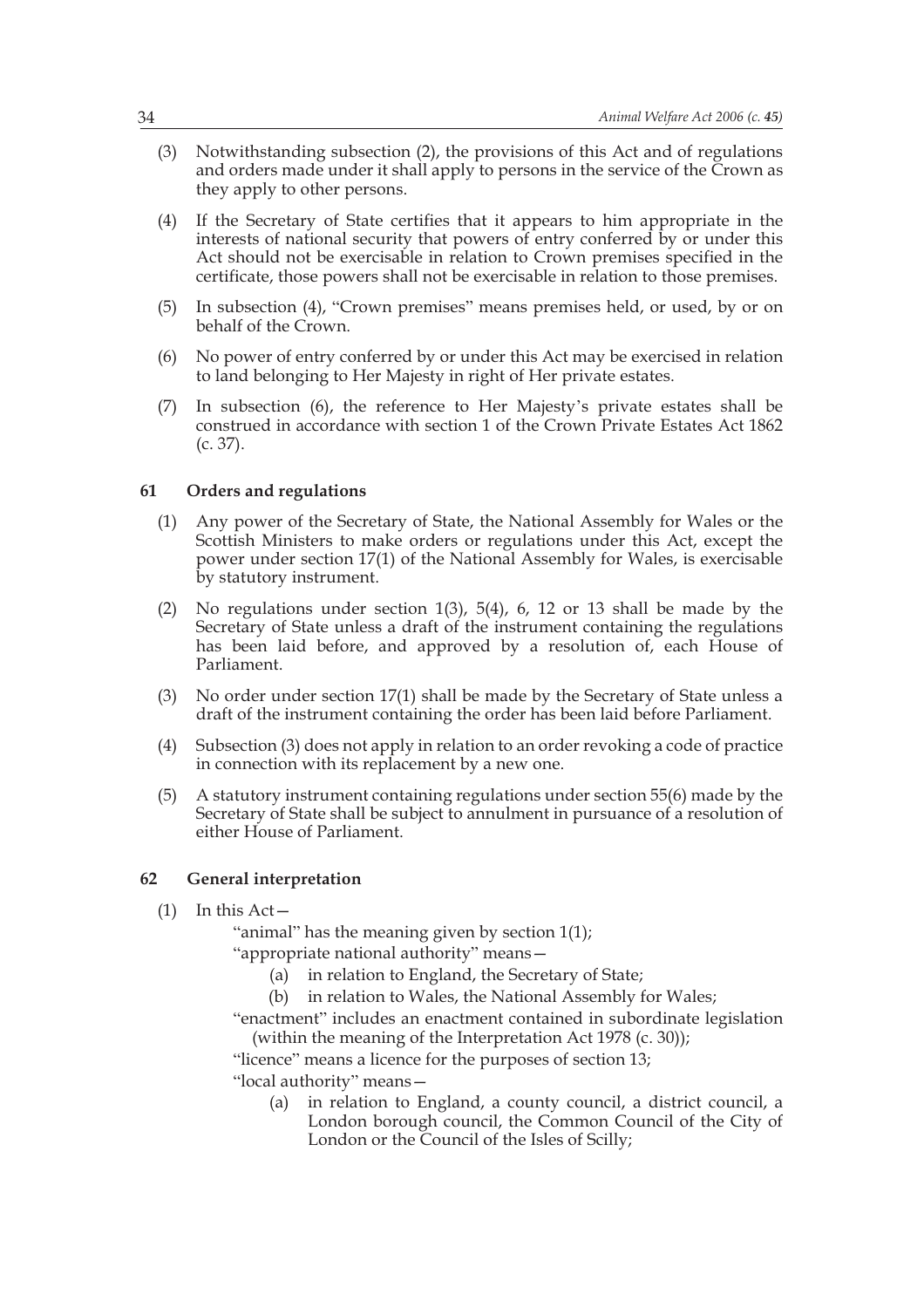- (b) in relation to Wales, a county council or a county borough council;
- "premises" includes any place and, in particular, includes—
	- (a) any vehicle, vessel, aircraft or hovercraft;
	- (b) any tent or movable structure;
- "protected animal" has the meaning given by section 2;
- '"suffering" means physical or mental suffering and related expressions shall be construed accordingly;
- "veterinary surgeon" means a person registered in the register of veterinary surgeons, or the supplementary veterinary register, kept under the Veterinary Surgeons Act 1966 (c. 36).
- (2) In this Act, references to the occupier of premises, in relation to any vehicle, vessel, aircraft or hovercraft, are to the person who appears to be in charge of the vehicle, vessel, aircraft or hovercraft, and "unoccupied" shall be construed accordingly.
- (3) In this Act, references to a part of premises which is used as a private dwelling include any yard, garden, garage or outhouse which is used for purposes in connection with it.
- (4) In this Act, references to responsibility, in relation to an animal, are to be read in accordance with section 3.
- (5) In this Act, references to the needs of an animal are to be read in accordance with section 9(2).
- (6) In this Act, references to a "relevant post-conviction power" are to a power conferred by—
	- (a) section 33, 34, 37 or 42 of this Act,
	- (b) section 4(2) of the Performing Animals (Regulation) Act 1925 (c. 38) (power to remove name from register under Act and disqualify from registration),
	- (c) section 5(3) of the Pet Animals Act 1951 (c. 35) (power to cancel licence under Act and disqualify from carrying on licensable activity),
	- (d) section 3(3) of the Animal Boarding Establishments Act 1963 (c. 43) (provision corresponding to that mentioned in paragraph (c) above),
	- (e) section 4(3) of the Riding Establishments Act 1964 (c. 70) (further corresponding provision),
	- (f) section 3(4) of the Guard Dogs Act 1975 (c. 50) (power to cancel licence under Act),
	- (g) section 6(2) of the Dangerous Wild Animals Act 1976 (c. 38) (power to cancel licence under Act and disqualify from carrying on licensable activity), or
	- (h) section 4(4) of the Zoo Licensing Act 1981 (c. 37) (power to refuse licence under Act for conviction for an offence).

#### **63 Financial provisions**

- (1) There shall be paid out of money provided by Parliament—
	- (a) any expenditure under this Act of the Secretary of State, and
	- (b) any increase attributable to this Act in the sums payable out of money so provided under any other enactment.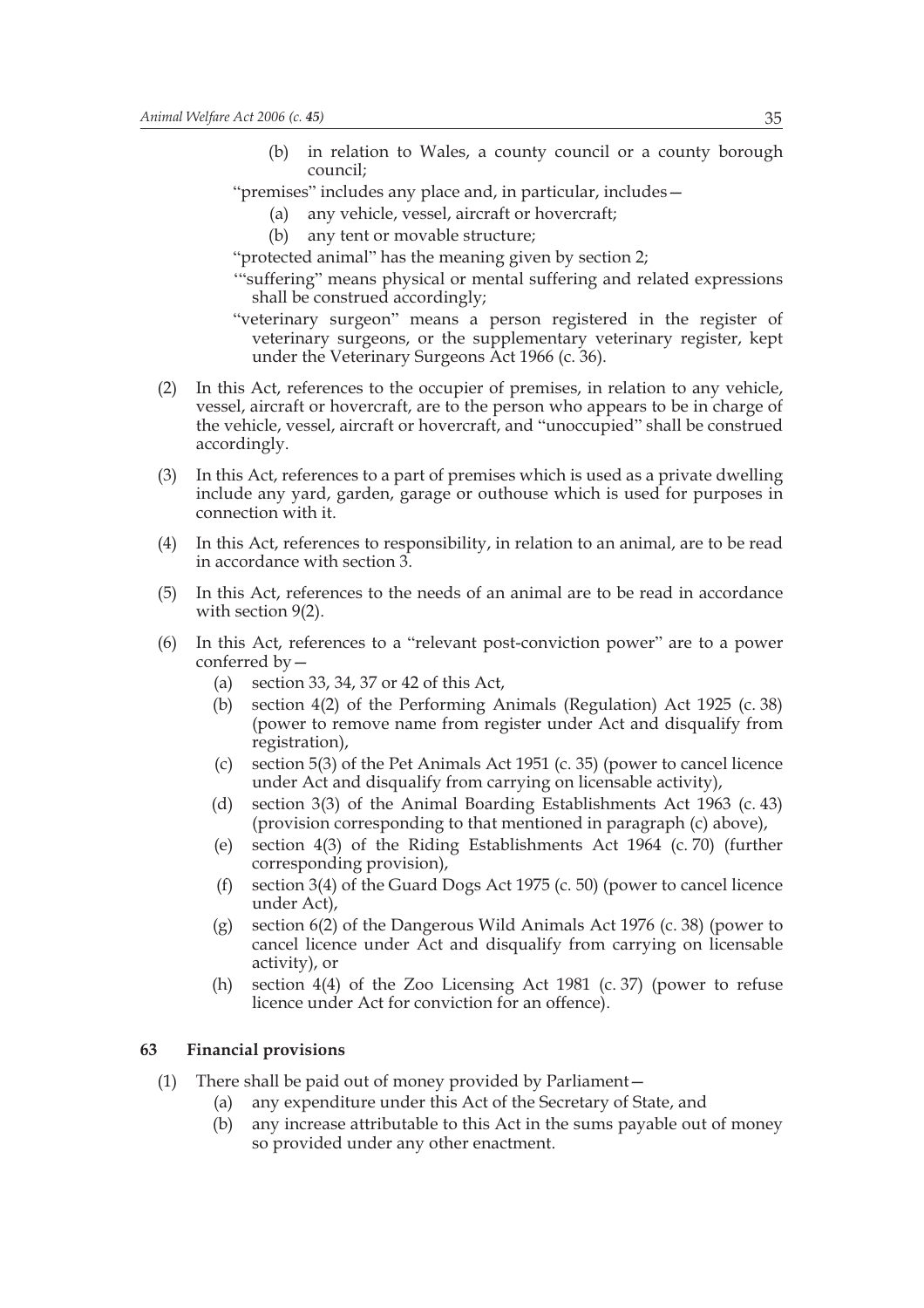(2) There shall be paid into the Consolidated Fund any increase attributable to this Act in the sums payable into that Fund under any other enactment.

#### **64 Minor and consequential amendments**

Schedule 3 (minor and consequential amendments) has effect.

#### **65 Repeals**

The enactments specified in Schedule 4 are hereby repealed to the extent specified.

#### **66 Transition**

- (1) Each of the Secretary of State, the National Assembly for Wales and the Scottish Ministers may by order make such transitional provision or savings as are considered necessary or expedient in connection with the coming into force of any provision of this Act.
- (2) Power under subsection (1) includes power to make different provision for different cases.
- (3) Section 34(9) shall apply in relation to a disqualification imposed by an order under section 1 of the Protection of Animals (Amendment) Act 1954 (c. 40) (power to disqualify persons convicted of cruelty to animals) as it applies in relation to a disqualification imposed by an order under section 34(1).
- (4) In relation to a person convicted of an offence under section 34(9) by virtue of breaching a disqualification imposed by an order under section 1 of the Protection of Animals (Amendment) Act 1954, section 35(2) shall have effect with the substitution for the words from "owning" to "keeps" of "having custody of an animal in breach of disqualification under section 1 of the Protection of Animals (Amendment) Act 1954, the court by or before which he is convicted may order that all animals of which he has custody".
- (5) Section 43 shall apply in relation to a person who is disqualified by virtue of an order under section 1 of the Protection of Animals (Amendment) Act 1954 as it applies in relation to a person who is disqualified by virtue of an order under section 34 or 42.
- (6) In its application by virtue of subsection  $(5)$ , section  $43(2)(c)$  shall have effect with the omission of the words "section 34(6), 42(3) or".

#### **67 Extent**

- (1) Subject to the following provisions, this Act extends to England and Wales only.
- (2) Sections 46 to 50 and 68(2) extend to Scotland only.
- (3) The following provisions also extend to Scotland—
	- (a) sections 57 and  $60(1)$  and  $(4)$  to  $(7)$ , so far as relating to sections 46 to 50,
	- (b) section 61(1), so far as relating to sections 66 and 68,
	- (c) section  $66(1)$  and  $(2)$ , this section and sections  $68(1)$ ,  $(3)$  and  $(4)$  and  $69$ ,
	- (d) paragraphs 2, 12 and 14 of Schedule 3, and section 64 so far as relating to them, and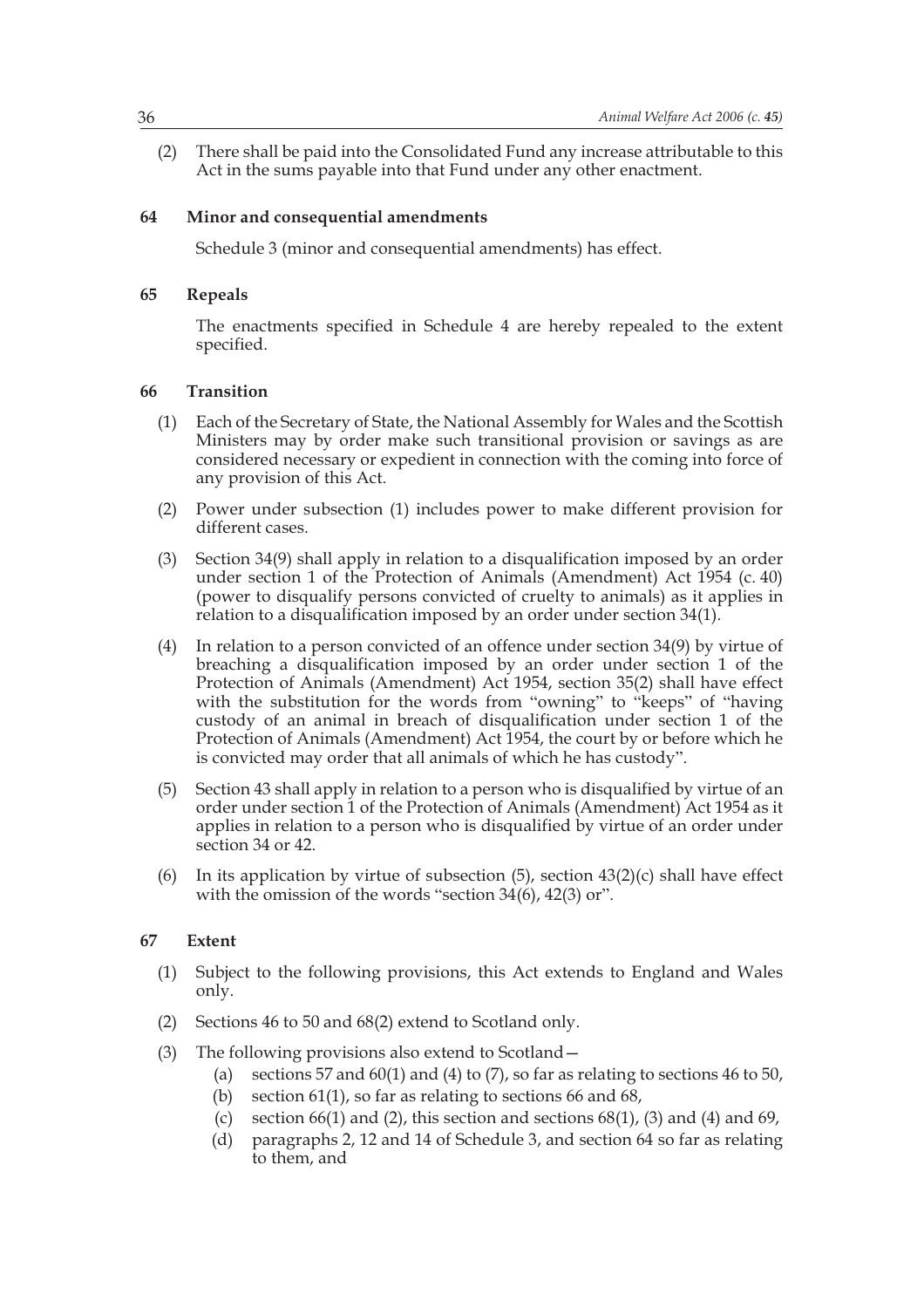- (e) such of the repeals in Schedule 4 as are mentioned in subsection (4), and section 65 so far as relating to them.
- (4) The repeals referred to are  $-$ 
	- (a) in section 1(3) of the Protection of Animals Act 1934 (c. 21), the provision about the meaning of "horse" and "bull";
	- (b) in the Protection of Animals (Amendment) Act  $1954$  (c.  $40$ )
		- (i) in section 1(1), the words "the Protection of Animals Act 1911 or", and
		- (ii) in section  $4(1)(a)$ , the words from ", in relation to England" to "in relation to Scotland,";
	- (c) in the Protection of Animals (Anaesthetics) Act 1954 (c. 46), section 2(2) and Part 1 of Schedule 2;
	- (d) in the Abandonment of Animals Act  $1960$  (c.  $43$ )
		- (i) section 2(a), and
		- (ii) in section 3(2), the words "the Protection of Animals Acts 1911 to 1960, or" and the words ", as the case may be";
	- (e) in section 4(2) of the Animals (Cruel Poisons) Act 1962 (c. 26), the words from "and the Protection of Animals Acts 1911" to "and this Act";
	- (f) in the Protection of Animals (Anaesthetics) Act 1964 (c. 39), section  $2(1)(a);$
	- (g) in the Agriculture (Miscellaneous Provisions) Act 1968 (c. 34)—
		- (i) section 7(3), and
		- (ii) in section 8(5), the words "the Protection of Animals Acts 1911 to 1964 or".
- (5) The following provisions also extend to Northern Ireland—
	- (a) section 61(1), so far as relating to sections 66 and 68,
	- (b) section  $66(1)$  and  $(2)$ , this section and sections  $68(1)$ ,  $(3)$  and  $(4)$  and  $69$ , and
	- (c) paragraphs 12 and 14 of Schedule 3, and section 64 so far as relating to them.

#### **68 Commencement**

- (1) This section and sections 61, 67 and 69 shall come into force on the day on which this Act is passed.
- (2) Sections 46 to 50 shall come into force on such day as the Scottish Ministers may by order appoint.
- (3) The remaining provisions of this Act—
	- (a) so far as relating to England, Scotland or Northern Ireland, shall come into force on such day as the Secretary of State may by order appoint, and
	- (b) so far as relating to Wales, shall come into force on such day as the National Assembly for Wales may by order appoint.
- (4) Power under subsection (3) includes power to appoint different days for different purposes.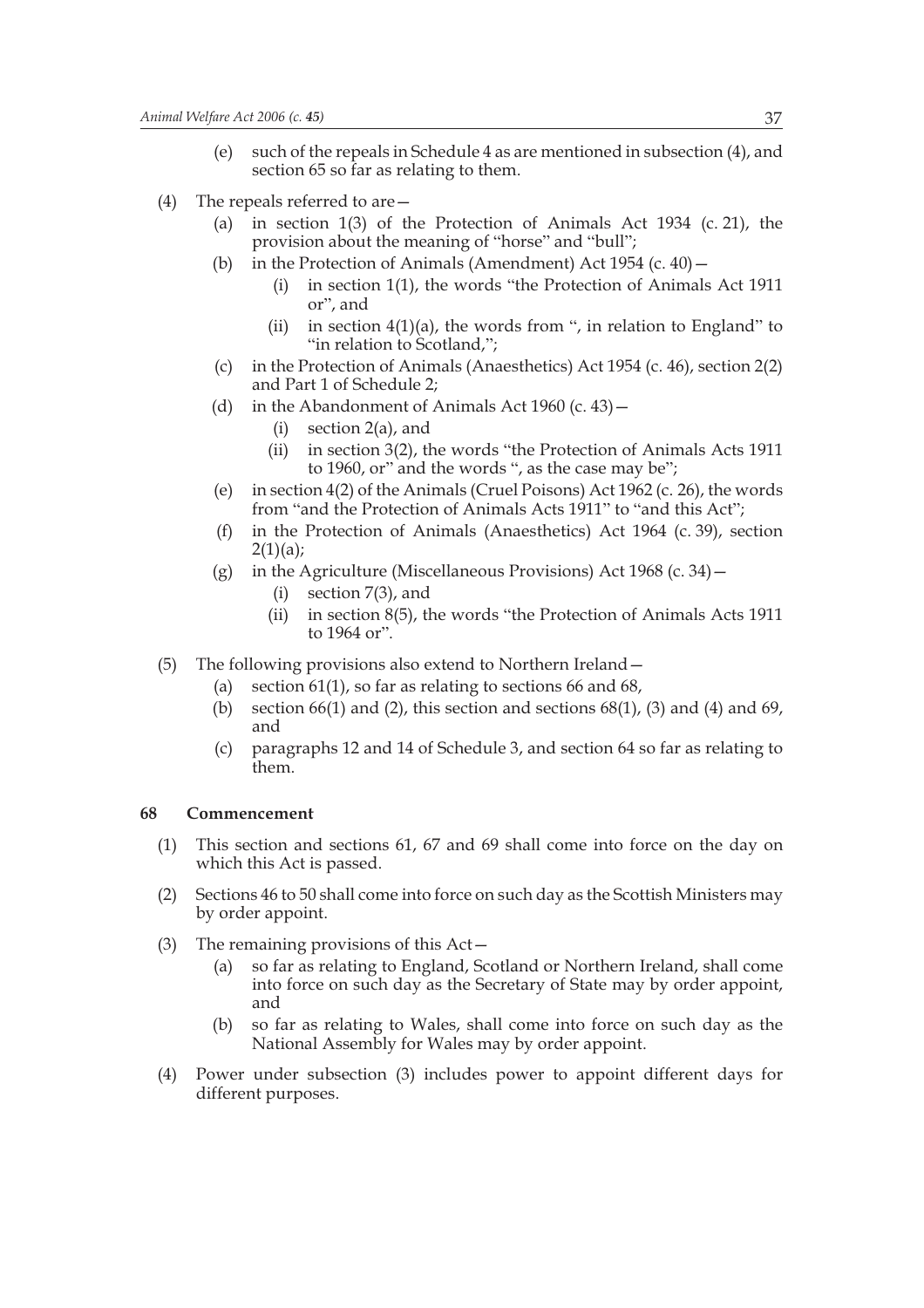#### **69 Short title**

This Act may be cited as the Animal Welfare Act 2006.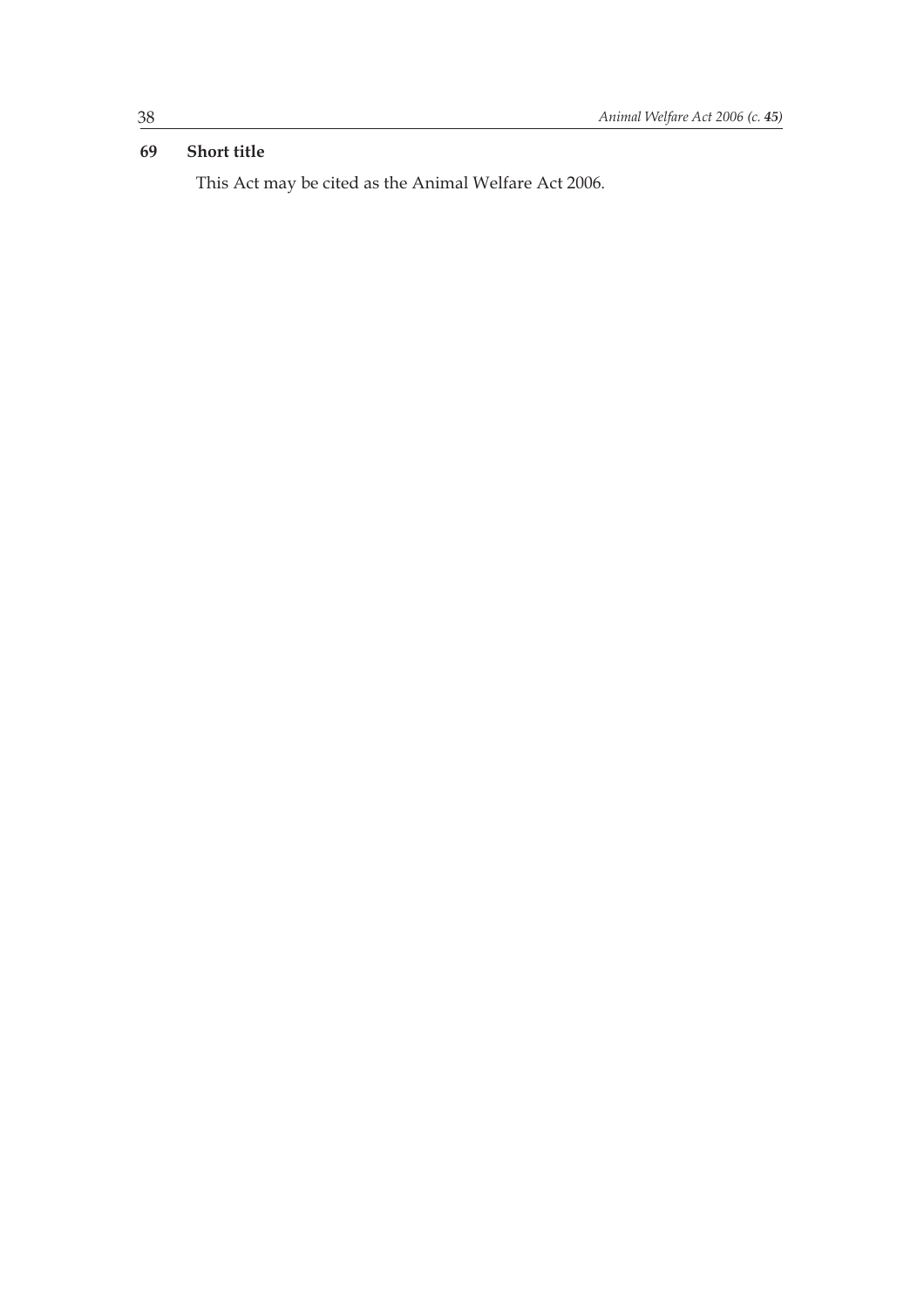### SCHEDULES

#### SCHEDULE 1 Section 13

#### REGULATIONS UNDER SECTION 13

#### PART 1

#### LICENCES FOR THE PURPOSES OF THE SECTION

#### *Introductory*

1 This Part has effect in relation to regulations under section 13(7) about licences for the purposes of section 13.

#### *Licensing authority*

- 2 Regulations shall provide for the licensing authority to be—
	- (a) a local authority, or
	- (b) the appropriate national authority.
- 3 Where the licensing authority is a local authority, regulations may require the licensing authority to have regard in carrying out its functions under the regulations to such guidance as may be issued by the appropriate national authority.

#### *Period of licence*

- 4 Regulations may, in particular—
	- (a) make provision about the period for which licences are to be granted;
	- (b) make provision, in connection with the death of the holder of a licence, for the continuation in force of the licence for such period and subject to such conditions as the regulations may provide.
- 5 Regulations may not provide for licences to be granted for a period of more than 3 years.

#### *Exercise of licensing functions*

- 6 Regulations may, in particular—
	- (a) require a licensing authority not to grant a licence unless satisfied as to a matter specified in the regulations;
	- (b) require a licensing authority to have regard, in deciding whether to grant a licence, to a matter specified in the regulations.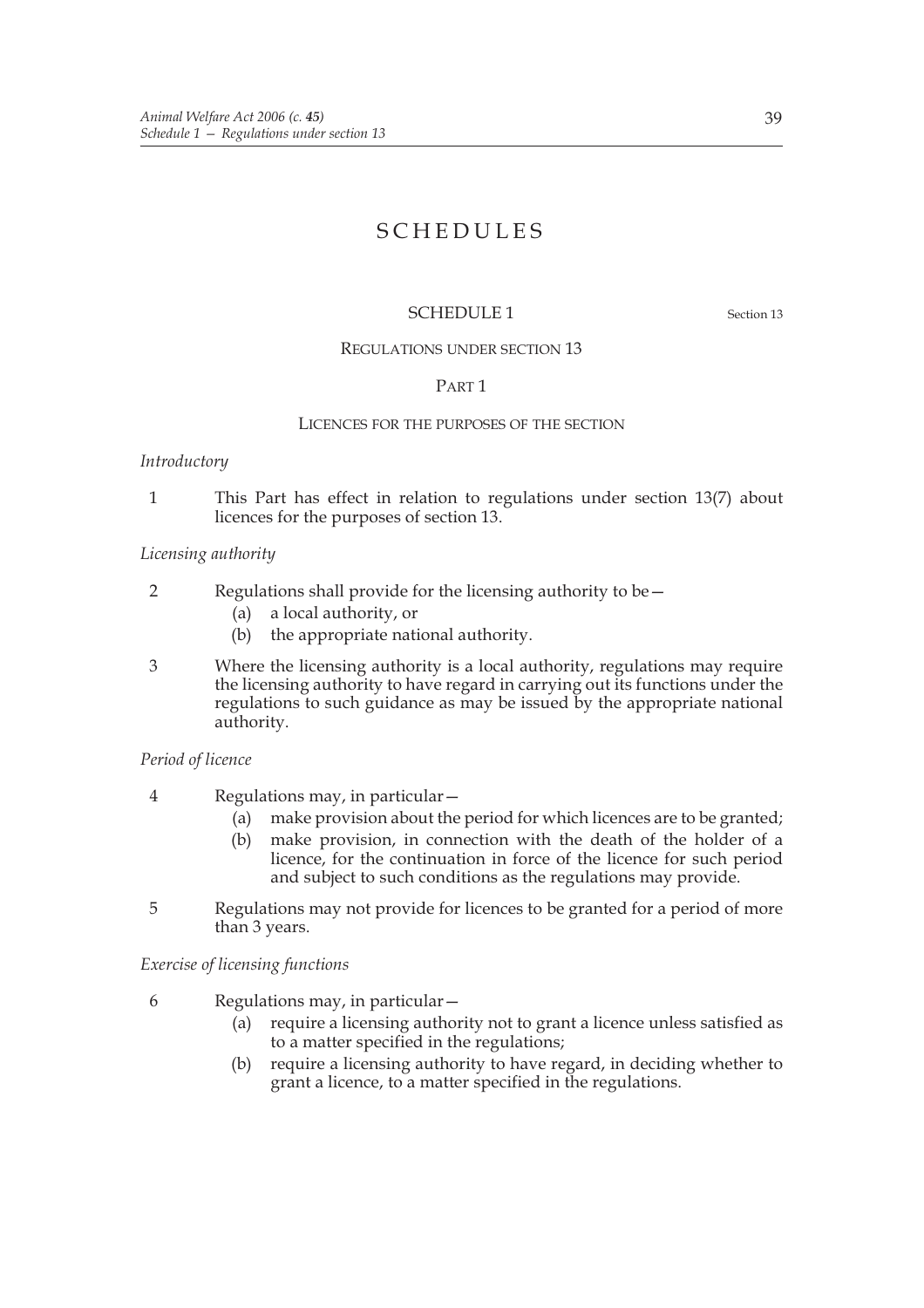7 Regulations shall make provision requiring a licensing authority not to grant a licence authorising the carrying on of an activity on specific premises unless the premises have been inspected as the regulations may provide.

*Grant of licence subject to conditions*

- 8 (1) Regulations may, in particular, make provision for the grant of a licence subject to conditions.
	- (2) Provision of the kind mentioned in sub-paragraph  $(1)$  may  $-$ 
		- (a) enable a licensing authority to attach conditions to a licence;
		- (b) require a licensing authority to attach to a licence conditions specified in the regulations.

#### *Breach of licence condition*

- 9 (1) Regulations may provide for breach of a condition of a licence to be an offence.
	- (2) Regulations may not provide for an offence of breach of condition of a licence to be triable on indictment or punishable with—
		- (a) imprisonment for a term exceeding 51 weeks, or
		- (b) a fine exceeding level 5 on the standard scale.
	- (3) Regulations may provide that an offence of breach of condition of a licence is to be treated as a relevant offence for the purposes of section 23.
	- (4) Regulations may apply a relevant post-conviction power in relation to conviction for an offence of breach of condition of a licence.

#### *Appeals*

10 Regulations may, in particular, make provision for appeals in relation to decisions of a licensing authority under the regulations.

*Fees*

11 Regulations may include provision for fees or other charges in relation to the carrying out of functions of the licensing authority under the regulations.

#### PART 2

#### REGISTRATION FOR THE PURPOSES OF THE SECTION

#### *Introductory*

12 This Part has effect in relation to regulations under section 13(7) about registration for the purposes of section 13.

#### *Registering authority*

- 13 Regulations shall provide for the registering authority to be—
	- (a) a local authority, or
	- (b) the appropriate national authority.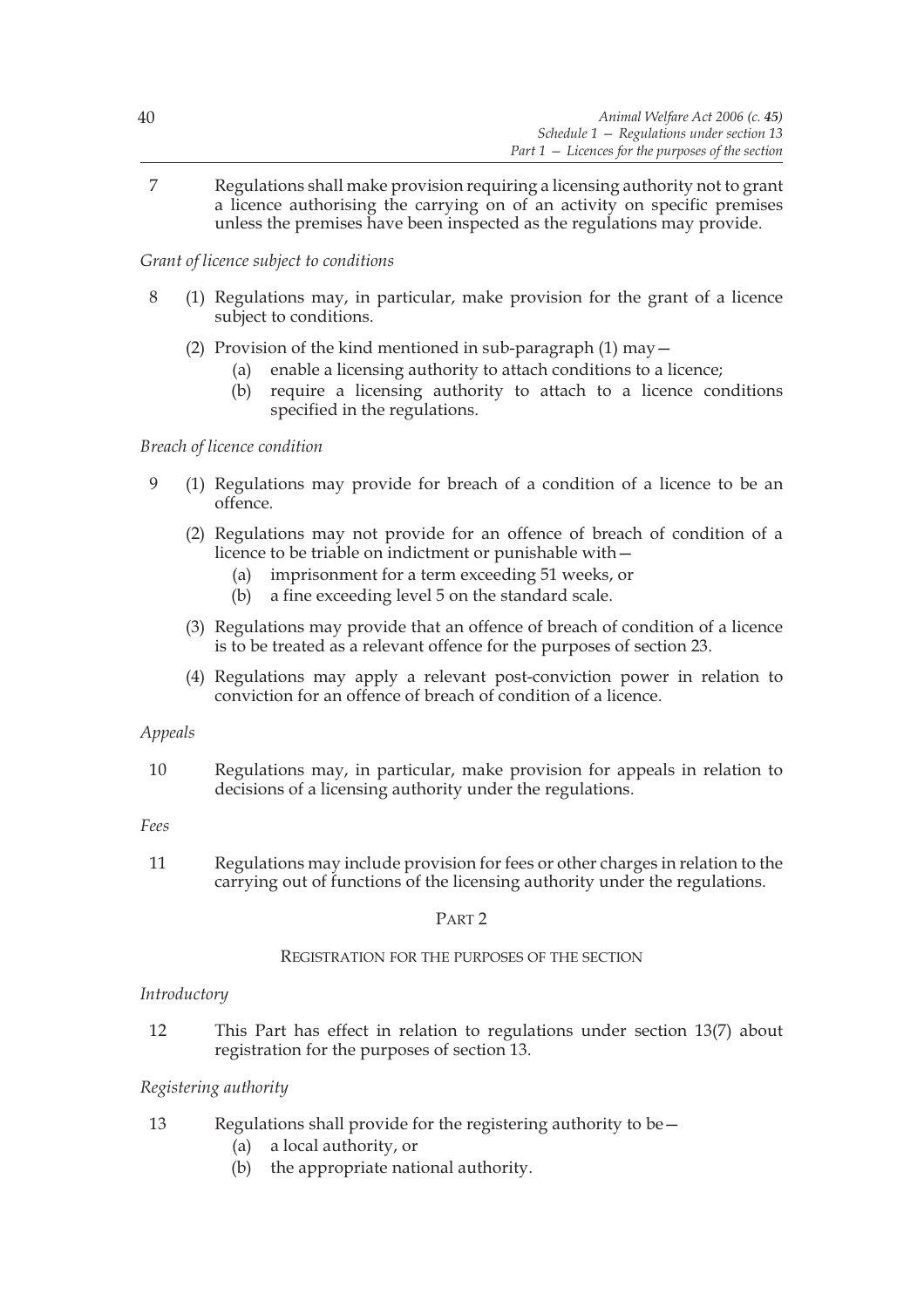14 Where the registering authority is a local authority, regulations may require the registering authority to have regard in carrying out its functions under the regulations to such guidance as may be issued by the appropriate national authority.

#### *Exercise of registration functions*

- 15 Regulations may, in particular—
	- (a) require a registering authority not to register an applicant for registration unless satisfied as to a matter specified in the regulations;
	- (b) require a registering authority to have regard, in deciding whether to register an applicant for registration, to a matter specified in the regulations.

#### *Appeals*

16 Regulations may, in particular, make provision for appeals in relation to decisions of a registering authority under the regulations.

#### *Fees*

17 Regulations may include provision for fees or other charges in relation to the carrying out of functions of the registering authority under the regulations.

#### PART 3

#### **SUPPLEMENTARY**

- 18 Power to make regulations under section 13(7) includes power—
	- (a) to make provision for purposes other than the purpose of promoting the welfare of animals for which a person is responsible;
	- (b) to make different provision for different cases or areas;
	- (c) to provide for exemptions from a provision of the regulations, either subject to specified conditions or without conditions.
- 19 (1) Power to make regulations under section 13 includes power to make incidental, supplementary, consequential or transitional provision or savings.
	- (2) In the case of provision consequential on the repeal of an enactment specified in section 13(8), the power under sub-paragraph (1) includes power—
		- (a) to amend or repeal an enactment;
		- (b) to make provision for the purpose of continuing the effect of an enactment repealed under paragraph (a).
	- (3) The power under sub-paragraph  $(2)(b)$  includes power to provide that breach of a provision of the regulations is an offence, but does not include power to create an offence triable on indictment or punishable with—
		- (a) imprisonment for a term exceeding 51 weeks, or
		- (b) a fine exceeding level 5 on the standard scale.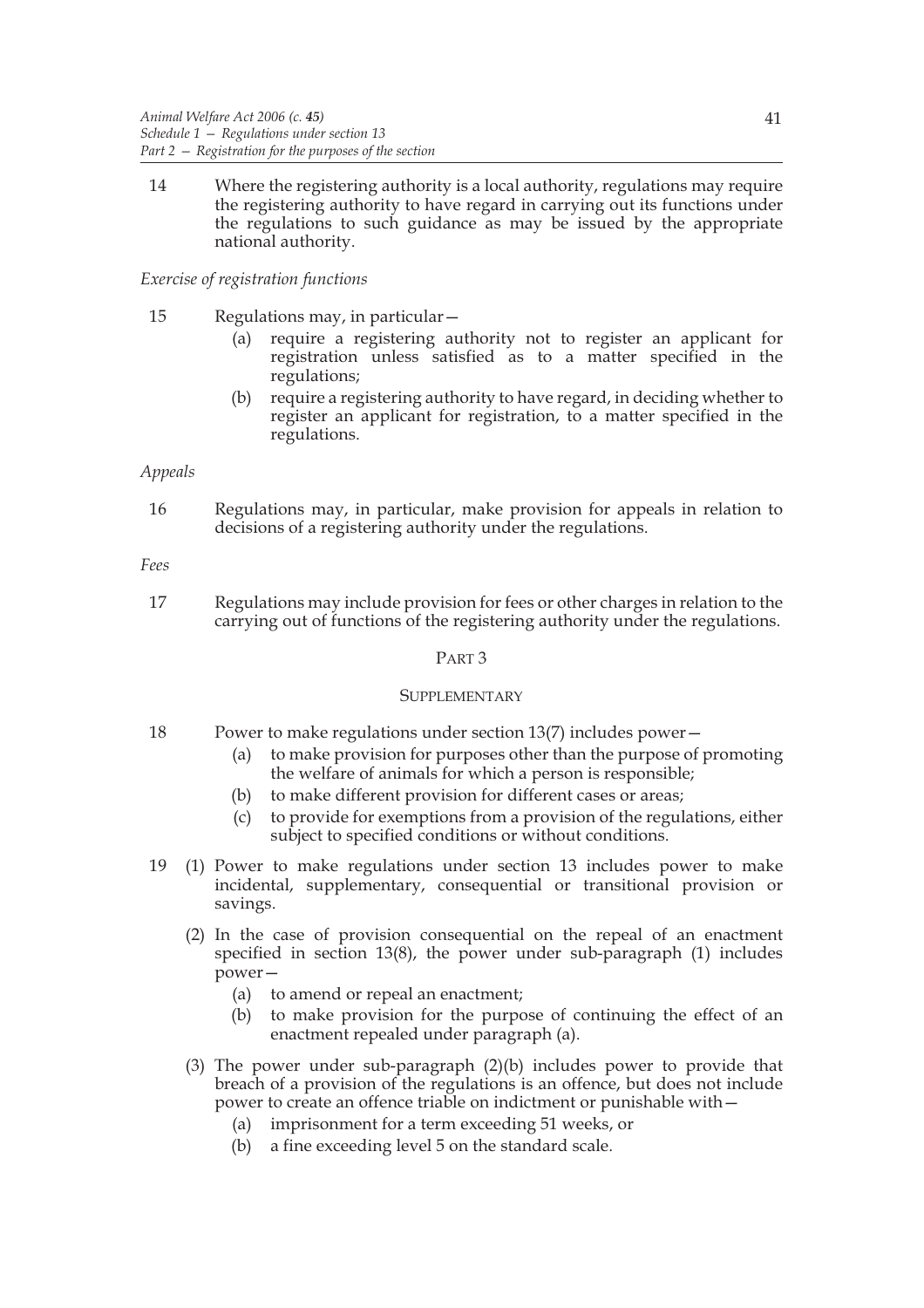#### SCHEDULE 2 Section 53

#### POWERS OF ENTRY, INSPECTION AND SEARCH: SUPPLEMENTARY

#### *Safeguards etc. in connection with powers of entry conferred by warrant*

- 1 (1) Sections 15 and 16 of the Police and Criminal Evidence Act 1984 (c. 60) shall have effect in relation to the issue of a warrant under section 19(4) or 23(1) to an inspector as they have effect in relation to the issue of a warrant under that provision to a constable.
	- (2) In their application in relation to the issue of a warrant under section 19(4) or 23(1), sections 15 and 16 of that Act shall have effect with the following modifications.
	- (3) In section 15—
		- (a) in subsection (2), omit the words from the end of paragraph (a)(ii) to the end of paragraph (b);
		- (b) omit subsections (2A) and (5A);
		- (c) in subsection (5), omit the words from "unless" to the end;
		- (d) in subsection  $(6)(a)$ , omit the words from the end of sub-paragraph (iii) to the end of sub-paragraph (iv);
		- (e) in subsection (7), omit the words from "(see" to the end.
	- (4) In section  $16$  -
		- (a) omit subsections (3A) and (3B);
		- (b) in subsection (9), omit the words after paragraph (b).
- 2 (1) This paragraph and paragraph 3 have effect in relation to the issue to inspectors of warrants under section 28(4); and an entry on premises under such a warrant is unlawful unless it complies with this paragraph and paragraph 3.
	- (2) Where an inspector applies for a warrant, he shall—
		- (a) state the ground on which he makes the application,
		- (b) state the enactment under which the warrant would be issued, and
		- (c) specify the premises which it is desired to enter.
	- (3) An application for a warrant shall be made without notice and supported by an information in writing.
	- (4) The inspector shall answer on oath any question that the justice of the peace hearing the application asks him.
	- (5) A warrant shall authorise an entry on one occasion only.
	- (6) A warrant shall specify  $-$ 
		- (a) the name of the person who applies for it,
		- (b) the date on which it is issued, and
		- (c) the enactment under which it is issued.
	- (7) Two copies shall be made of a warrant.
	- (8) The copies shall be clearly certified as copies.
- 3 (1) A warrant may be executed by any inspector.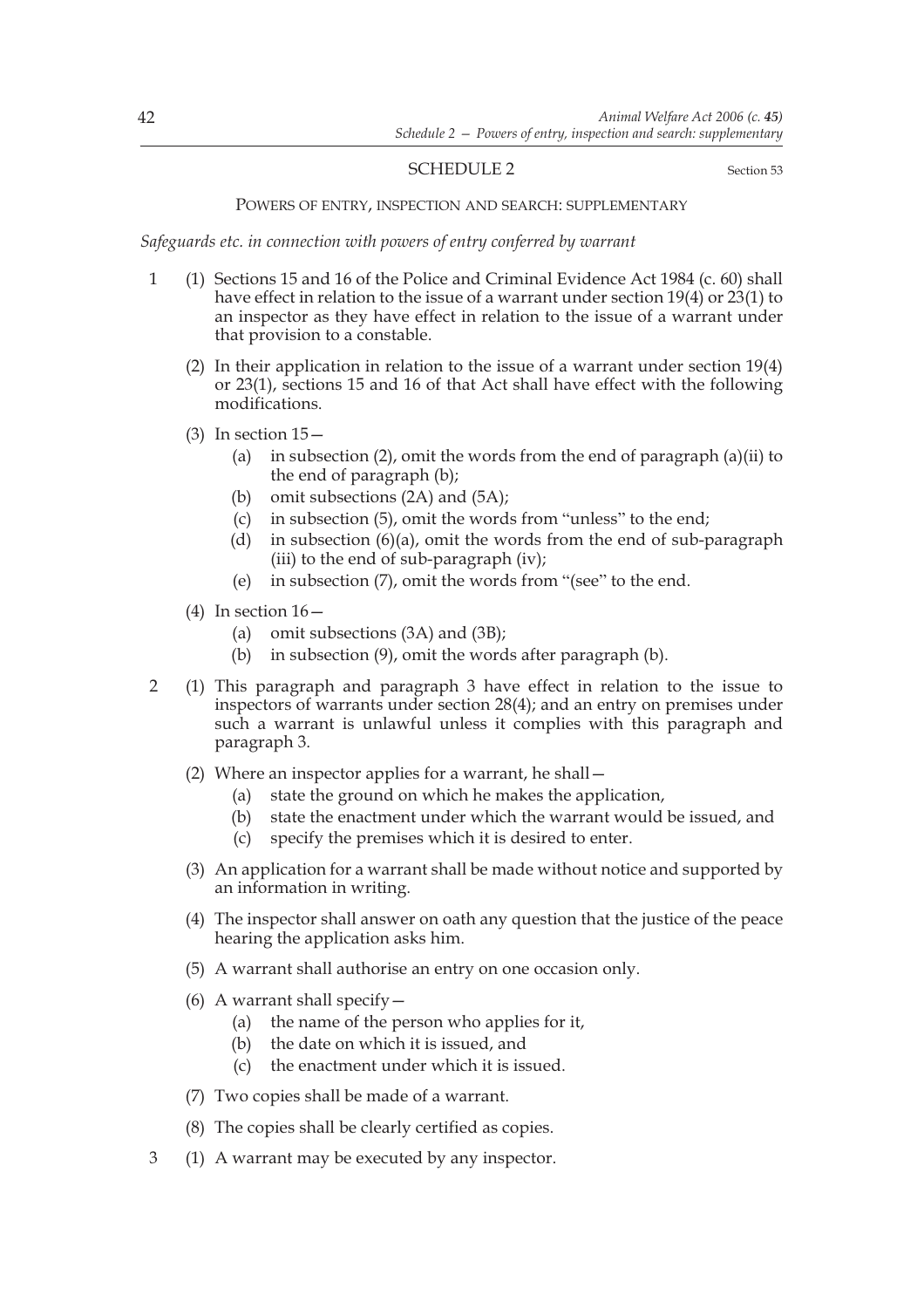- (2) A warrant may authorise persons to accompany any inspector who is executing it.
- (3) A person authorised under sub-paragraph (2) has the same powers as the inspector whom he accompanies in respect of the execution of the warrant, but may exercise those powers only in the company, and under the supervision, of an inspector.
- (4) Execution of a warrant must be within three months from the date of its issue.
- (5) Execution of a warrant must be at a reasonable hour unless it appears to the inspector executing it that the purpose of entry may be frustrated on an entry at a reasonable hour.
- (6) Where the occupier of premises which are to be entered under a warrant is present at the time when an inspector seeks to execute it, the inspector shall—
	- (a) identify himself to the occupier and shall produce to him documentary evidence that he is an inspector,
	- (b) produce the warrant to him, and
	- (c) supply him with a copy of it.
- (7) Where—
	- (a) the occupier of premises which are to be entered under a warrant is not present when an inspector seeks to execute it, but
	- (b) some other person who appears to the inspector to be in charge of the premises is present,

sub-paragraph (6) shall have effect as if any reference to the occupier were a reference to that other person.

- (8) If there is no person present who appears to the inspector to be in charge of the premises, he shall leave a copy of the warrant in a prominent place on the premises.
- (9) A warrant which—
	- (a) has been executed, or

(b) has not been executed within the time authorised for its execution, shall be returned to the designated officer for the local justice area in which the justice of the peace who issued the warrant was acting when he issued it.

- (10) A warrant which is returned under sub-paragraph (9) shall be retained by the officer to whom it is returned for 12 months from its return.
- (11) If during the period for which a warrant is to be retained the occupier of the premises to which it relates asks to inspect it, he shall be allowed to do so.

*Duty to produce evidence of identity*

- 4 (1) This paragraph applies to a power of entry conferred by section 19(1), 22(2), 26(2), 27(2), 28(2) or 29(2).
	- (2) A person may only exercise a power of entry to which this paragraph applies if on request—
		- (a) he produces evidence of his identity and of his entitlement to exercise the power;
		- (b) he outlines the purpose for which the power is exercised.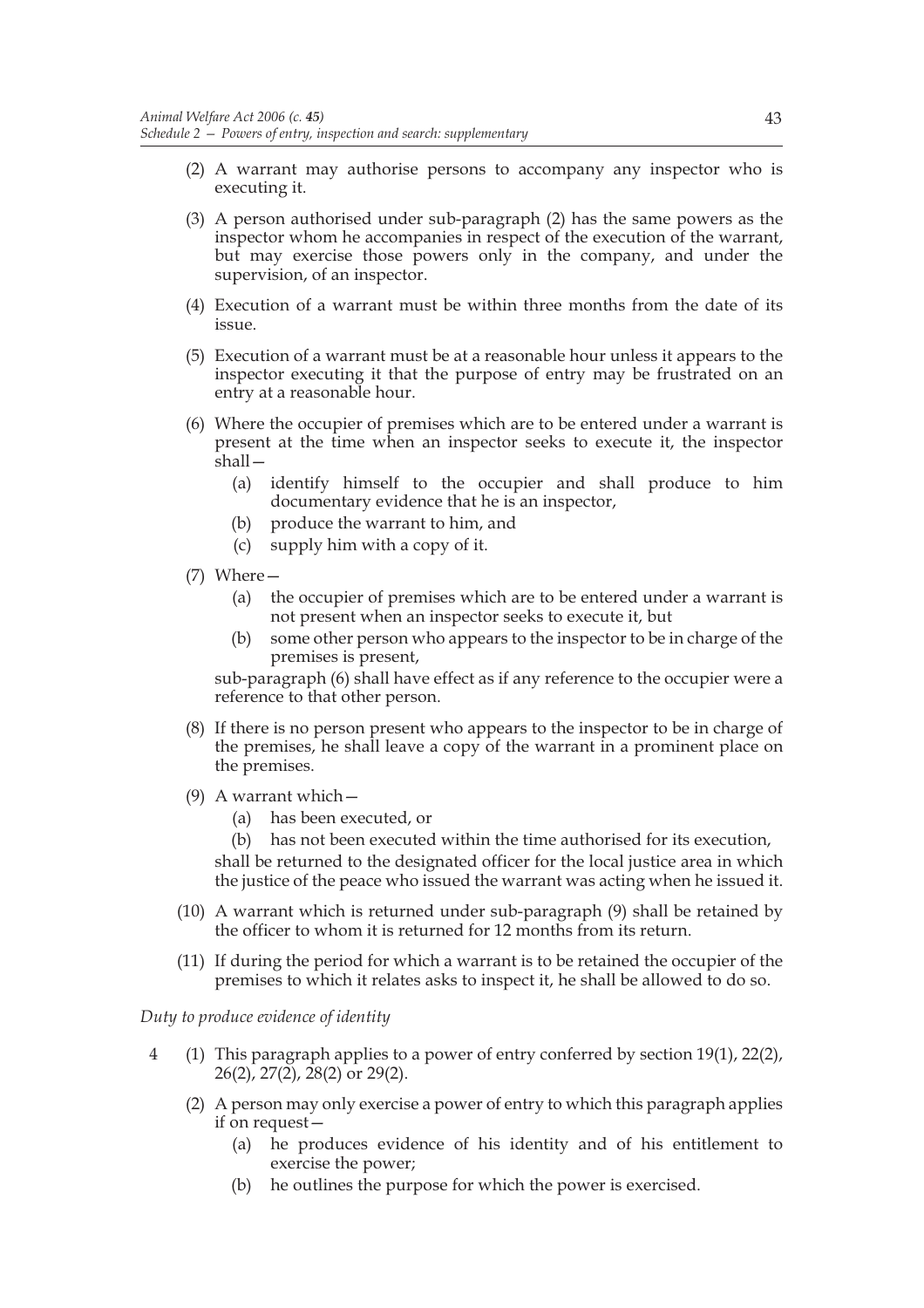#### *Power to take persons onto premises*

5 In exercising a power to which paragraph 4 applies, a person may take with him onto the premises such persons as he thinks appropriate.

#### *Duty to exercise power of entry at reasonable time*

6 Entry under a power to which paragraph 4 applies shall be at a reasonable time, unless it appears to the person exercising the power that the purpose for which he is exercising the power would be frustrated on entry at a reasonable time.

*Power to require assistance*

- 7 (1) This paragraph applies to a power of entry conferred by—
	- (a) section 19(1), 22(2), 26(2), 27(2), 28(2) or 29(2), or
	- (b) a warrant under section 19(4), 22(4), 23(1) or 28(4).
	- (2) Where a person enters premises in the exercise of a power of entry to which this paragraph applies, he may require any qualifying person on the premises to give him such assistance as he may reasonably require for the purpose for which entry is made.
	- (3) The reference in sub-paragraph (2) to a qualifying person is to  $-$ 
		- (a) the occupier of the premises;
		- (b) any person who appears to the person exercising the power to be responsible for animals on the premises;
		- (c) any person who appears to the person exercising the power to be under the direction or control of a person mentioned in paragraph (a) or  $(b)$ .
	- (4) In the case of a power under section 26(2), the reference in sub-paragraph (2) to a qualifying person also includes the holder of a licence—
		- (a) specifying the premises as premises on which the carrying on of an activity is authorised, or
		- (b) relating to an activity which is being carried on on the premises.

*Power to take equipment onto premises*

8 In exercising a power to which paragraph 7 applies, a person may take with him such equipment and materials as he thinks appropriate.

*Duty to leave premises secured*

9 If, in the exercise of a power of entry to which paragraph 7 applies, a person enters premises which are unoccupied, he shall leave them as effectively secured against entry as he found them.

*Functions in connection with inspection and search*

- 10 (1) This paragraph applies to—
	- (a) a power of inspection conferred by section  $26(1)$ ,  $27(1)$ ,  $28(1)$  or  $29(1)$ , and
	- (b) a power of search conferred by a warrant under section 23(1).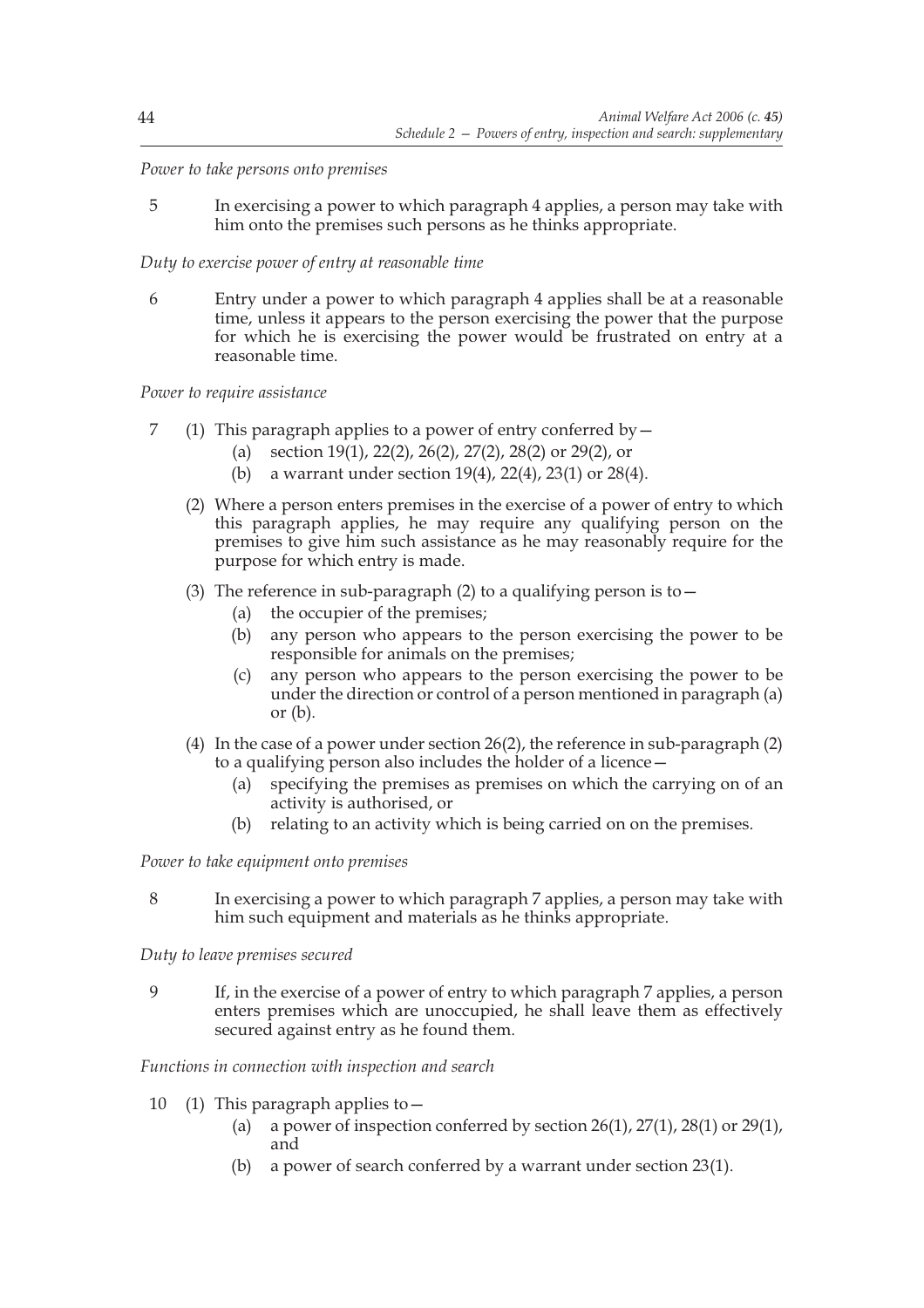- (2) A person exercising a power to which this paragraph applies may  $-$ 
	- (a) inspect an animal found on the premises;
	- (b) inspect any other thing found on the premises, including a document or record (in whatever form it is held);
	- (c) carry out a measurement or test (including a measurement or test of an animal found on the premises);
	- (d) take a sample (including a sample from an animal found on the premises or from any substance on the premises which appears to be intended for use as food for such an animal);
	- (e) mark an animal found on the premises for identification purposes;
	- (f) remove a carcass found on the premises for the purpose of carrying out a post-mortem examination on it;
	- (g) take copies of a document or record found on the premises (in whatever form it is held);
	- (h) require information stored in an electronic form and accessible from the premises to be produced in a form in which it can be taken away and in which it is visible and legible or from which it can readily be produced in a visible and legible form;
	- (i) take a photograph of anything on the premises;
	- (j) seize and detain or remove anything which the person exercising the power reasonably believes to be evidence of any non-compliance, or of the commission of any offence, relevant to the purpose for which the inspection or search is made.
- (3) A person taken onto premises under paragraph 5 may exercise any power conferred by sub-paragraph (2) if he is in the company, and under the supervision, of a person exercising a power to which this paragraph applies.
- 11 A person who takes a sample from an animal pursuant to paragraph  $10(2)(d)$ shall give a part of the sample, or a similar sample, to any person appearing to be responsible for the animal, if, before the sample is taken, he is requested to do so by that person.
- 12 (1) Paragraph 10(2)(j) does not include power to seize an item which the person exercising the power has reasonable grounds for believing to be subject to legal privilege (within the meaning of section 10 of the Police and Criminal Evidence Act 1984 (c. 60)).
	- (2) A person who seizes anything in exercise of the power under paragraph 10(2)(j) shall on request provide a record of the thing seized to a person showing himself—
		- (a) to be the occupier of premises on which it was seized, or
		- (b) to have had possession or control of it immediately before its seizure.
	- (3) Subject to sub-paragraph (4), anything which has been seized in the exercise of a power under paragraph 10(2)(j) may be retained so long as is necessary in all the circumstances and in particular—
		- (a) for use as evidence at a trial for a relevant offence, or
		- (b) for forensic examination or for investigation in connection with a relevant offence.
	- (4) Nothing may be retained for either of the purposes mentioned in subparagraph (3) if a photograph or a copy would be sufficient for that purpose.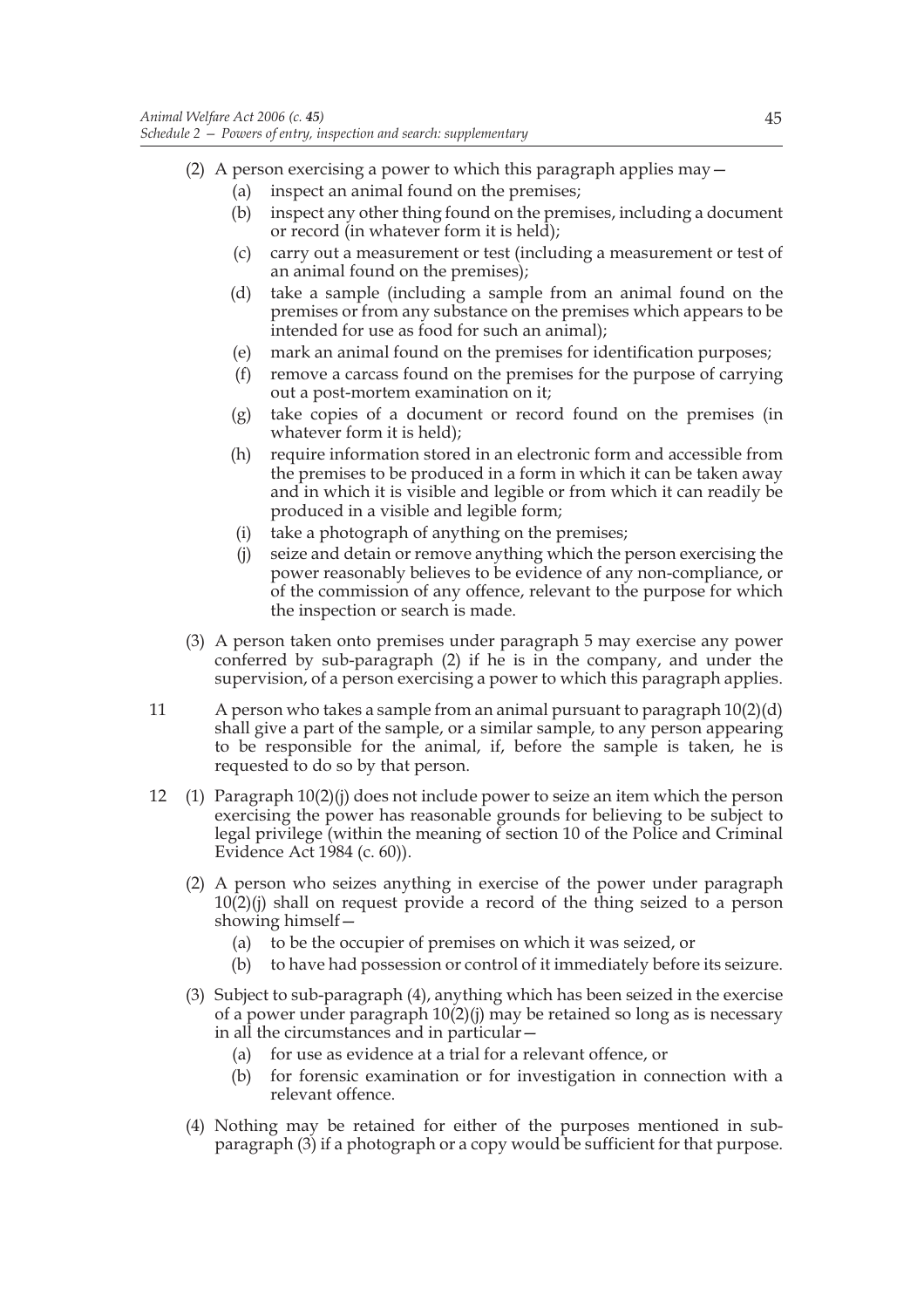- 13 As soon as reasonably practicable after having exercised a power to which paragraph 10 applies, the person who exercised the power shall—
	- (a) prepare a written report of the inspection or search, and
	- (b) if requested to do so by the occupier of the premises, give him a copy of the report.
- 14 (1) A person exercising a power of search conferred by a warrant under section 23(1) may (if necessary) use reasonable force in the exercise of powers under paragraph 10 in connection with the execution of the warrant.
	- (2) A person carrying out an inspection under section 28(1) on premises which he is authorised to enter by a warrant under section 28(4) may (if necessary) use reasonable force in the exercise of powers under paragraph 10 in connection with the inspection.

*Functions in connection with entry under section 19*

- 15 (1) Where a person enters premises in exercise of a power of entry conferred by section 19(1), or by a warrant under section 19(4), he may  $-$ 
	- (a) inspect an animal found on the premises;
	- (b) remove a carcass found on the premises for the purposes of carrying out a post-mortem examination on it;
	- (c) remove for those purposes the carcass of an animal destroyed on the premises in exercise of power conferred by section 18(3) or (4);
	- (d) take a photograph of anything on the premises.
	- (2) Where a person exercising a power of entry under section 19(1) takes another person with him under paragraph 5, the other person may exercise any power conferred by sub-paragraph (1) if he is in the company, and under the supervision, of the person exercising the power of entry.

#### *Offences*

- 16 A person commits an offence if he—
	- (a) intentionally obstructs a person in the lawful exercise of a power to which paragraph 7 or 10 applies;
	- (b) intentionally obstructs a person in the lawful exercise of a power conferred by this Schedule;
	- (c) fails without reasonable excuse to give any assistance which he is required to give under paragraph 7.

#### SCHEDULE 3 Section 64

#### MINOR AND CONSEQUENTIAL AMENDMENTS

*Performing Animals (Regulation) Act 1925 (c. 38)*

1 In section 4 of the Performing Animals (Regulation) Act 1925 (offences and legal proceedings), in subsection (2), after "enactment," insert "or of an offence under any of sections 4, 5, 6(1) and (2), 7 to 9 and 11 of the Animal Welfare Act 2006".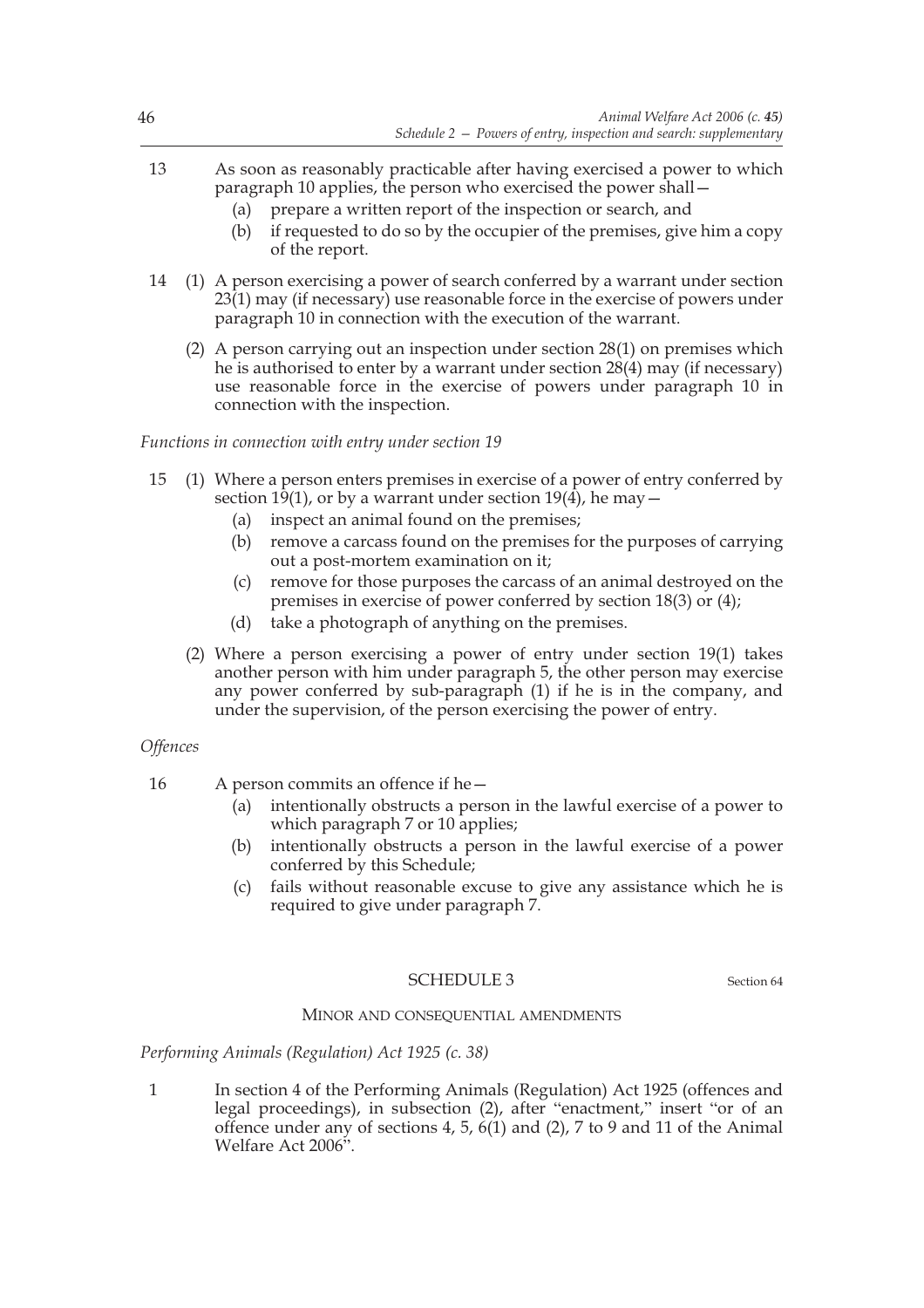*Cinematograph Films (Animals) Act 1937 (c. 59)*

- 2 In section 1 of the Cinematograph Films (Animals) Act 1937 (prohibition of films involving cruelty to animals), in subsection (4), for paragraph (b) substitute—
	- "(b) in relation to England and Wales, the expression "animal" means a "protected animal" within the meaning of the Animal Welfare Act 2006."

*Pet Animals Act 1951 (c. 35)*

- 3 (1) Section 2 of the Pet Animals Act 1951 (pets not to be sold in streets etc.) ceases to have effect.
	- (2) In section 5 of that Act (offences and disqualifications), in subsection (3), after "1912," insert "or of any offence under any of sections 4, 5, 6(1) and (2), 7 to 9 and 11 of the Animal Welfare Act 2006,".

*Protection of Animals (Amendment) Act 1954 (c. 40)*

4 (1) In the Protection of Animals (Amendment) Act 1954, after section 2 insert—

#### **"2A Breach of disqualification order**

- (1) If a person has custody of any animal in contravention of an order made under this Act by a court in Scotland, he shall be liable on summary conviction to—
	- (a) imprisonment for a term not exceeding 51 weeks, or
	- (b) a fine not exceeding level 3 on the standard scale.
	- or to both.
- (2) This section applies to orders made before, as well as to orders made after, the coming into force of this section."
- (2) In relation to an offence under the inserted section 2A committed before the commencement of section 281(5) of the Criminal Justice Act 2003 (c. 44), the reference in subsection (1)(a) of the section to 51 weeks is to be read as a reference to 6 months.

*Animal Boarding Establishments Act 1963 (c. 43)*

- 5 (1) In section 1 of the Animal Boarding Establishments Act 1963 (licensing of boarding establishments for animals), in subsection (2), at the end of paragraph (e) insert "or—
	- (f) under section 34(2), (3) or (4) of the Animal Welfare Act 2006,".
	- (2) In section 3 of that Act (offences and disqualification), in subsection (3), after "1951," insert "or of any offence under any of sections  $4, 5, 6(1)$  and  $(2), 7$  to 9 and 11 of the Animal Welfare Act 2006,".

*Riding Establishments Act 1964 (c. 70)*

6 (1) In section 1 of the Riding Establishments Act 1964 (licensing of riding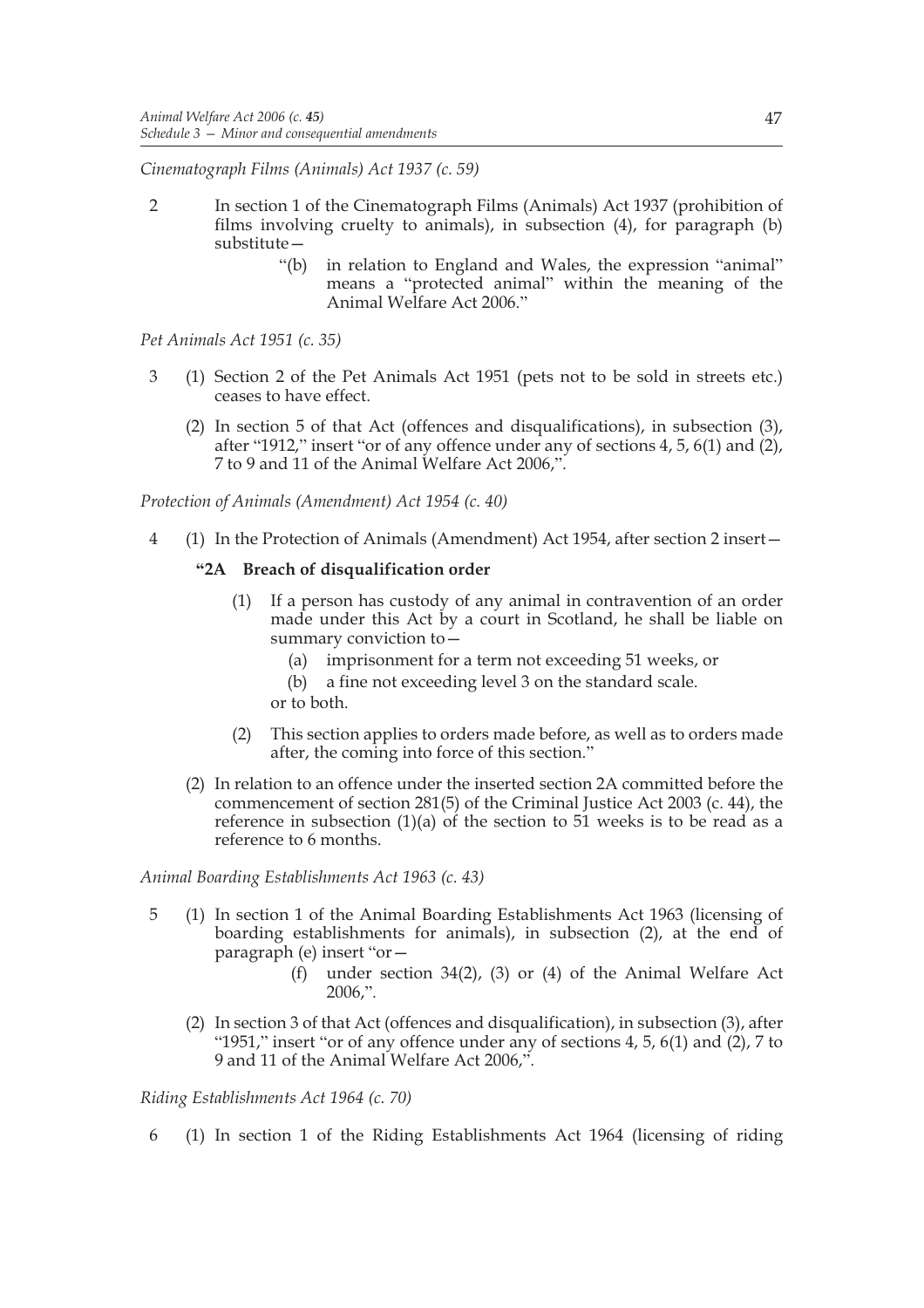establishments), in subsection (2), at the end of paragraph (f) insert "or  $-$ (g) under section 34(2), (3) or (4) of the Animal Welfare Act 2006".

(2) In section 4 of that Act (penalties and disqualification), in subsection (3), after "1963," insert "or of any offence under any of sections 4, 5, 6(1) and (2), 7 to 9 and 11 of the Animal Welfare Act 2006,".

*Breeding of Dogs Act 1973 (c. 60)*

- 7 In section 1 of the Breeding of Dogs Act 1973 (licensing of breeding establishments for dogs), in subsection (2), at the end of paragraph (f) insert  $"or$ 
	- (g) under section 34(2), (3) or (4) of the Animal Welfare Act 2006,".

*Guard Dogs Act 1975 (c. 50)*

8 In section 3 of the Guard Dogs Act 1975 (guard dog kennel licences), in subsection (4), after "1973," insert "or of an offence under any of sections 4, 5, 6(1) and (2), 7 to 9 and 11 of the Animal Welfare Act 2006,".

*Dangerous Wild Animals Act 1976 (c. 38)*

- 9 In section 6 of the Dangerous Wild Animals Act 1976 (penalties), in subsection  $(2)$  -
	- (a) for "Protection of Animals Acts 1911 to 1964," substitute "Protection of Animals Act 1911,",
	- (b) after "1912 to 1964," insert "the Performing Animals (Regulation) Act 1925,",
	- (c) after "1951," insert "the Animals (Cruel Poisons) Act 1962,", and
	- (d) after "1973," insert "or of an offence under any of sections 4, 5, 6(1) and (2), 7 to 9 and 11 of the Animal Welfare Act 2006,".

*Magistrates' Courts Act 1980 (c. 43)*

10 In section 108 of the Magistrates' Courts Act 1980 (right of appeal to the Crown Court), in subsection (3)(c), for "section 2 of the Protection of Animals Act 1911" substitute "section 37(1) of the Animal Welfare Act 2006".

*Zoo Licensing Act 1981 (c. 37)*

- 11 In section 4 of the Zoo Licensing Act 1981 (grant or refusal of licence), in subsection  $(5)$  –
	- (a) for "the Protection of Animals Acts 1911 to 1964" substitute "the Protection of Animals Act 1911",
	- (b) after the entry for the Protection of Animals (Scotland) Acts 1912 to 1964, insert—

"the Performing Animals (Regulation) Act 1925;",

(c) after the entry for the Pet Animals 1951, insert—

"the Animals (Cruel Poisons) Act 1962;", and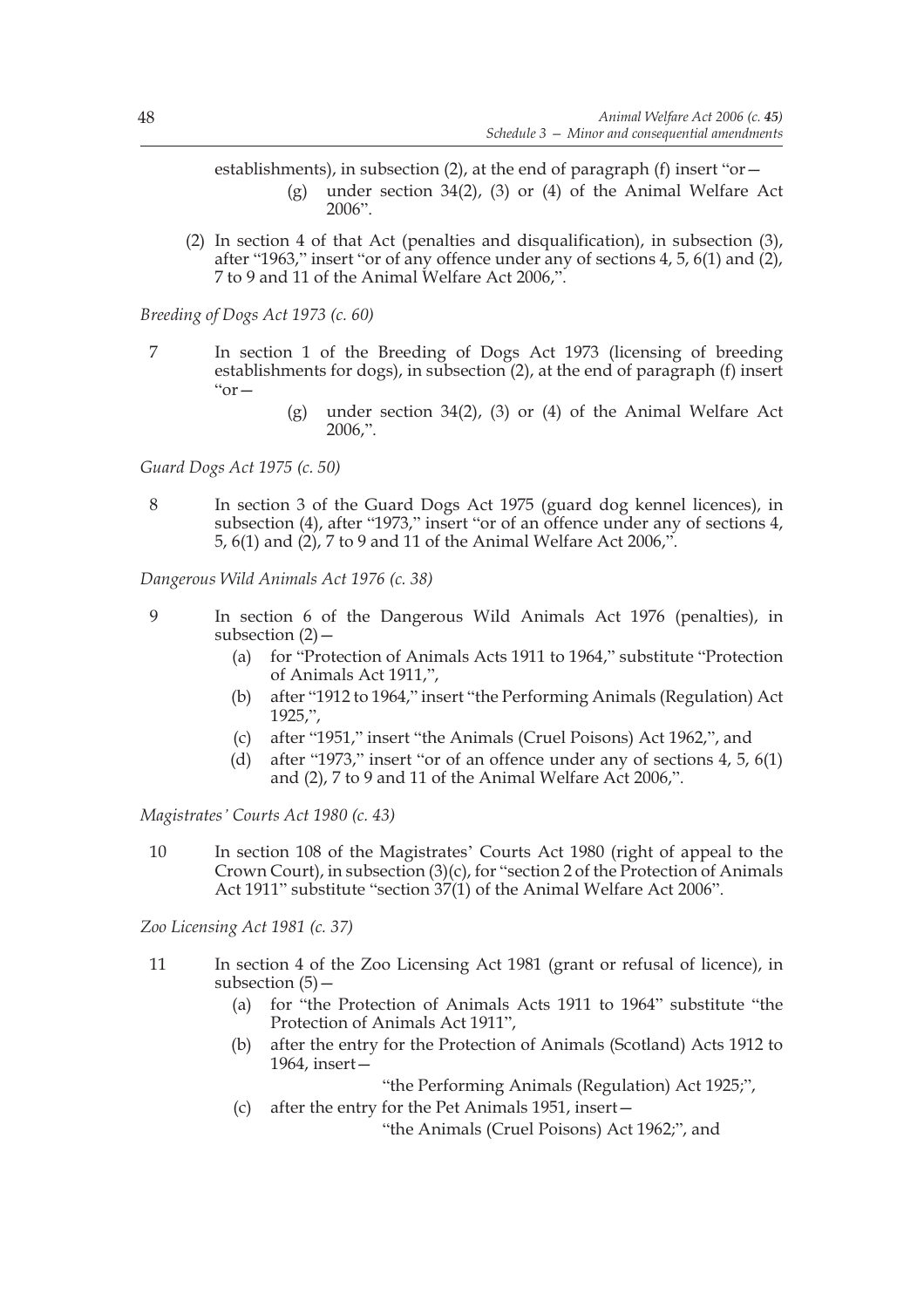(d) at the end, insert—

"sections 4, 5,  $6(1)$  and (2), 7 to 9 and 11 of the Animal Welfare Act 2006."

*Animals (Scientific Procedures) Act 1986 (c. 14)*

- 12 (1) In section 22(5) of the Animals (Scientific Procedures) Act 1986 (penalties for contraventions)—
	- (a) for "section 1 of the Protection of Animals Act 1911" substitute "any of sections 4, 5, 6(1) and (2), 7 and 8 of the Animal Welfare Act 2006", and
	- (b) at the end insert "(rather than any penalty by way of imprisonment or fine provided for in those Acts)".
	- (2) In section 26 of that Act (prosecutions), in subsection  $(1)(b)$ , for "section 1 of the Protection of Animals Act 1911" substitute "any of sections 4, 5, 6(1) and (2) and 7 to 9 of the Animal Welfare Act 2006".
	- (3) In section 29 of that Act (application to Northern Ireland), for subsection (5) substitute—
		- "(5) In section 22(5) above for the reference to sections  $4, 5, 6(1)$  and  $(2), 7$ and 8 of the Animal Welfare Act 2006 there shall be substituted a reference to sections 13 and 14 of the Welfare of Animals Act (Northern Ireland) 1972.
		- $(5A)$  In section 26(1)(b) above for the reference to sections 4, 5, 6(1) and (2) and 7 to 9 of the Animal Welfare Act 2006 there shall be substituted a reference to sections 13 and 14 of the Welfare of Animals Act (Northern Ireland) 1972."

*Wild Mammals (Protection) Act 1996 (c. 3)*

13 For section 3 of the Wild Mammals (Protection) Act 1996 (interpretation) substitute—

#### **"3 Interpretation**

In this Act "wild mammal" means any mammal which is not a "protected animal" within the meaning of the Animal Welfare Act 2006."

*Criminal Justice and Police Act 2001 (c. 16)*

- 14 (1) In section 57 of the Criminal Justice and Police Act 2001 (retention of seized items), in subsection (1), at the end insert—
	- "(r) paragraph 12(3) of Schedule 2 to the Animal Welfare Act 2006."
	- (2) In section 66 of that Act (general interpretation of Part 2), in subsection (4), at the end insert—
		- "(p) sections  $26(1)$ ,  $27(1)$ ,  $28(1)$  and  $29(1)$  of the Animal Welfare Act 2006 (inspection in connection with licences, inspection in connection with registration, inspection of farm premises and inspection relating to Community obligations)."
	- (3) In Part 1 of Schedule 1 to that Act (powers of seizure to which section 50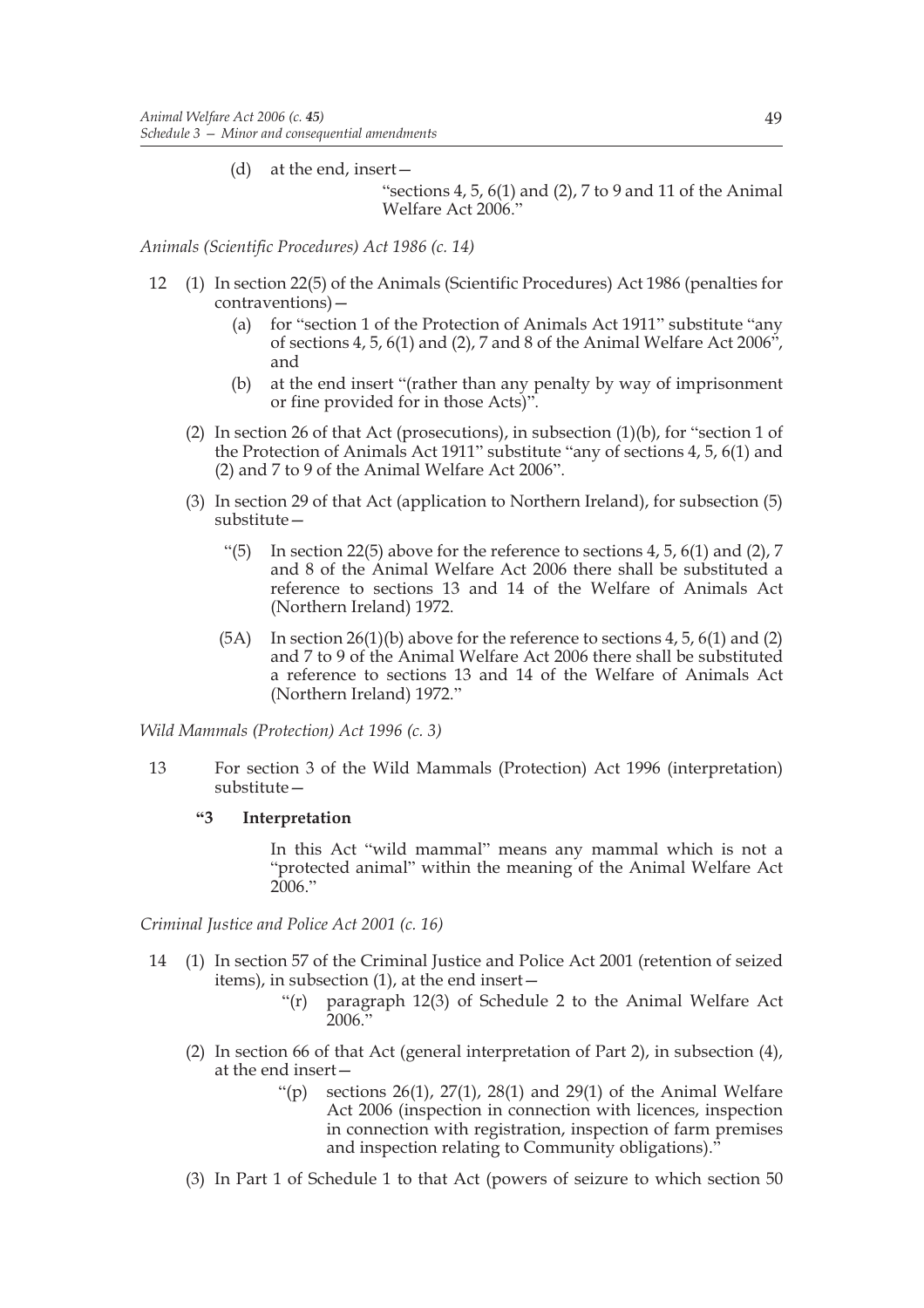applies), at the end insert—

"*Animal Welfare Act 2006*

#### 73I The power of seizure conferred by paragraph 10(2)(j) of Schedule 2 to the Animal Welfare Act 2006."

#### SCHEDULE 4 Section 65

#### REPEALS

| Short title and chapter                                                            | Extent of repeal                                                                                      |
|------------------------------------------------------------------------------------|-------------------------------------------------------------------------------------------------------|
| Metropolitan Police Act 1839<br>(c. 47)                                            | Section 47.                                                                                           |
| Town Police Clauses Act 1847<br>(c. 89)                                            | Section 36.                                                                                           |
| Protection of Animals Act 1911<br>(c. 27)                                          | Sections 1 to 3, 5 to 5B, 7, 9 and 11 to 14.<br>In section 15, paragraphs (a), (c), (e) and (f).      |
| Protection of Animals (1911)<br>Amendment Act 1921 (c. 14)                         | The whole Act.                                                                                        |
| Protection of Animals Act 1934<br>(c. 21)                                          | The whole Act.                                                                                        |
| Docking and Nicking of Horses<br>Act 1949 (c. 70)                                  | Section 1.<br>In section 3, the definition of "nicking".                                              |
| Pet Animals Act 1951 (c. 35)                                                       | Sections 2 and 3.                                                                                     |
| Cockfighting Act 1952 (c. 59)                                                      | The whole Act.                                                                                        |
| Protection<br>of<br>Animals<br>(Amendment) Act 1954 (c. 40)                        | Sections 1, 2 and $4(1)$ .                                                                            |
| <sub>of</sub><br>Protection<br>Animals<br>(Anaesthetics)<br>Act<br>1954<br>(c. 46) | The whole Act.                                                                                        |
| Abandonment of Animals Act<br>1960 (c. 43)                                         | The whole Act.                                                                                        |
| Animals (Cruel Poisons) Act<br>1962 (c. 26)                                        | In section $4(2)$ , the words from "and the<br>Protection of Animals Acts 1911" to "and this<br>Act". |
| of<br>Protection<br>Animals<br>(Anaesthetics)<br>1964<br>Act<br>(c. 39)            | The whole Act.                                                                                        |
| Agriculture<br>(Miscellaneous<br>Provisions) Act 1968 (c. 34)                      | Part 1.                                                                                               |
| Animal Health Act 1981 (c. 22)                                                     | Sections 37 to 39.<br>In Schedule 5, paragraph 8.                                                     |
| Animals (Scientific Procedures)<br>Act 1986 (c. 14)                                | In Schedule 3, paragraphs 1 and 7.                                                                    |